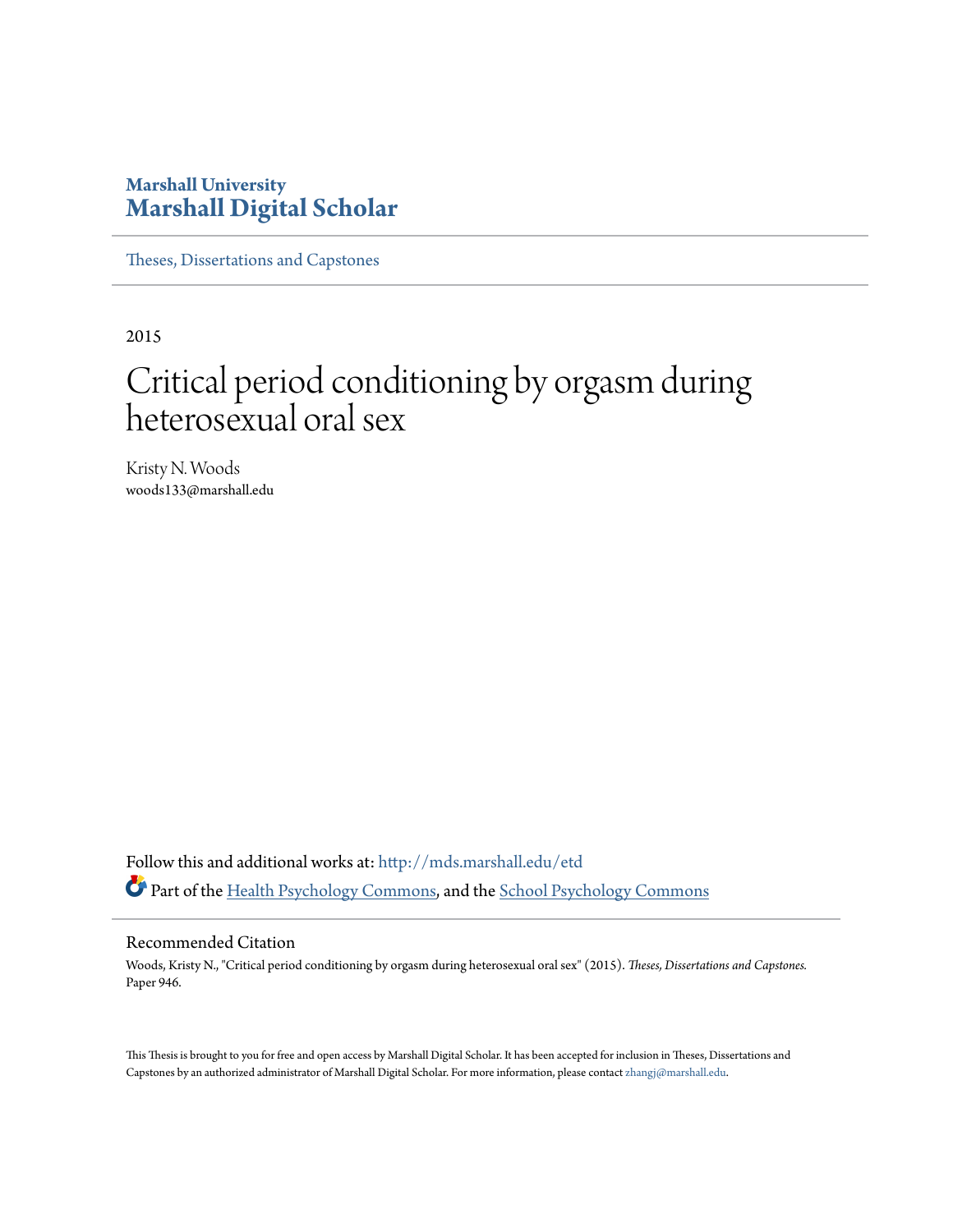### CRITICAL PERIOD CONDITIONING BY ORGASM

#### DURING HETEROSEXUAL ORAL SEX

A thesis submitted to the Graduate College of Marshall University

In partial fulfillment of the requirements for the degree of Education Specialist

in

School Psychology

by

Kristy N. Woods

Approved by Sandra S. Stroebel, PhD, Committee Chair Ray Haning, MD Conrae Lucas-Adkins, PsyD

> Marshall University May 2015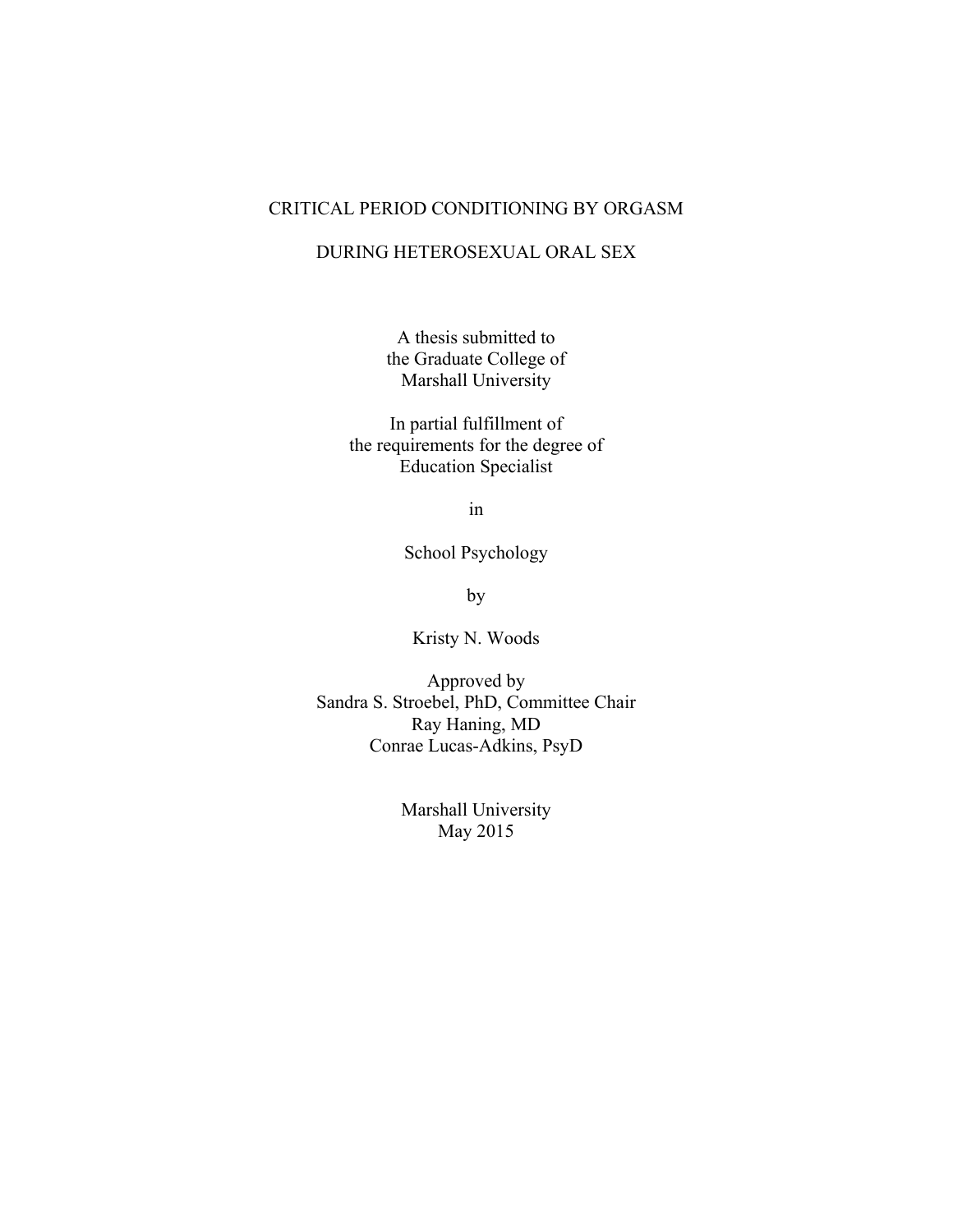## **ACKNOWLEDGEMENTS**

First, I would like to thank Dr. Haning, Dr. Stroebel, and Dr. Lucas-Adkins for their guidance, support, and encouragement throughout this project. I would also like to thank my husband, David, who has provided me with unconditional love and support throughout this journey.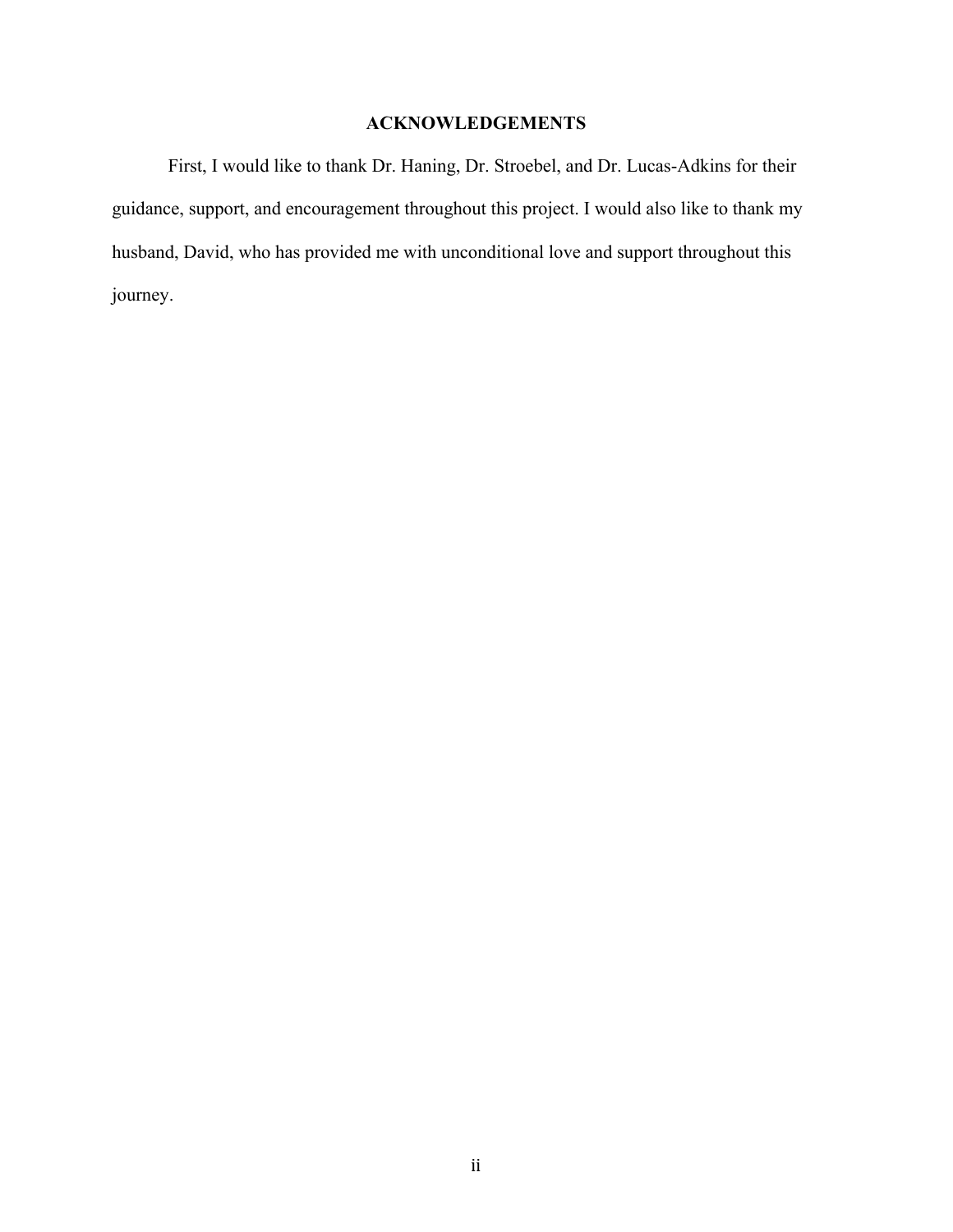## **TABLE OF CONTENTS**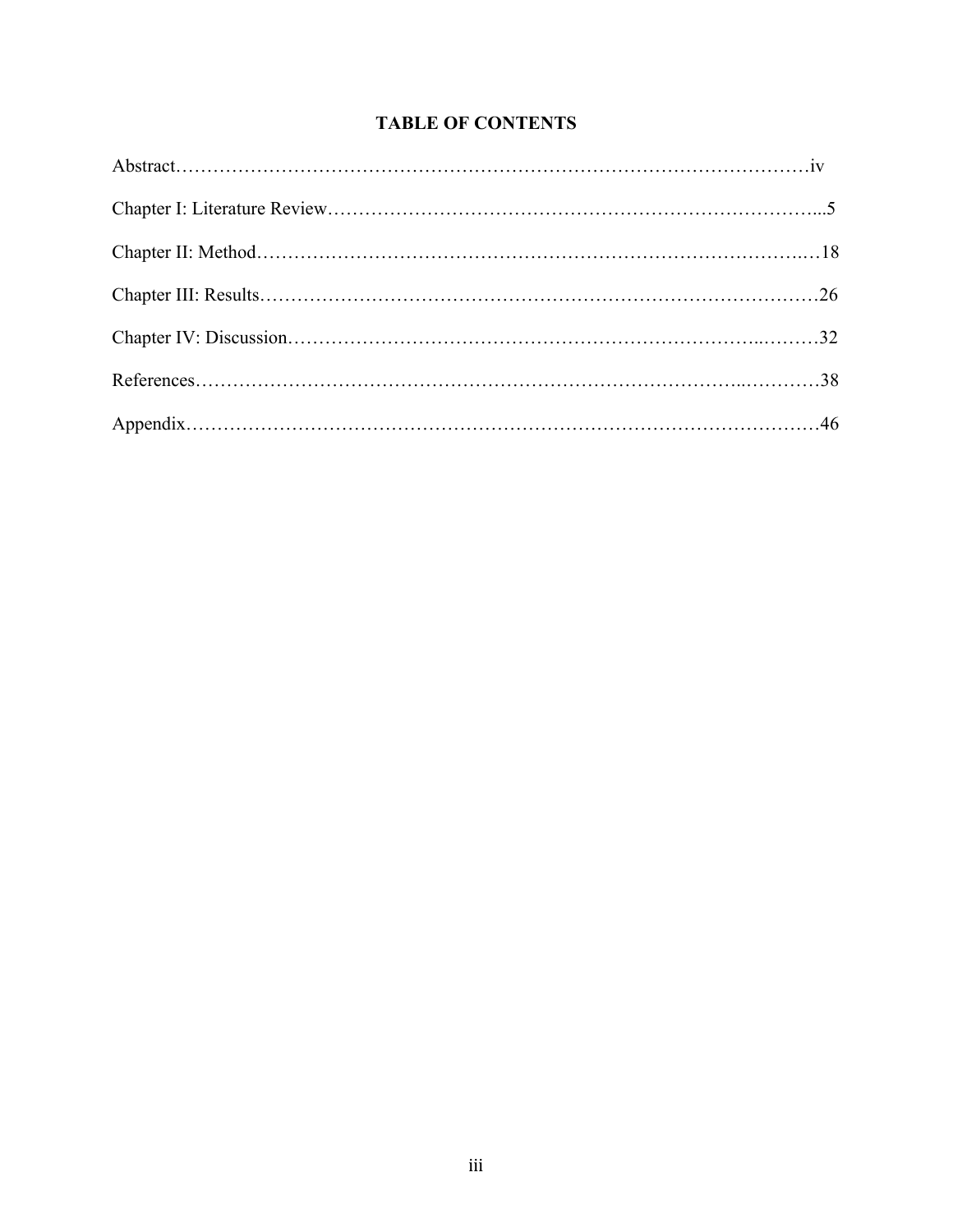#### **ABSTRACT**

Data were obtained retrospectively and anonymously using a computerized survey instrument from 450 female and 489 male participants who had experienced orgasm during oral sex before age 18, as well as 352 female and 151 male participants who had not experienced an orgasm while receiving oral sex before age 18. Female participants who experienced an orgasm during oral sex prior to age 18 were significantly more likely to experience an orgasm during oral sex after age 18. For male participants, although the difference was in the hypothesized direction, it did not reach significance. Female participants who experienced an orgasm during oral sex prior to age 18 were significantly more likely to report that being a recipient of oral sex was the easiest way for them to reach orgasm with a partner after age 18 and they had a preference for oral sex if they had experienced an orgasm during oral sex prior to age 18.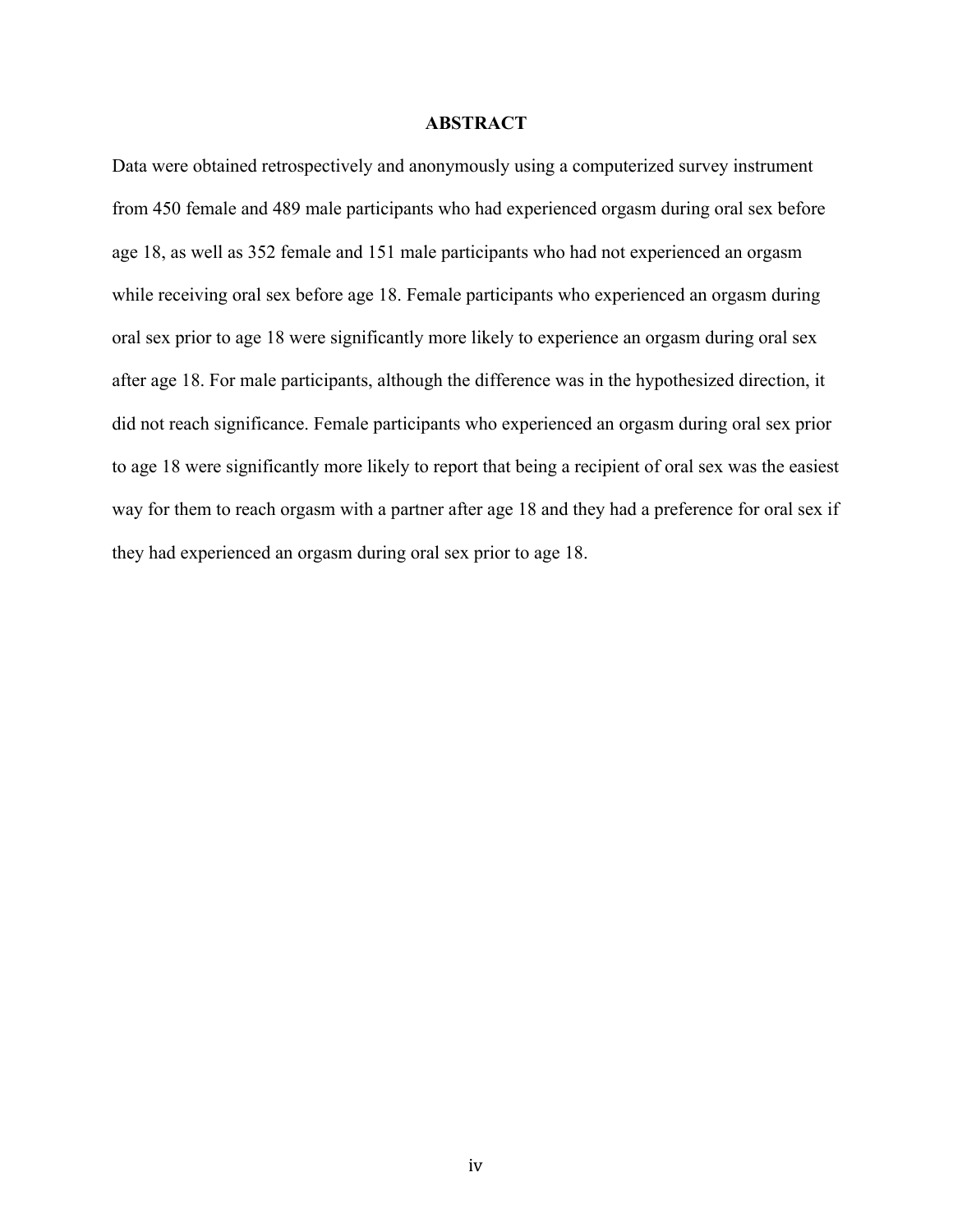#### **CHAPTER 1**

#### **LITERATURE REVIEW**

The broad purposes in undertaking the present research were to investigate the impact of sexual experience early in life on adult sexual behavior and to understand the role of learning processes in molding human sexual behavior. A computerized search in December 2014 of the Medline, PsychINFO, and PsychARTICLES databases using Academic Search Premier for the terms "critical period" and "oral sex" and "children" in the abstract yielded no recent research examining the influence of critical period learning on children's sexual development. The present research traced the effect of a single, simple difference in sexual experience between two groups of individuals who engaged in oral sex before age 18: The two groups differed with only one group experiencing orgasm. There are a number of kinds of learning paradigms that may explain influences of early experiences on adult behavior: observational learning (Bandura, 1986), instrumental (operant) conditioning (Kirsch, Lynn, Bigorito, & Miller, 2004), mererepeated-exposure (see Zajonc, 2001; Zajonc & Markus, 1982 for reviews), classical (Pavlovian) conditioning (Kantorowitz, 1978a, 1978b; Hoffmann, Janssen, & Turner, 2004; Lalumière & Quinsey, 1998; Plaud & Martini, 1999; Rachman, 1966; Rachman & Hogson, 1968; & VanWyk & Geist, 1984); Williams & Weinberg, 2003) and critical period learning (Fox & Rutter, 2010; Griffee et al., 2014a, 2014b; Immelmann, 1975; Oswalt, 2008).

Recent relevant research has examined the effect of early life experience with sexual activity and how such experience relates to sexual behaviors in adult life. These studies sought to understand the role that early learning plays in shaping adult sexual behaviors. One of the key findings of these studies was the role critical period learning plays during development in the formation of human sexual behavior (Griffee et al., 2014a, 2014b).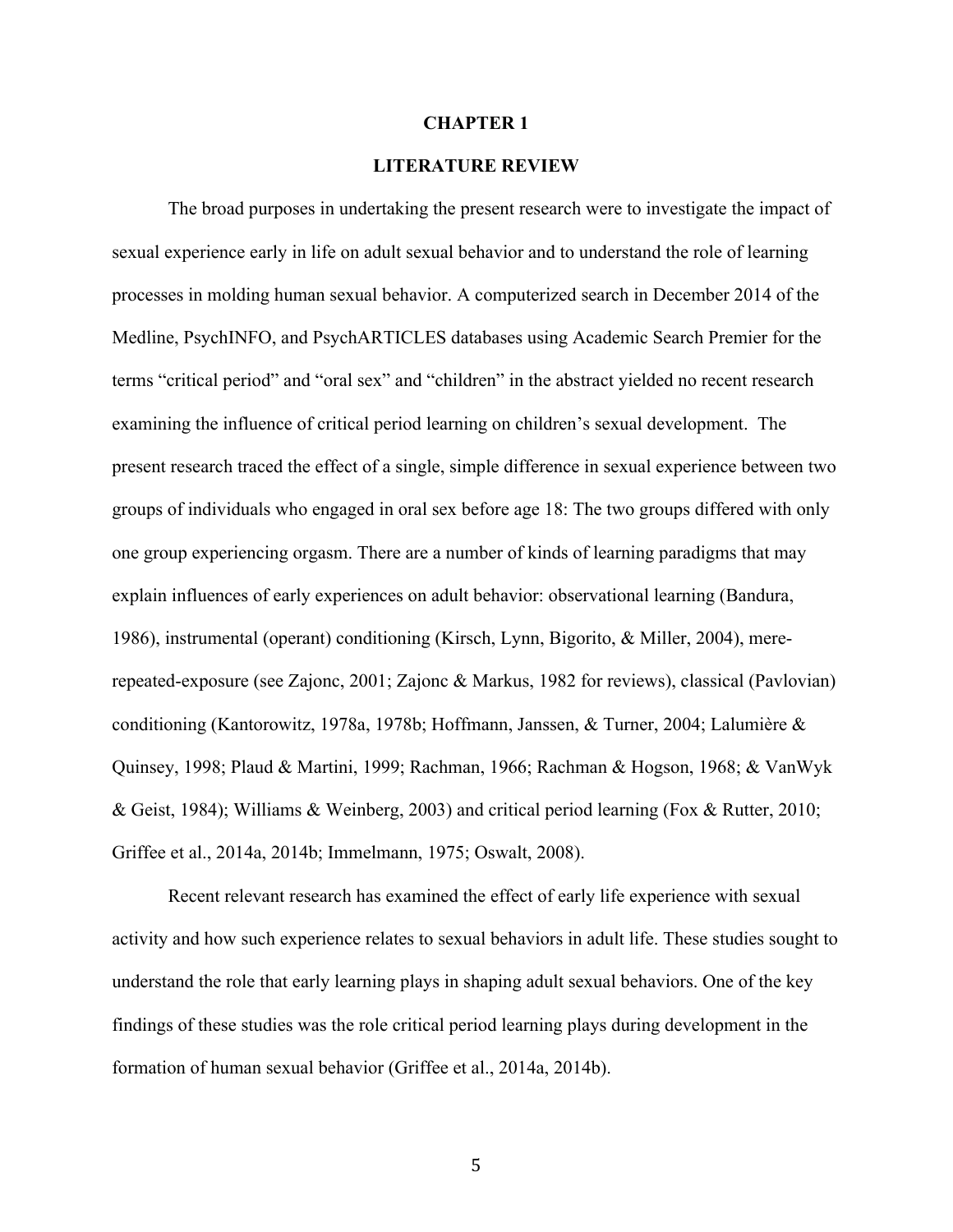#### **Operant and Classical Conditioning Theories**

Operant conditioning (learning to emit responses in the absence of well-defined antecedent stimuli) occurs when either rewards or punishment happen after the response (e.g. in a Skinner box, token economy, slot machine, school, or workplace, Kirsch et al., 2004). Classical conditioning has the unique capability of producing conditioned autonomic responses (e.g. salivation and sexual arousal) to novel stimuli that are not under voluntary control (Hoffman, 2012 and Pfaus et al., 2012). Classical conditioning occurs spontaneously when a conditioned stimulus is paired with an unconditioned stimulus and an unconditioned response. As a result, classical conditioning occurs during everyday life without planning, without warning, and without automatic intellectual knowledge that conditioning has taken place even though both the unconditioned stimulus (US) and conditioned stimulus (CS) are unequivocally obvious and not subliminal.

Classical conditioning has a unique ability to create learned responses that are beyond the reach of voluntary control while often integrating these responses into function (Akins, 2004; Hoffman, 2012; Hollis, 1997; Pfaus et al., 2012). Thus, it was anticipated that learning involving neurophysiologically generated genital arousal would potentially include some component of classical conditioning because many physiological sexual arousal responses are complex, highly integrated, not voluntary, and include CNS, spinal, autonomic, and genital components in their innervation and execution (Chivers, 2005; Levin, 2005; Motofei & Rowland, 2005). This important aspect of classical conditioning warrants more detailed consideration. Development of sexual preferences of all kinds – including both those considered to be within societal norms and those characterized as deviant – has been attributed to classical conditioning that occurred spontaneously during real-life circumstances that resulted in pairing of a conditioned stimulus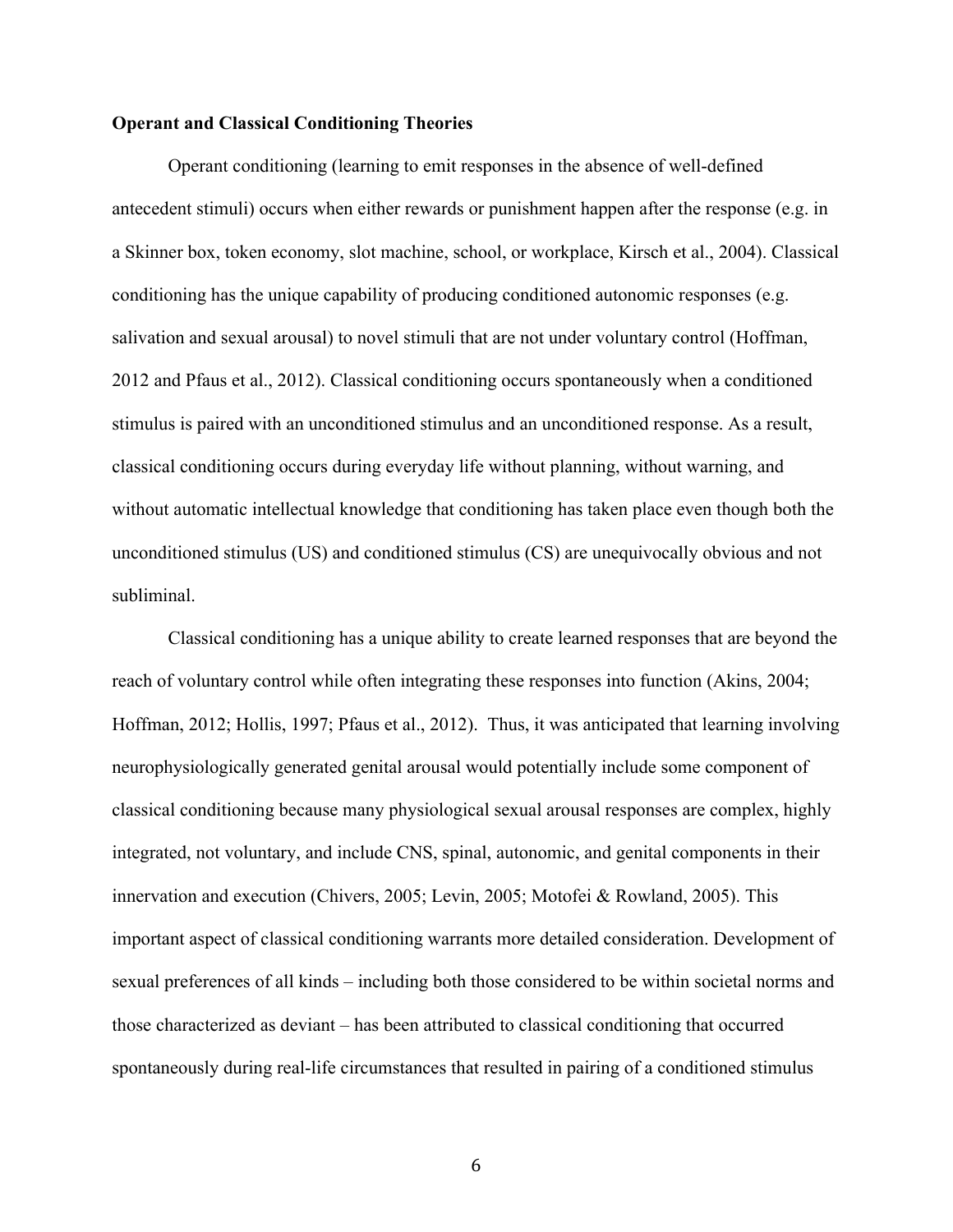with an unconditioned stimulus and an unconditioned response (Kinsey, Pomeroy, Martin,  $\&$ Gebhard, 1953, pp. 645-647; Laws & Marshall, 1990; Marshall & Eccles, 1993; McGuire, Carlisle, & Young, 1965; O'Keefe et al., 2009; Stroebel et al., 2010; Swindell et al., 2011). Furthermore, Kirsch et al., (2004) have argued persuasively that higher order cognition (beliefs about the antecedents of an outcome "O"), expectancy is involved in both operant and classical conditioning of humans. In both types of conditioning should be viewed as paradigms that lead to behavior change, and that classical conditioning produces a stimulus-outcome (S-O) expectancy which is experienced as automatic or reflexive while operant conditioning produces a response-outcome (R-O) expectancy which is experienced as voluntary.

**Laboratory studies of classical conditioning in human deviant sexual behavior.** The following studies examine the effect of conditioning on deviant sexual behavior. Successful conditioning of a fetish in males for female boots has been reported (Rachman, 1966; Rachman & Hogson, 1968); the conditioned stimulus (CS), presented as a slide of a black boot with fur trim, was shown for 15 s or 30 s, respectively in the two studies, followed by the unconditioned stimulus (US) of erotic slides presented for 30 s or 10 s, respectively, using a design that required an individualized number of conditioning trials sufficient to achieve a fixed criterion (5 successive plethysmograph reactions to the CS). In the first report, the number of conditioning trials required to achieve the criterion varied from 24 to 65 trials in the three volunteers (Rachman, 1966). In the second report only 5 of the 8 volunteers succeeded in achieving the criterion; the other 3 were dropped from the study. Generalization of the experimentally induced boot fetish to other types of footwear was also demonstrated (Rachman, 1966; Rachman & Hogson, 1968). It should be noted that foot and shoe fetishes have been involved in sexual offenses, and they have resulted in legal consequences (Kunjukrishnan, Pawlak, & Varan, 1988).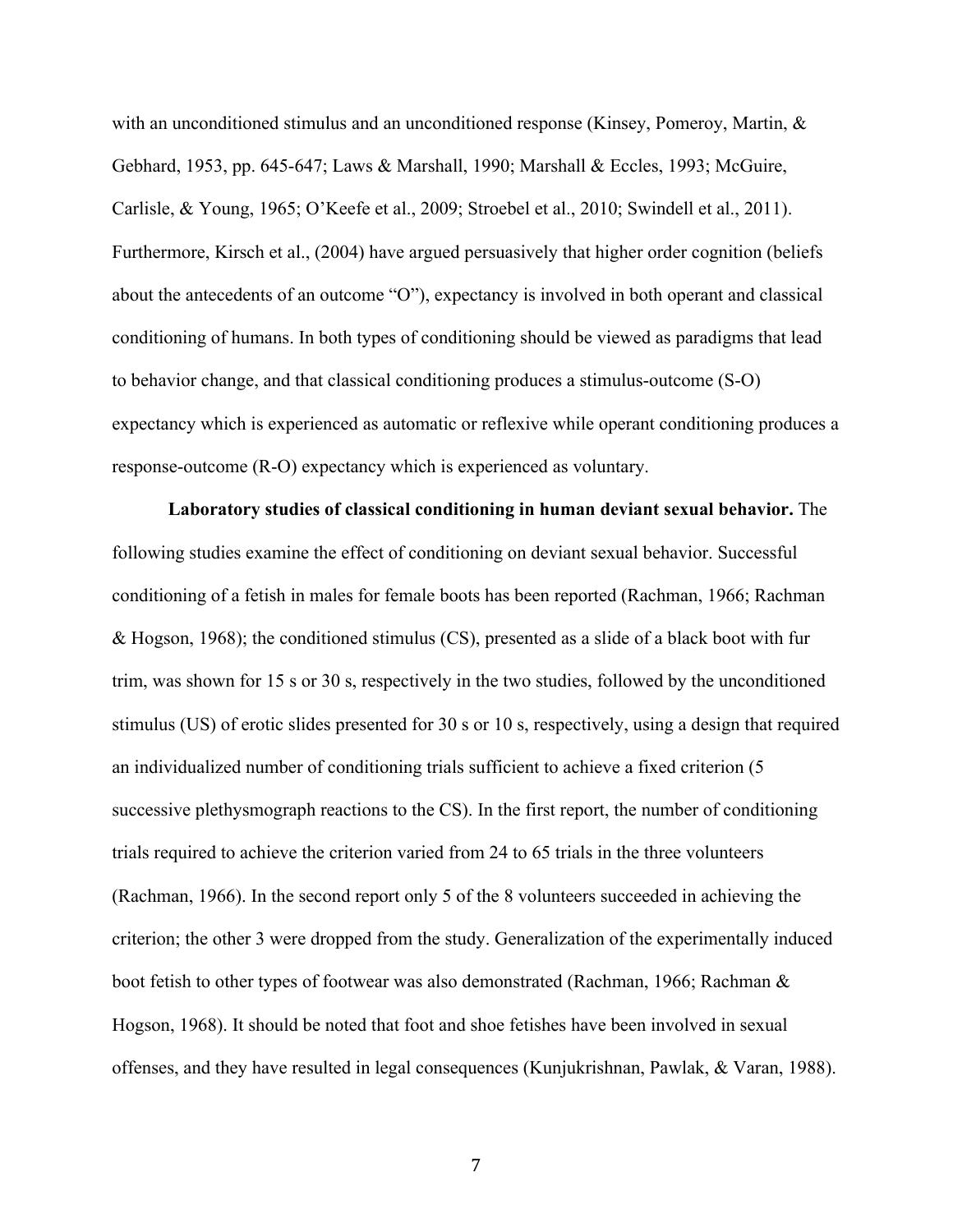Using a different design, Kantorowitz (1977a, 1978b) successfully demonstrated conditioning of augmented penile tumenscence by presenting an erotic slide during masturbation starting approximately 2 min before orgasm was achieved and maintaining the slide throughout the masturbation interval to the conclusion of orgasm. Lalumière and Quinsey (1998) successfully used 10-30 s slides of nude adults as the conditioned stimulus and a 40 s videotape of heterosexual interacting couples as the unconditioned stimulus. Hoffmann et al. (2004) successfully used 30 s or 10 s slides of opposite-gender human torsos or a gun as the conditioned stimulus and 30 s film clips of heterosexual interacting couples as the unconditioned stimulus in females, but the parallel experiment with men failed to demonstrate statistical significance, very likely either because of the small number of repetitions or a weak US (Hoffmann et al., 2004). Use of a species irrelevant conditioned stimulus (an amber light) paired with a 2 min erotic video as the unconditioned stimulus did not result in significant differences in human females (Letourneau & O'Donohue, 1997). Their use of a species irrelevant CS and the fact that the unconditioned stimulus produced only moderate levels of arousal in the participants (Pfaus, Kippin, & Soraya, 2001) are the most reasonable explanations for the experiment's failure to show a statistically significant conditioning effect. The effect size resulting from conditioning was not robust in some experiments (Hoffmann et al., 2004). Careful examination of the successful studies (Hoffmann et al., 2004; Kantorowitz, 1978a, 1978b; Lalumière & Quinsey, 1998; Plaud & Martini, 1999; Rachman, 1966; Rachman & Hogson, 1968), with the intent to understand why the demonstrated effect was sometimes not robust, indicates that both the unconditioned stimulus and the conditioned stimulus were often brief, that the unconditioned response (sexual arousal) was relatively minor [except in the studies by Kantorowitz (1978a, 1978b)], that the sexual arousal unconditioned response did not include orgasm [except in the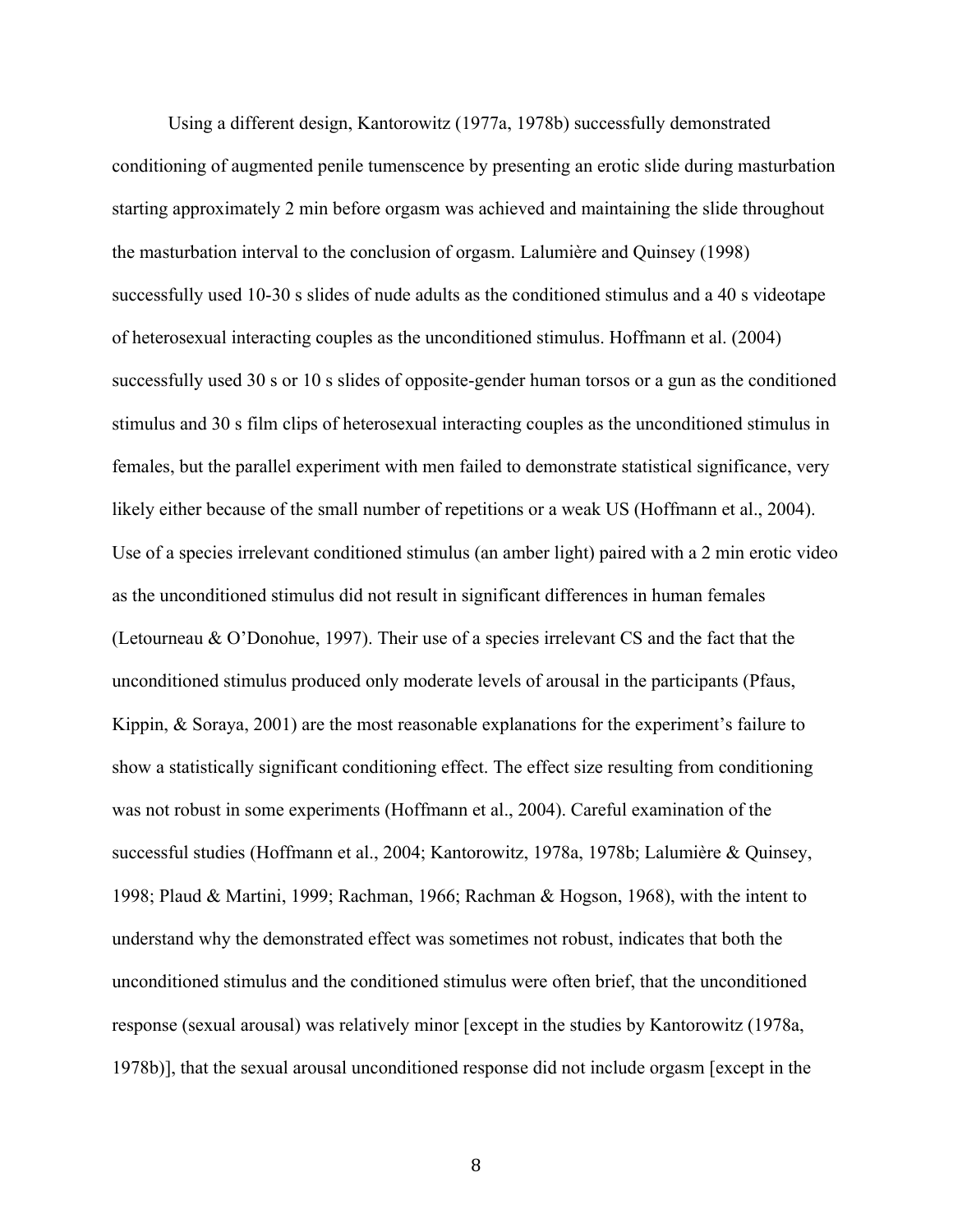studies by Kantorowitz (1978a, 1978b)], and that relatively small numbers of repetitions of the conditioning trials were often used [except for Plaud & Martini (1999); Rachman (1966); and Rachman & Hogson, (1968)]. These conclusions are consistent with those reached in the review by O'Donohue and Plaud (1994). Laws and Marshall (1990) and Marshall and Eccles (1993) have presented conditioning theories of the etiology and maintenance of deviant sexual preferences and behaviors.

**An analysis of retrospective data of classical conditioning in human deviant sexual behavior.** Swindell et al. (2011) examined the initiation of the paraphilic behavior, exhibitionism. They investigated childhood and adolescent "exhibition-like" events for subjects who had exposed themselves or had urges to expose themselves in public places using the data from a computer-assisted, self-administered questionnaire. They found having allowed a sexual partner to view his or her genitals served as a conditioning experience that was both satisfying and sexually exciting Other precipitating events included being allowed to be nude in a mother's presence.

#### **Critical Period Learning**

While operant and classical conditioning have been shown to influence behavior, the timing of these events appears to also be an important factor. Critical period learning can best be thought of as a period during childhood when skills are more easily obtained than they would have been prior to that period of time or after that time. It may also be that once this window of time closes, it will be nearly impossible for a person to achieve that skill to the same level (Fox & Rutter, 2010; Oswalt, 2008). Many studies have supported the concept of critical period learning in helping both animals and humans acquire common skills, including language, hearing, and vision. Purves et al. (2001) found that sensitive periods are crucial for learning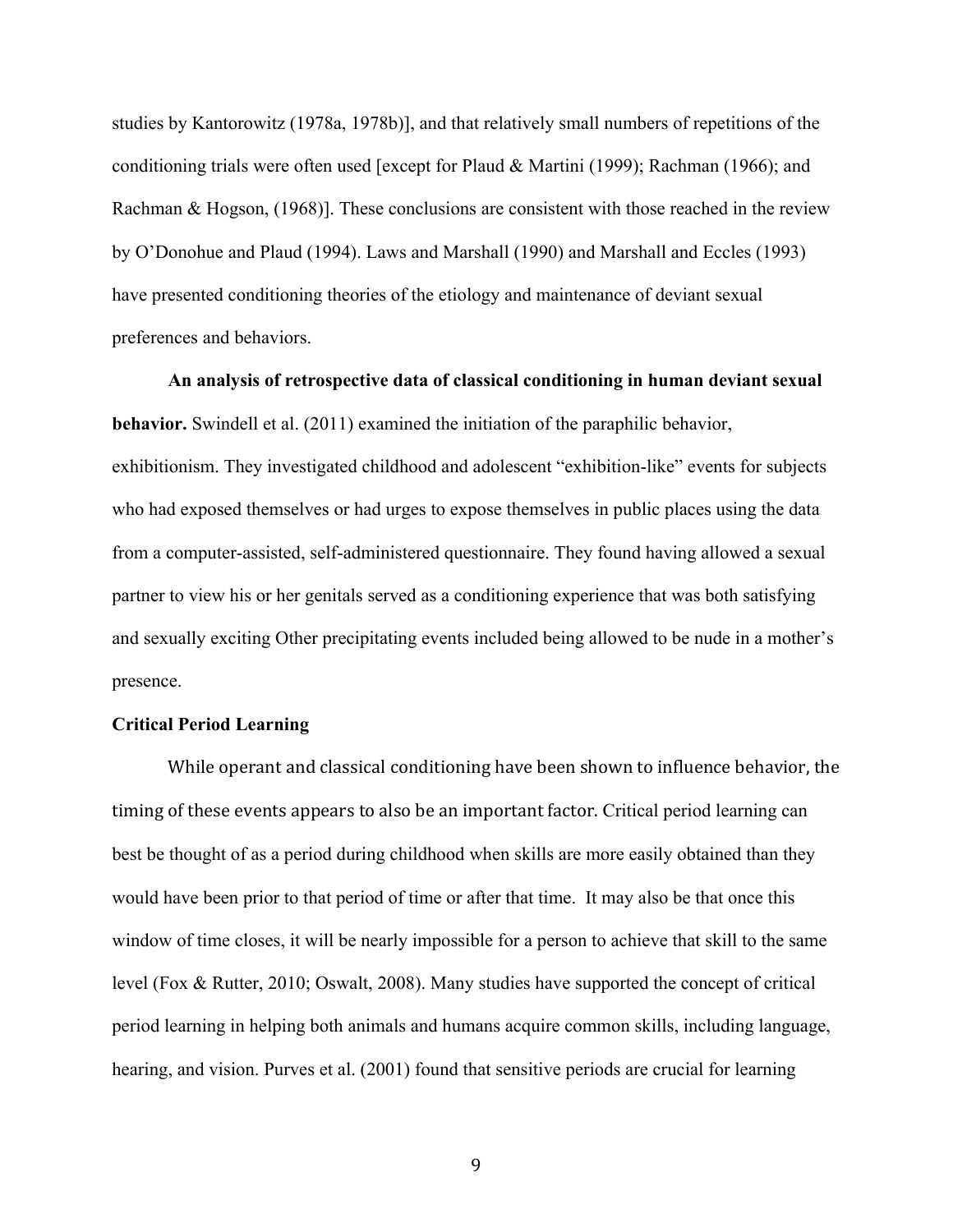courtship songs for various bird species. Early sensory input for these birds is critical to the development of later behavioral and perceptual skills. In addition, Fox and Rutter (2010) found that animals needed to engage the environment to excite "neural structures" that help with "depth perception and other perceptual abilities. The authors also found that if kittens were raised from birth with one eye covered, the kittens did not receive the necessary stimulation to activate neurons in the eye and the eye became effectively blind. Even if exposure to visual stimulation occurred at some future time, the cats remained unable to see from the now uncovered eye (Fox & Rutter, 2010). In this way, it is shown that critical periods not only exist in theory, but there is a strong biological basis for critical period learning.

Much research has examined the critical period learning in humans. Research has shown that young children's brains are more malleable in the development of language. The development of language skills in children takes place much faster than it does in adults (Oswalt, 2008; Purves et al., 2001). For adults, acquiring new language skills is far more difficult because the window of opportunity has come and gone. This is similar to the way in which birds are unable to produce songs that attract other birds if they miss the critical period learning window (Purves et al., 2001). In children who are deaf, sign language becomes crucial to the development of language because these children are obviously missing early vocalization skills. This shows that regardless of how a human learns language, early experience is critical in future language behavior. Perhaps the most solid argument for critical period learning in human language development can be found in an examination of "feral" children. When children are deprived of language early in life and subsequently taught language skills later, they do not learn to speak fluently, and possess only rudimentary language abilities (Purves et al., 2001).

Critical period learning in humans is also crucial for the development of vision. The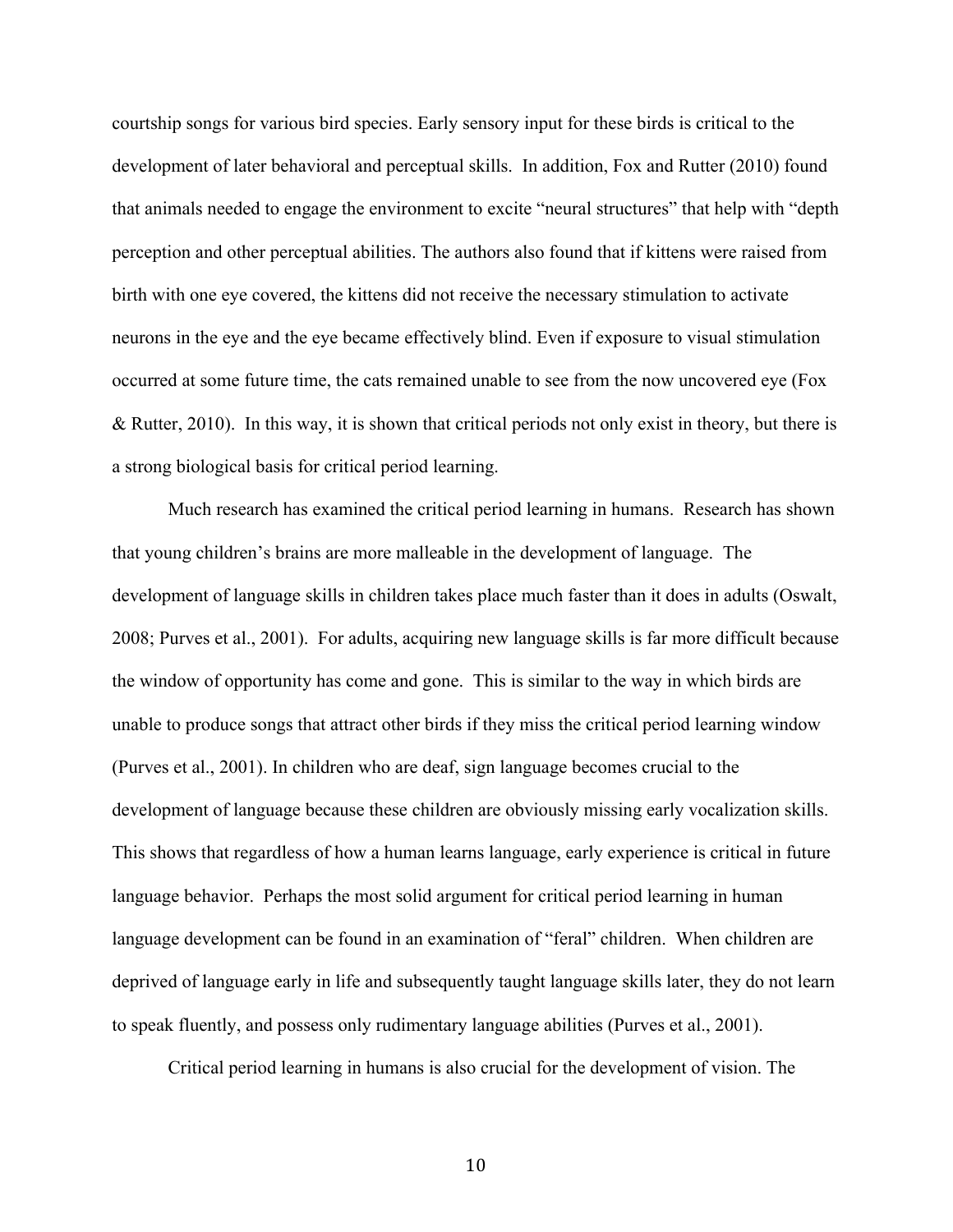ability to visually experience three- dimensional objects using both eyes is dependent upon early experience with binocular vision. Similar to the kittens in Fox and Rutter's (2010) study, with one eye covered, humans who are born with eyes that do not gaze in the same direction ("lazy eye" or amblyopia) are not able to experience three-dimensional vision later in life. Recent work concerning plasticity of the brain shows that although the brain can adapt and change throughout life, the foundational architecture of the brain must be in place in the early years of development, and that the quality of the childhood environment is very important in the development of rudimentary cognitive processes including sensory perception (Fox, Levitt, & Nelson, 2010).

Most importantly, critical periods should not be misunderstood to be times when learning is enhanced, but rather a time when the conditions are just right for acquiring unique behaviors necessary for proper species development. These unique behaviors are not limited to language and vision, but can extend to other adaptive behaviors including healthy adult sexual development (Griffee et al., 2014a, 2014b).

Bereczkei, Gyuris, & Weisfeld (2004) showed that exposure to the opposite sex parents' observable features during the critical period imprinted on the child and were responsible for that child's future mate-choice. In short, at sexual maturity, children tend to select a mate that closely resembles their parents' appearance. Furthermore, wives more often sought out a husband who resembled their father, especially when they had a close emotional relationship with their father, emphasizing the importance of bonding with the opposite sex parent in finding an appropriate mate. The results support the idea of enduring effects of attachment during childhood on later mating preferences (Bereczkei et al., 2004). Additionally, animals' critical period learning is crucial for determining future sexual imprinting, a process by which a juvenile animal learns to select an appropriate mate (Bereczkei et al., 2004). As Oswald (2008) pointed out, it has been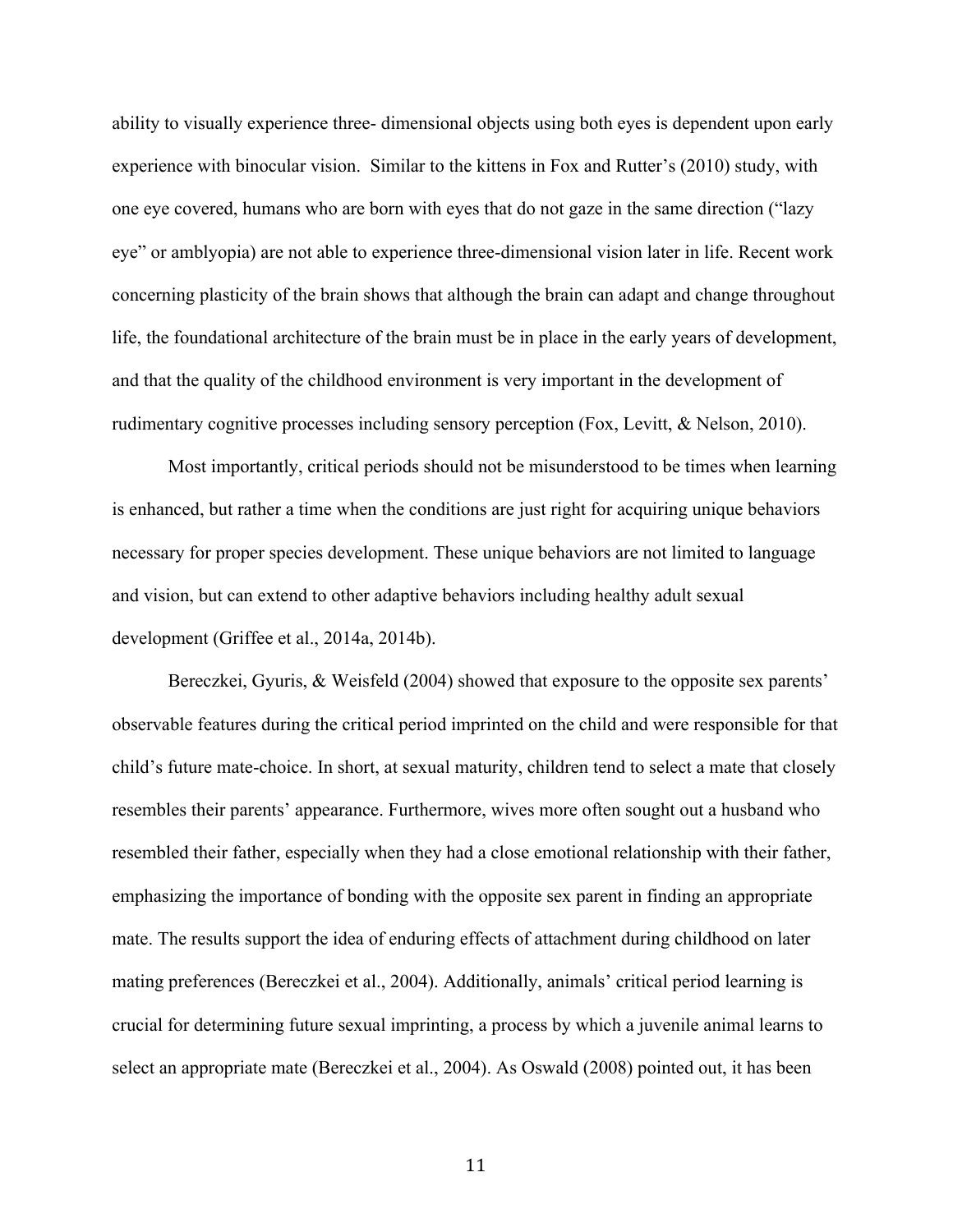well documented that there is a critical period for infants to bond with their caregivers. If they do not bond appropriately during the critical period they are at risk for maladjustment, which could lead to poor sexual development, poor mate choice, and generally poor adult sexual relationships.

While sexual imprinting can help determine mate-choice, imprinting can also work negatively in human sexual development by creating maladaptive behaviors including sexual abuse. If children are sexually abused, it is more likely that they will abuse others in a similar manner in which they were abused, once they reach the age of sexual maturity. Becoming a sex offender is not always a conscious choice, but is often a "pathological reaction" to being sexually abused early in life, through the process of classical conditioning (Eisenman and Kristsonis, 1995).

Sexual imprinting has been found to also influence other sexual preferences. In Enquist, Aronsson, Ghirlanda, Jansson, & Jannini's (2011) study, the researchers attempted to identify sexual preferences in adults that could be linked to childhood exposure to a particular stimulus, especially a preference for lactating mothers. Enquist et al., (2011) and Bereczkei et al. (2004), wrote that sexual imprinting theory states that children exposed to a particular stimulus will favor that stimulus later in their adult lives. Thus sexual preferences acquired during a critical period of learning early in life may be learned through exposure to a particular stimulus (e.g., pregnant or lactating mother) while receiving genital stimulation (Enquist et al., 2011). For the current research, it would be expected that exposure to oral sex during a critical period of learning with a successful orgasm, would yield a preference for oral sex as a means to achieve orgasm.

**Conditioning during critical period learning.** Griffee et al. (2014a, 2014b) was the first study to investigate the effects of the critical period on sexual development. Her study found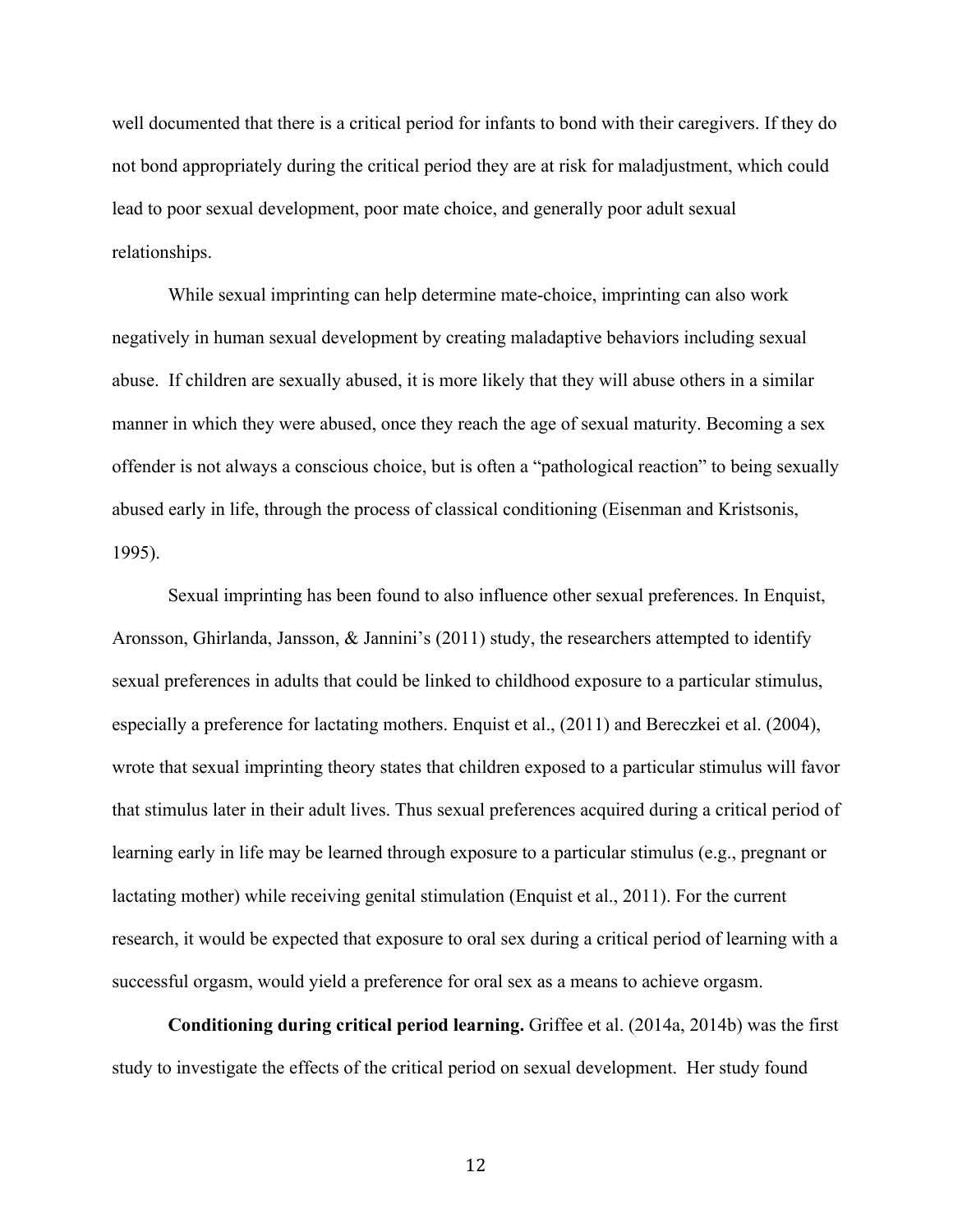that early experience with sex increased the likelihood that participants would have a high interest in sex as adults. An increased likelihood of engaging in risky sexual behavior was mainly attributable to early sexual behaviors with partners. Furthermore, Griffee et al. found that the absence of early sex or masturbation during critical period learning put women at risk for having a low interest in sex as adults. Prior to Griffee et al. (2014a, 2014b), the effects of critical period learning of sexual functioning had only been investigated in the context of incest or child sexual abuse (O'Keefe et al, 2014

#### **Parameters Not Evaluated Or Not Recently Evaluated In Humans**

Even though orgasm frequently occurs during masturbation and partner sex (Kinsey, Pomeroy, & Martin, 1948; Kinsey et al., 1953; Laumann, Gagnon, Michael, & Michaels, 1994), the effectiveness of sexual arousal to orgasm as an unconditioned response was not assessed in three recently reported human studies (Hoffmann et al., 2004; Lalumière & Quinsey, 1998; Plaud & Martini, 1999). Furthermore, although investigators have speculated that younger humans demonstrate more plasticity in earlier or initial sexual experiences (e.g. Hoffman et al., 2004; Lalumière & Quinsey, 1998), similar studies in younger individuals have not been reported. Nor has persistence into adulthood of conditioning established prior to age 18 been tested. Also lacking are statistically validated studies of conditioned responses resulting from real-life experiences (Akins, 2004; O'Donohue and Plaud, 1994) and the origin of urges to engage in paraphilic behaviors. Understanding the multiple components of critical period learning may provide many benefits as Bereczkei et al., 2004; Enquist et al., 2011; and Griffee et al., 2014a, 2014b; Purves et al., 2001 have shown. However, much of the work that has been completed has focused on nonhuman subjects (Fox & Rutter, 2010). Studying the role of critical periods in the sexual development of humans will lead to a better understanding of the origins of both normal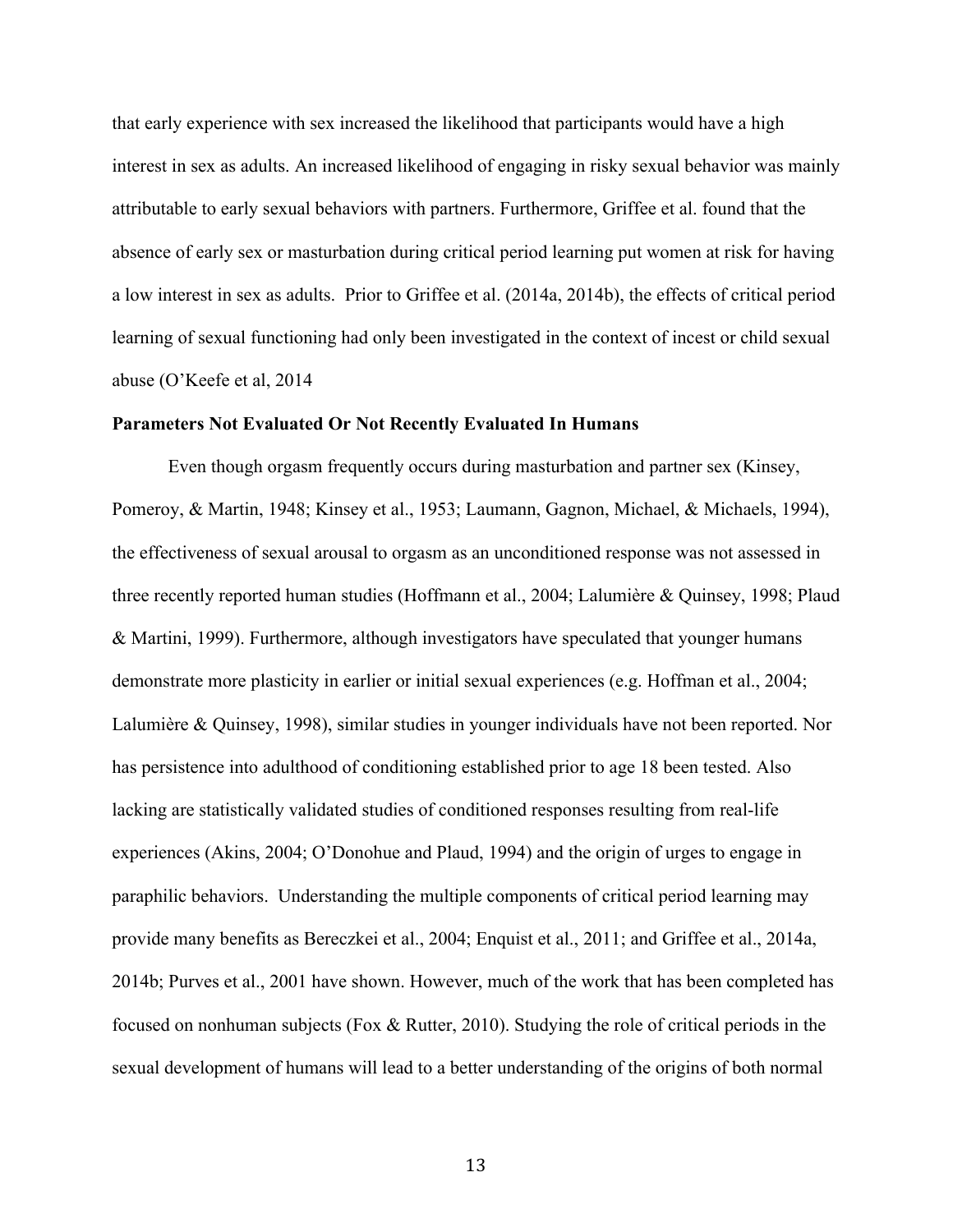and abnormal sexual behavior.

#### **Oral Sex**

**Oral sex as a sexual behavior.** Oral sex in some ways presented a paradox since the partner's anatomy (mouth, lips, tongue) that provided the source of the recipient's sexual stimulation was basically the same regardless of the gender of the providing partner, yet, based on behavior, there was still an associated preference for the gender of the provider (Laumann et al. 1994). Both being a recipient of oral sex and actively providing oral sex to a partner can be sexually arousing (Laumann et al. 1994), a response receptive to Pavlovian conditioning. Although the lifetime experience with oral sex is high (approximately 75%), the proportion who report having engaged in oral sex during the last sexual event is approximately 50 percentage points lower (about 25%), indicating that a variety of responses to oral sex are likely and that oral sex still remains ambiguous in the repertoire of sexual practices (Laumann et al., 1994).

**Increasing experience with oral sex.** The percentage of the US population that has had experience with oral sex appears to have been increasing since the 1920's. The percentage of men reporting a lifetime history of experience providing or receiving oral sex was approximately 62% for those born between 1933 and 1937. That percentage increased to 90% for those born between 1948 and 1952. Similar changes were noted for women. The higher rate of experience with oral sex appears to have been maintained for more recent cohorts. The change in the percentages reporting such an experience appears to be due to corresponding modifications in the scripts for sex between heterosexual partners that involve more kissing and genital foreplay before moving on to vaginal coitus (Laumann et al., 1994). Another motivation of women who provide oral sex to their male partners is avoiding coitus by providing an alternative outlet to their partner (Masters, Johnson, Kolodny, 1985). Avoiding sexually transmitted disease is not a valid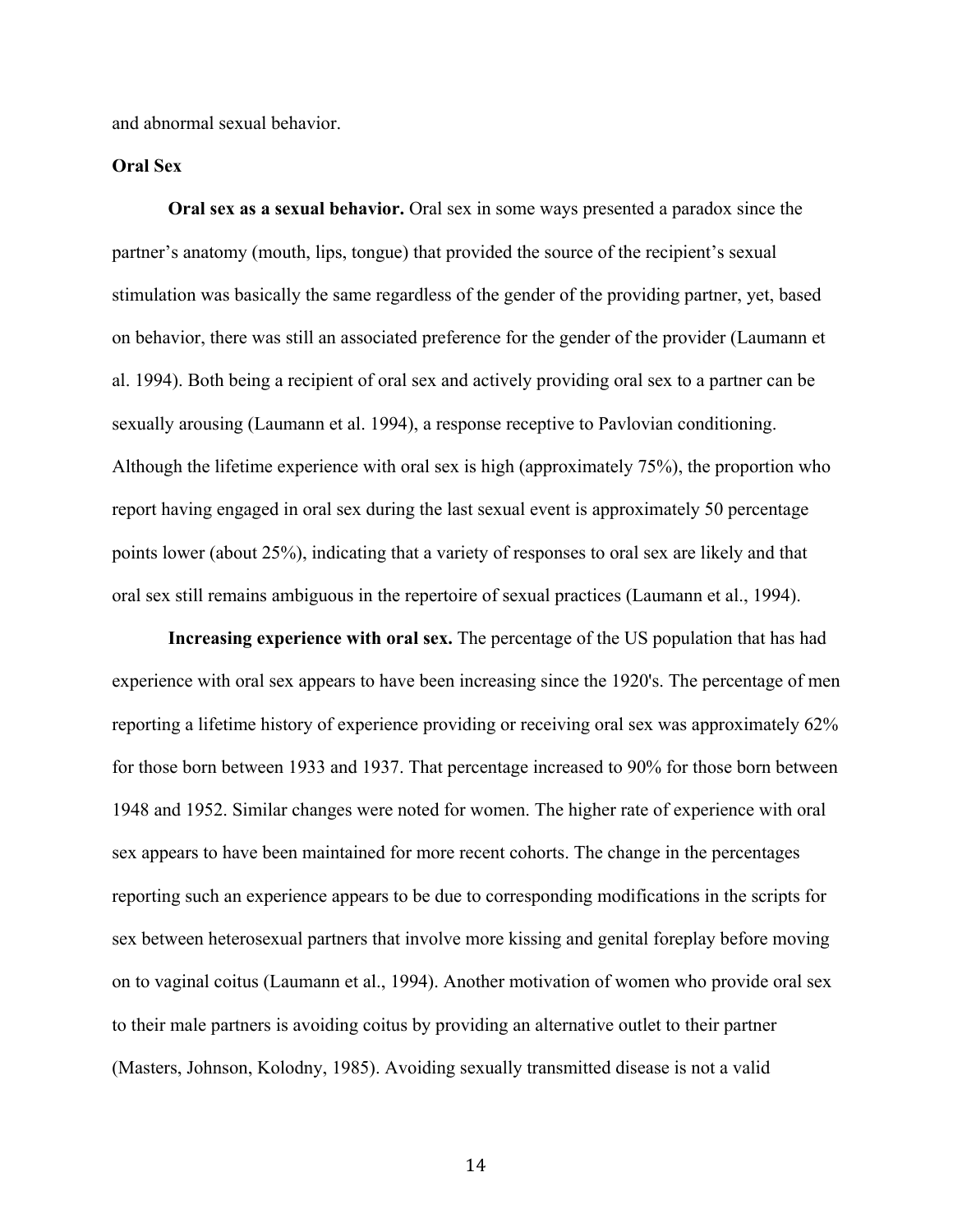motivation for substituting oral sex for coitus because oral sex can still result in transmission of infectious diseases including papalomaviruses linked to cancers (Syrjänen, 2007). According to a 2002 US survey of individuals from 18 - 44 years of age, 84.8% of adult males and 83.3% of adult females had received oral sex from an opposite sex partner but only 6.2% of adult males and 11.5% of adult females reported any same-gender contact (Mosher, Chandra, & Jones, 2005). By age 19, 51.5% of US males and 49.6% of US females had received oral sex from opposite-gender partners (Mosher et al., 2005).

#### **The Current Study**

**Research ethics considerations.** Although it is well known that many minors engage in sexual behaviors without obtaining permission from their parents or other authorities (Constantine & Martinson, 1981; Kinsey et al., 1948; Kinsey et al., 1953; Laumann et al., 1994; Mosher et al., 2005) and there is general concern that some of these sexual behaviors could potentially be harmful or have life-long effects (e.g. Constantine & Martinson, 1981; Finkelhor, 1980, 1984, 1994; Kinsey et al., 1948; Kinsey et al., 1953; Laumann et al., 1994; Marshall & Eccles, 1993; Mosher et al., 2005), conventional wisdom holds that research on the long-term sequelae of sexual behaviors engaged in by minors is unethical to do using prospective or laboratory approaches (Constantine & Martinson, 1981; Levine, Faden, Grady, Hammerschmidt, Eckenwilere, & Sugarman, 2004; Yan & Munir, 2004). Aside from the problem of gaining parental permission, there is serious concern that asking minors questions about sexual behaviors or assigning them randomly to "treatment" groups for the purpose of directing some to engage in and some not to engage in certain sexual behaviors in order to ascertain the effects that such experiences have later in life could have adverse effects on the participants or result in long-term troublesome changes in behavior. In order to avoid such ethical dilemmas, data was obtained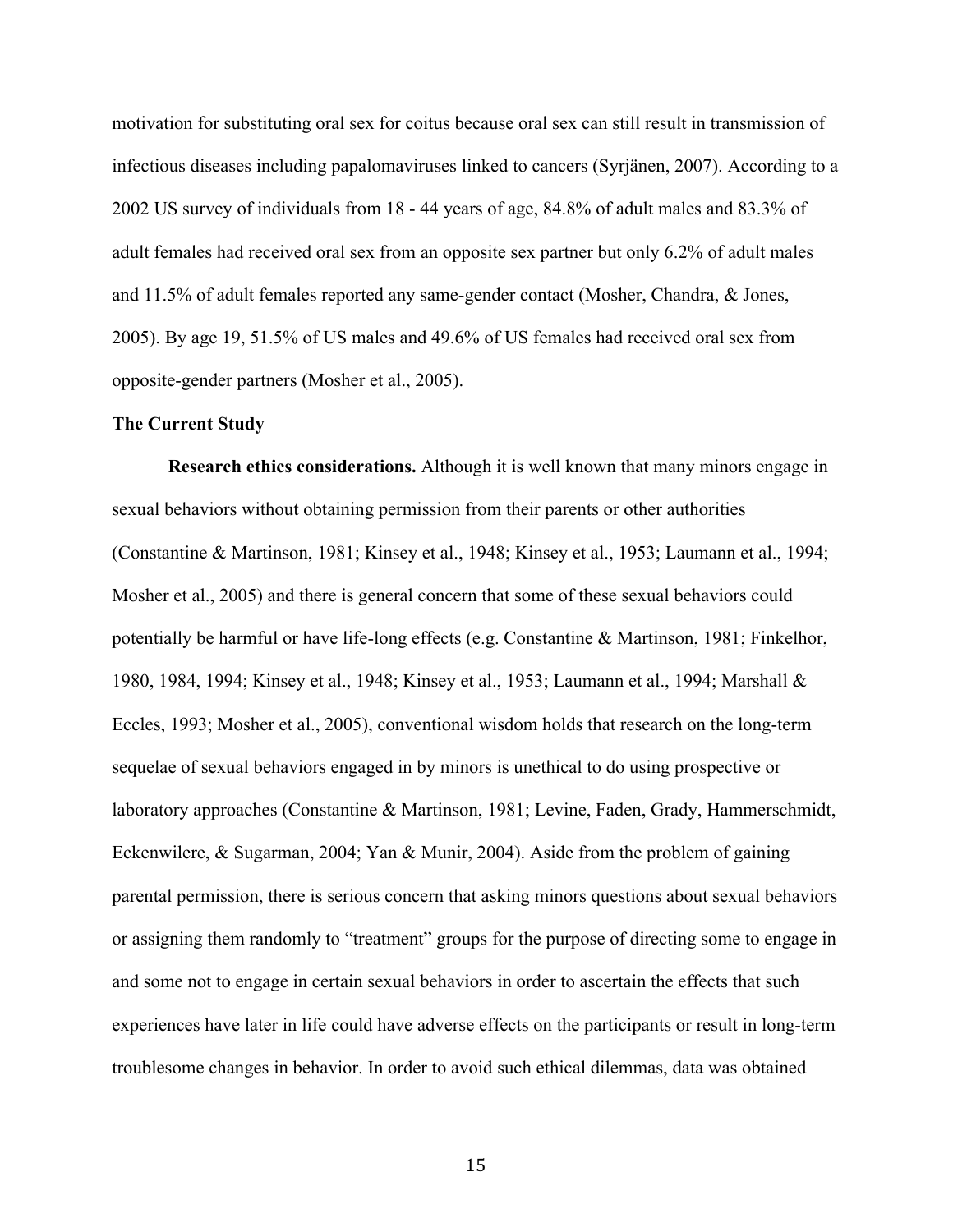retrospectively and anonymously from adults by a computerized questionnaire.

**Study rationale.** It was presumed that a conditioning trial occurred whenever the circumstances of a sexual behavior were such that conditioning could have been expected to occur during a critical period of sexual development. Because oral sex has become increasingly acceptable (Laumann et al., 1994; Mosher et al., 2005), it was believed that participants would be less likely to falsely deny engaging in oral sex than would be the case than with behaviors with less societal approval. Furthermore, since oral sex cannot lead to procreation in and of itself, there would be no reason to believe that natural selection during evolution would have led to a specific gene coding for (or against) the behavior of being a recipient of oral sex, making it likely that engaging in oral sex would be a learned behavior rather than a behavior determined purely by the presence or absence of one or more genes (Laumann et al., 1994).

The factors that result in some individuals experiencing oral sex prior to age 18,while others do not, may include various kinds of socialization, interaction with a variety sexual scripts [some endorsing oral sex and others proscribing it, (Laumann et al., 1994], peer pressure, and a considerable element of chance including the availability of a willing partner and enough privacy to permit the couple to explore orogenital sexuality. There is variation in most populations with regard to whether individuals have experienced oral sex before age 18 (Laumann et al., 1994; Mosher et al., 2005) and also variation in what they experienced if they did participate in it before age 18. Variations in such experience to examine include what effect (if any) reaching orgasm during oral sex prior to age 18 had on the participant's subsequent experience with oral sex (and several control behaviors) after age 18. These self-initiated experiments would never have been analyzed or have come to light if the participants had not subsequently chosen to share their histories through the medium of the anonymous self-survey. Based on the learning theories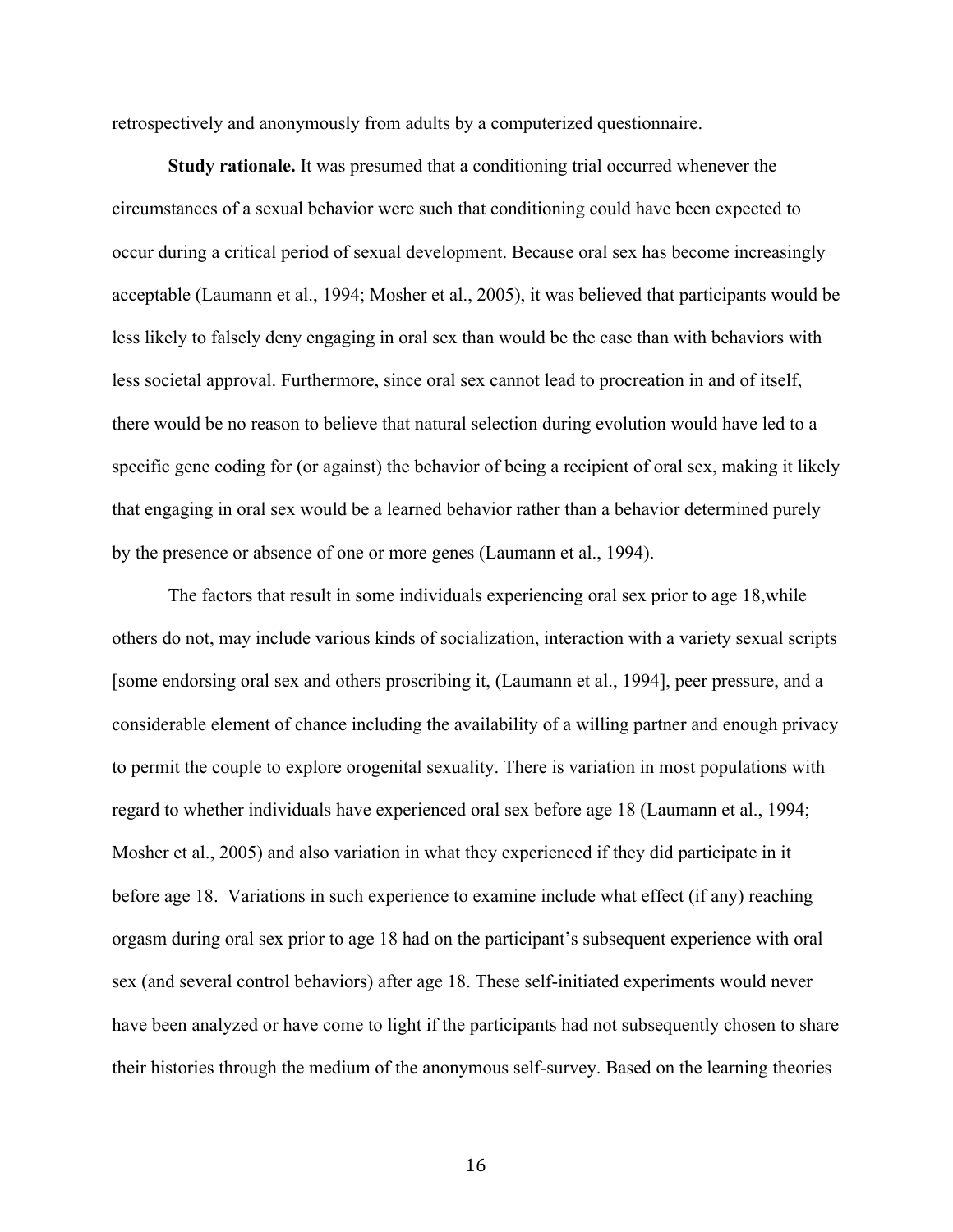outlined above and the theories regarding conditioning of sexual behavior (Laws  $\&$  Marshall, 1990; Marshall & Eccles, 1993; McGuire et al., 1965; for reviews see Hoffman, 2012; Hollis, 1997; Pfaus et al., 2012), during a critical period of sexual development (Eisenman and Kristsonis, 1995; Enquist, Aronsson, Ghirlanda, Jansson, & Jannini's, 2011; Griffee et al., 2014a, 2014b) it was expected that operant conditioning, classical Pavlovian conditioning, and mere-repeated-exposure conditioning would all occur when an individual reached orgasm as a recipient of oral sex as long as nothing bad happened. The following hypotheses were formulated based on these expectations.

#### **Hypotheses**

- 1) Conditioning resulting from experiencing an orgasm during oral sex before age 18 during a critical period of sexual development will increase the probability of reaching an orgasm during oral sex after age 18.
- 2) Conditioning resulting from experiencing an orgasm during oral sex before age 18 during a critical period of sexual development will increase the probability that oral sex is the easiest way to reach orgasm with a partner after age 18.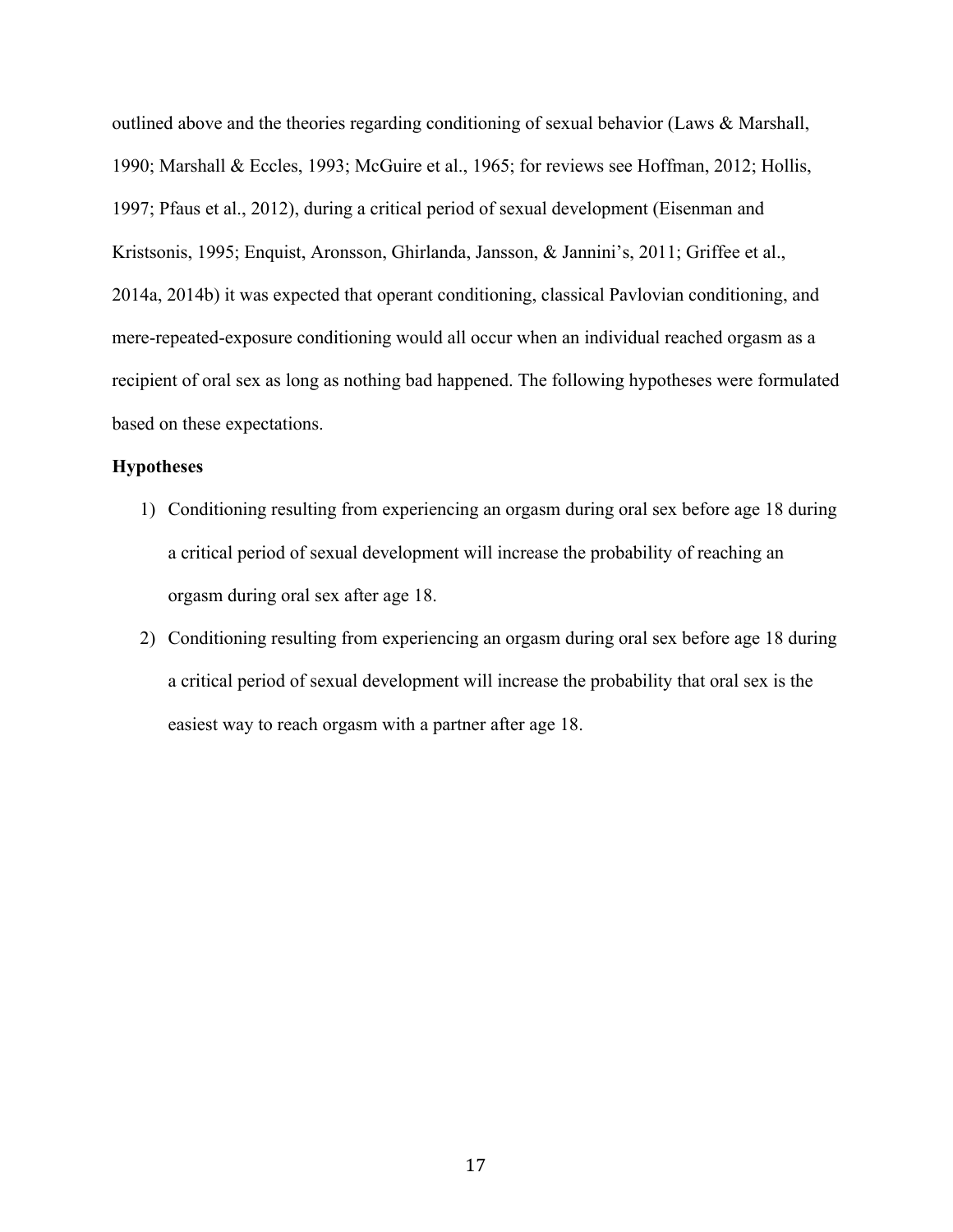## **CHAPTER II**

#### **METHOD**

#### **Participants**

All participants over the age of 18 gave informed consent using forms approved by the relevant institutional review boards. The participants were recruited from a population consisting mainly of undergraduate and graduate college students from three mid-sized, mid-Atlantic college campuses using bulletin board postings and announcements in classes. To obtain a wider base and to increase age, education, and life-experience diversity, university faculty and staff and individuals from the same general population of the mid-Atlantic United States who had already completed their education were also recruited using announcements in public meetings (e.g. churches, ACLU, gay picnics etc.) and snowball recruiting. All participants were unpaid, but many of the students received credit from their professors in psychology, social work, and criminal justice courses. Extensive data on demographic and behavioral variables for each respondent was recorded so that potential confounding effects could be assessed and adjusted if needed. Not only was the original sample a volunteer sample (with the potential for bias due to self selection), but the sub-sample was subsequently selected consisting of 802 female and 640 male participants as described below.

Careful restriction of the study population to heterosexual individuals who had enjoyed being a recipient of oral sex before age 18, who were capable of reaching an orgasm one way or another with a partner, and who had had coitus in the context of a long-term relationship was utilized to minimize the effects of confounding factors. To test the hypothesis 450 female and 489 male participants were included who had reached orgasm as a recipient of oral sex before age 18. To provide for controls, 352 female and 151 male participants were included who had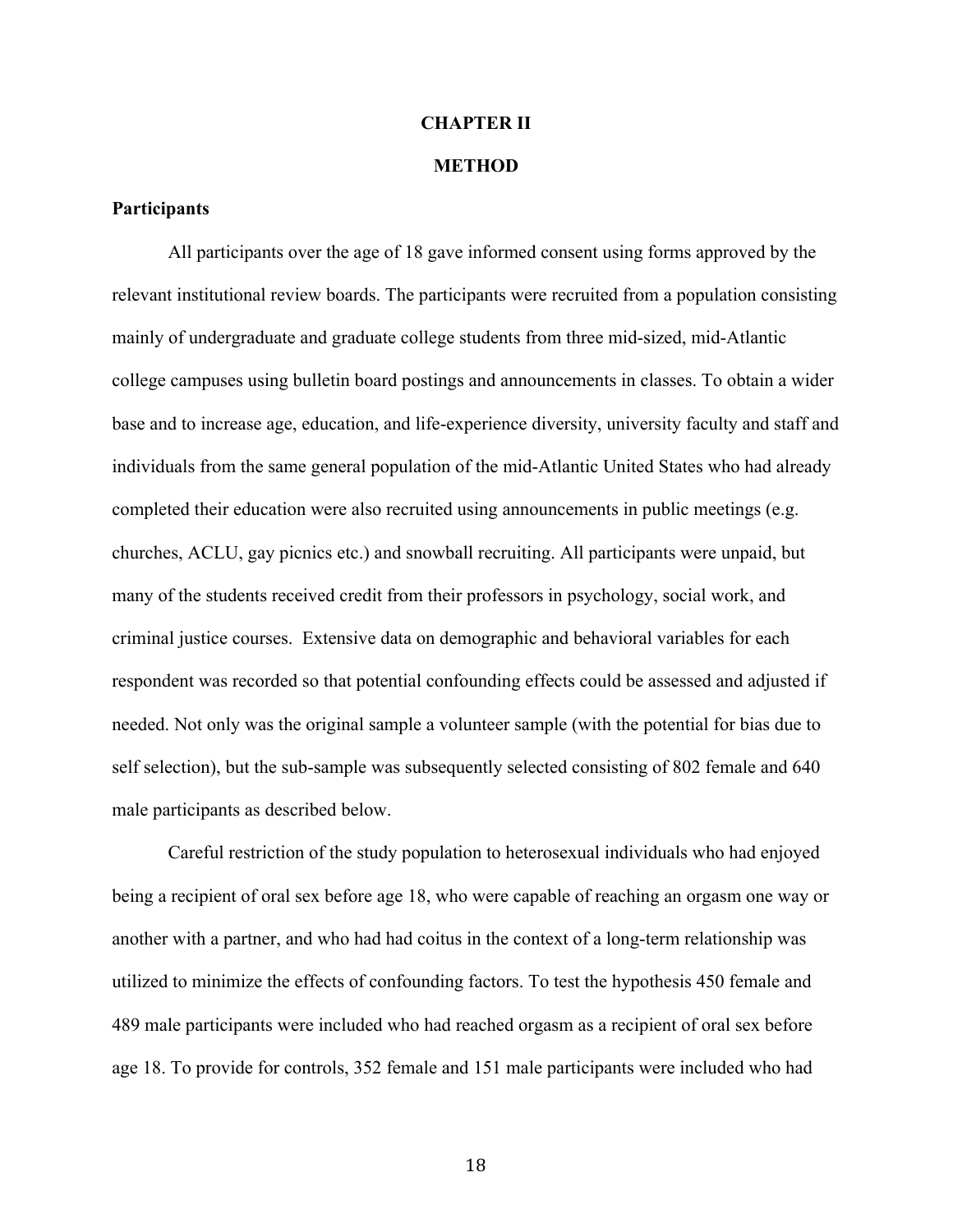received pleasurable oral sex without an orgasm before age 18.

#### **Measures and Procedure**

Computer-assisted self interview (CASI) techniques have been shown to be superior to pencil and paper self interviews and face to face interviews for eliciting truthful responses about sensitive sexual behaviors (Gribble, Miller, Rogers, & Turner, 1999). The CASI program (SSAPE1, ©S-SAPE, LLC, 2002, P.O. Box 11081, Charleston, WV 25339) used for the present study has been described and validated (Griffee et al., 2014a, 2014b). The research was conducted in university computer laboratories with up to 45 computers in a room with sufficient space between participants so that others were not in a position to see their computer screens. The study was designed to be anonymous so that participants could be totally honest without fearing that there could be reprisals or other adverse consequences if their answers became known, and participants were accurately informed of all protections to their anonymity prior to providing their data. No names or other identifiers were collected by the survey instrument and anonymity was further protected by electronic randomized filing of the encrypted results in a hidden random access file filled with fake data as well as simultaneous filing of many fake decoy lines. Decoding was only performed on the randomized file containing all respondent's randomly filed encrypted data. These precautions minimized the chance that the respondents would willfully not be totally honest in the data that they provided.

**Experience with oral sex prior to age 18.** Item: "The best way to describe my experience with receiving genital stimulation from oral sex with a partner before I reached the age of 18 is: (1) I never received oral-genital stimulation from a partner before I reached the age of 18. (2) I received oral-genital stimulation, but I didn't like it, or I found it repulsive before the age of 18. (3) I received oral-genital stimulation from a partner and found it enjoyable, but I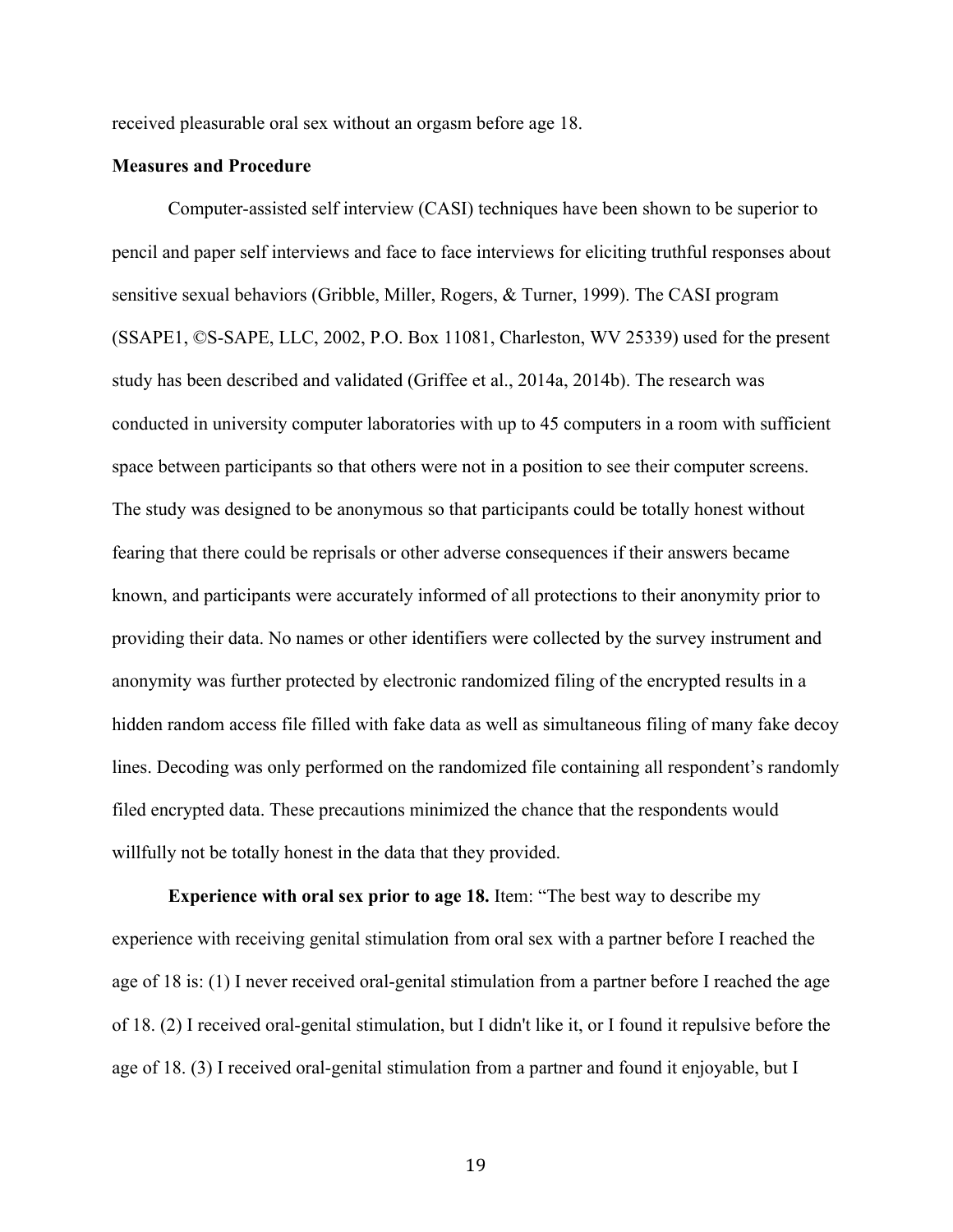never reached an orgasm that way before I reached age 18. (4) I receive oral-genital stimulation from a partner and found it enjoyable, and I reached an orgasm that way before I reached age 18." We coded 1-3 to 0 and 4 to 1 to create a 0/1 dummy variable. The code of "1" indicated those who had participated in oral sex and had achieved an orgasm that way. The code of "0" coded for all other responses.

**Easiest way to reach an orgasm with a partner.** Item: "When I am with my favorite sex partner, I find that I can reach orgasm most easily when: (1) My partner stimulates my genital area with his/her mouth. (2) My partner stimulates my genital area with his/her hand. (3) My partner and I have intra-vaginal intercourse. (4) My partner and I have rectal intercourse. (5) This question is not applicable to me since I have never had an orgasm in any of these ways with my favorite sex partner." We recoded the data using "1" to indicate that being a recipient of oral sex was the easiest way to reach an orgasm and a "0" indicating that oral sex was not the easiest way to reach an orgasm.

**Orgasm likelihood.** Item: "When I was between the ages of 18 and 40 years old and with my favorite sex partner, the best way to describe the percentage of time that I was able to achieve an orgasm is:" "(1) "Never," (2) "1-25%," (3) "26-50%," (4) "51-75%," and (5) "76-100%."

**Age at first orgasm.** Item: "What age were you when you experienced your first orgasm awake?" The participant was instructed to enter "00" for never.

**Age at first coitus.** Item: "Enter the ages when you first had sexual relations with longterm female and male adult partners (enter 00 if no such relations occurred)." "In the case where this gender combination is male-female please use 'vaginal intercourse' as the definition for sexual relations."

**Sexual behavior sub-items.** The following sub-item variables were recoded for each of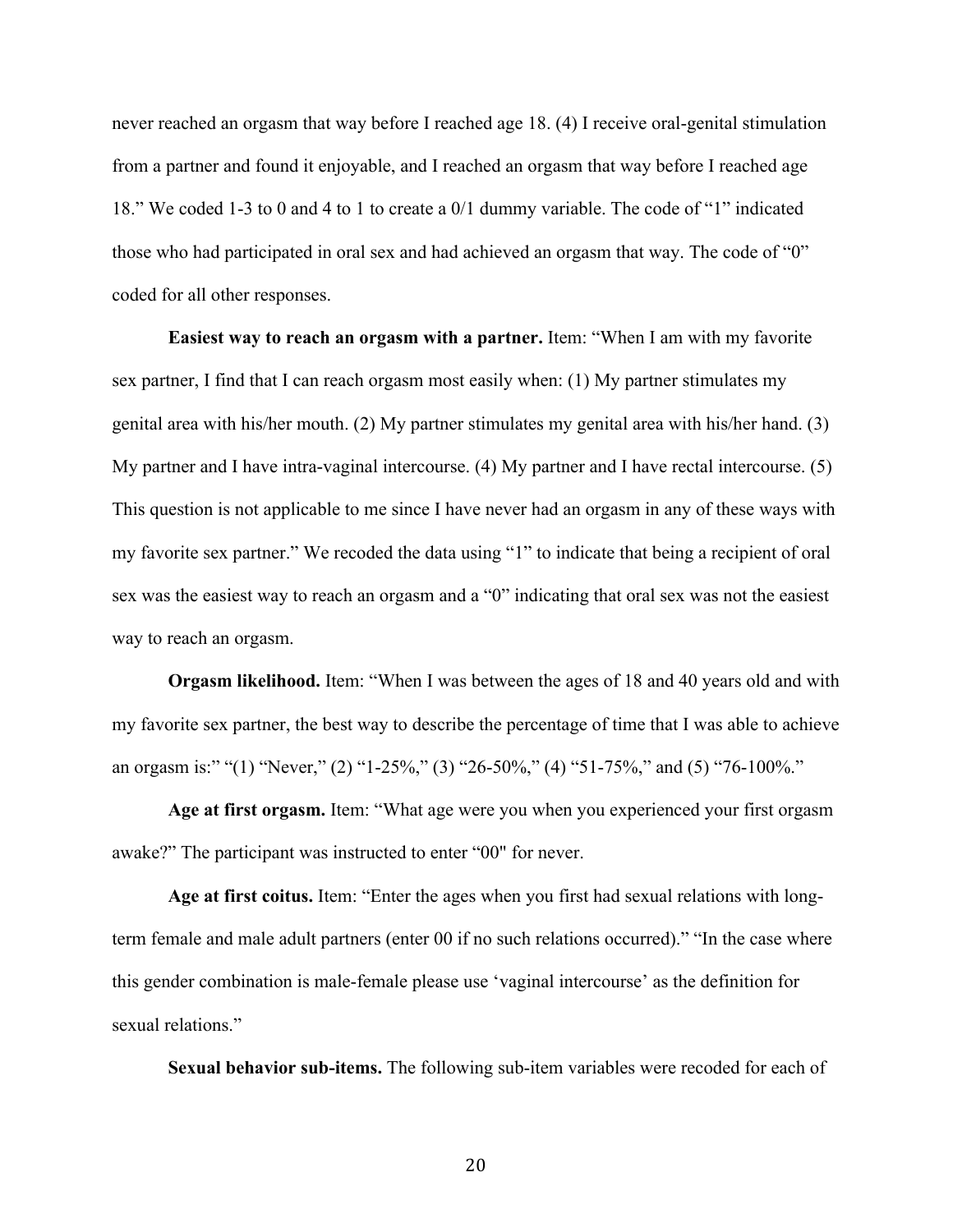the sexual behavior items. (1) "Did you ever engage in this behavior in this age range? (No/Yes coded 0/1). (2) "Number of partners:" (suppressed for masturbation). (3) "On about how many occasions did you engage in this behavior? (4) And (5) "What were the earliest and latest ages in the "(applicable age range)" age interval that you engaged in this behavior?"

**Sexual behavior: adult partner sex screening items.** (1) "Your age range: 18-99 years; Behavior: Sexual relations of any kind with a female age 18 or older. Give your best guess for numbers – don't get hung up on being precise!" (2) "Your age range: 18-99 years; Behavior: Sexual relations of any kind with a male age 18 or older. Give your best guess for numbers – don't get hung up on being precise!"

**Sexual behavior: oral sex after age 18.** To see items 3-18 (below) participants had to answer to appropriate respective adult partner sex screening Items (1) or (2) affirmatively. (3) "Your age range: 18-99 years; Behavior: Sexual relations involving your ejaculation as a result of oral stimulation of your penis by your female partner with a female age 18 or older. Give your best guess for numbers – don't get hung up on being precise!" (4) "Your age range: 18-99 years; Behavior: Sexual relations involving your reaching orgasm as a result of oral stimulation of your genital area with a male age 18 or older. Give your best guess for numbers – don't get hung up on being precise!"

#### **Sexual behavior: five adult male-partner sex items used as control variables.** (5)

"Your age range: 18-99 years; Behavior: Sexual relations involving your reaching orgasm by accepting your male partner's penis into your vagina with a male age 18 or older. Give your best guess for numbers – don't get hung up on being precise!" (6) "Your age range: 18-99 years; Behavior: Sexual relations involving your reaching orgasm assisted by manual stimulation of your genitals by your male partner with a male age 18 or older. Give your best guess for numbers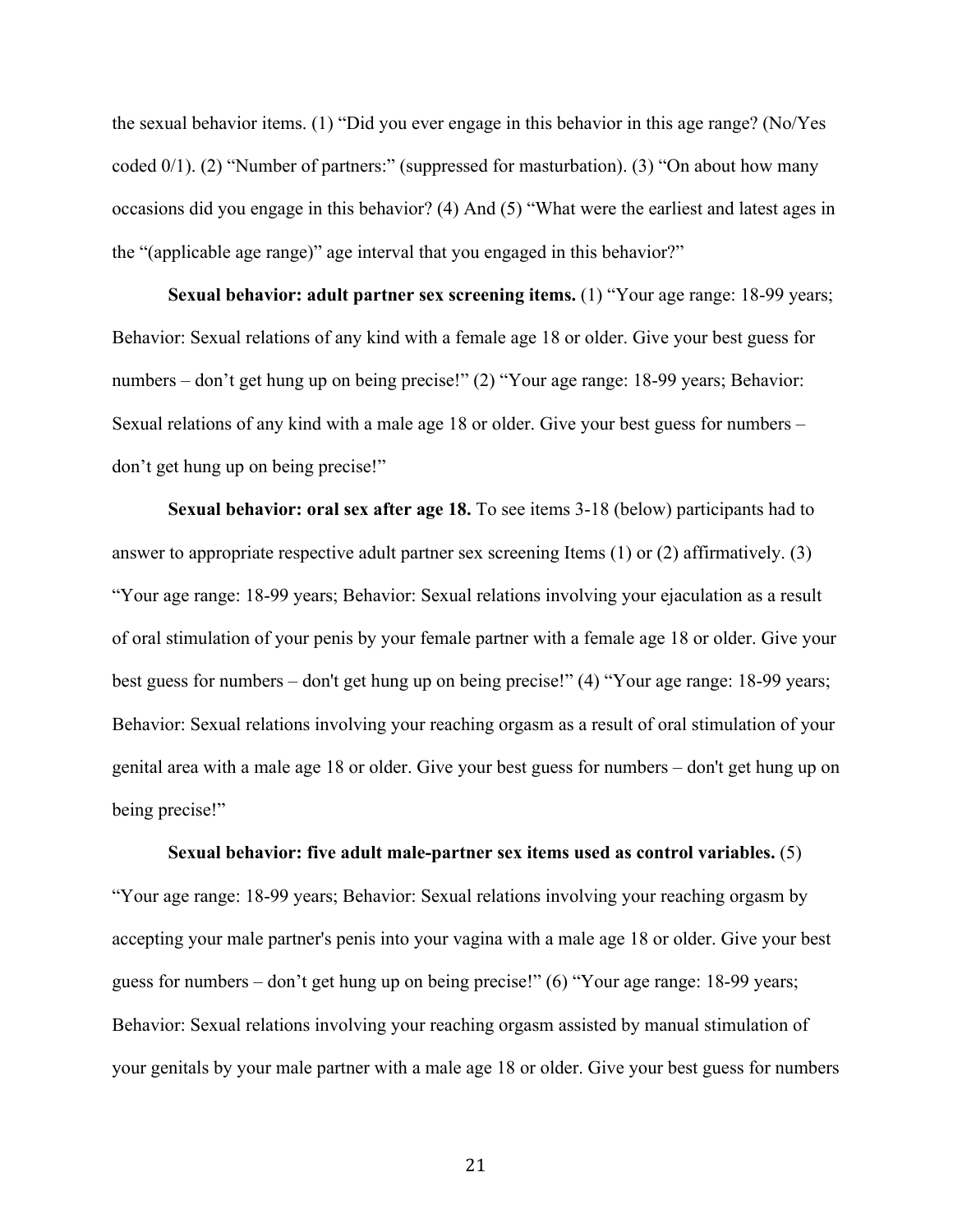– don't get hung up on being precise!" (7) "Your age range: 18-99 years; Behavior: Sexual relations involving bringing your male partner to orgasm by stimulating his penis with your mouth with a male age 18 or older. Give your best guess for numbers – don't get hung up on being precise!" (8) "Your age range: 18-99 years; Behavior: Sexual relations involving bringing your male partner to orgasm by stimulating his penis with your hand with a male age 18 or older. Give your best guess for numbers – don't get hung up on being precise!" (9) "Your age range: 18-99 years; Behavior: Sexual relations involving bringing your male partner to orgasm by accepting his penis into your vagina with a male age 18 or older. Give your best guess for numbers – don't get hung up on being precise!"

**Sexual behavior: three adult female-partner sex items used as control variables.** (10) "Your age range: 18-99 years; Behavior: Sexual relations involving intra-vaginal ejaculation with a female age 18 or older. Give your best guess for numbers – don't get hung up on being precise!" (11) "Your age range: 18-99 years; Behavior: Sexual relations involving bringing your female partner to orgasm by stimulating her genital area with your mouth with a female age 18 or older. Give your best guess for numbers – don't get hung up on being precise!" (12) "Your age range: 18-99 years; Behavior: Sexual relations involving bringing your female partner to orgasm by stimulating her genital area with your fingers with a female age 18 or older. Give your best guess for numbers – don't get hung up on being precise!"

**Sexual behavior: five before age 18 partner sex items.** (13) "Your age range: 1-17 years; Behavior: Sexual experimentation involving the female partner looking at your genitals with a female age no more than 4 years older or younger than yourself. Give your best guess for numbers – don't get hung up on being precise!" (14) "Your age range: 1-17 years; Behavior: Sexual experimentation involving looking at your female partner's genitals with a female age no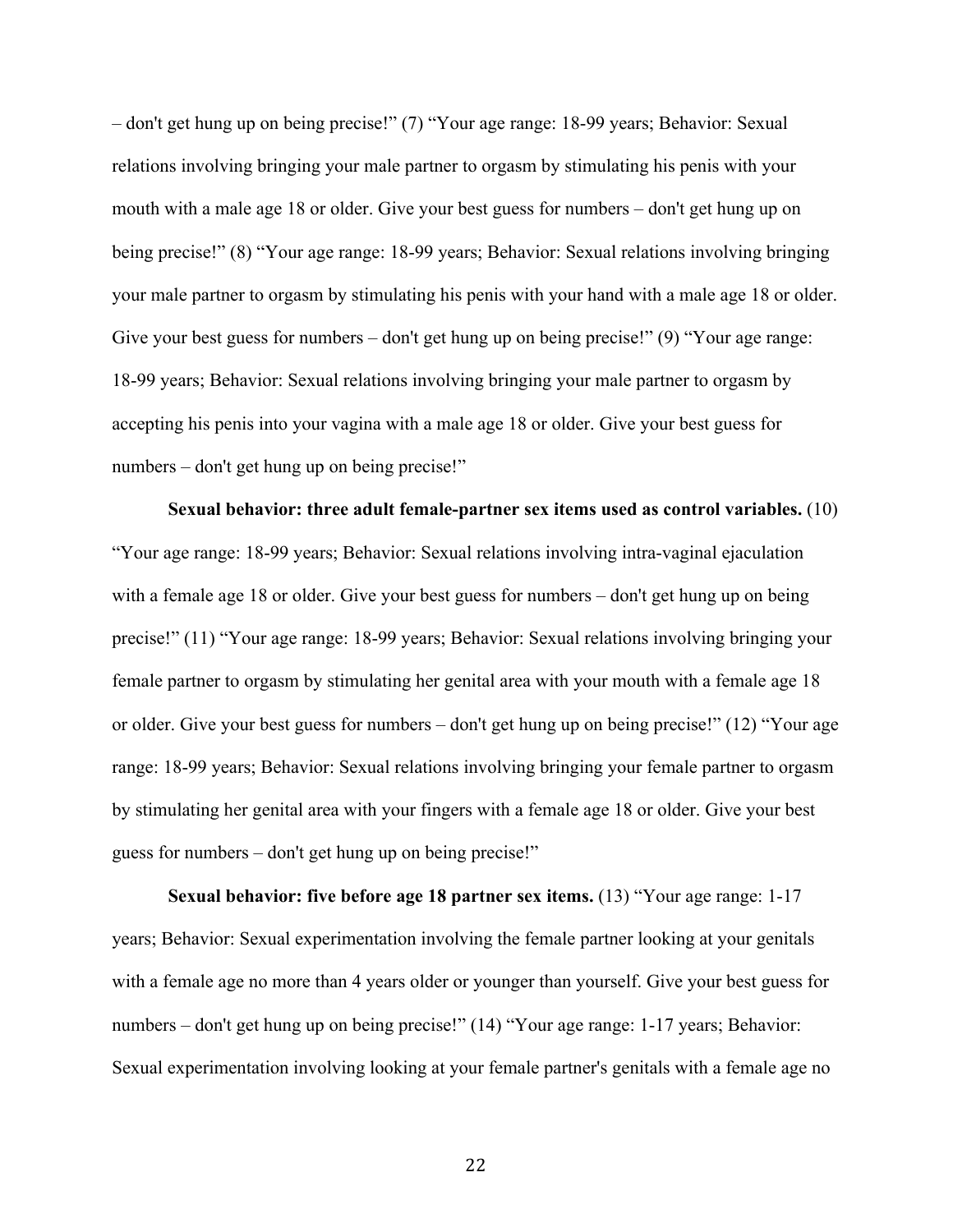more than 4 years older or younger than yourself. Give your best guess for numbers – don't get hung up on being precise!" (15) "Your age range: 1-17 years; Behavior: Sexual experimentation involving touching your female partner's genitals with a female age no more than 4 years older or younger than yourself. Give your best guess for numbers – don't get hung up on being precise!" (16) "Your age range: 1-17 years; Behavior: Sexual experimentation involving the female partner touching your genitals with a female age no more than 4 years older or younger than yourself. Give your best guess for numbers – don't get hung up on being precise!" (17) "Your age range: 1-17 years; Behavior: Sexual experimentation involving insertion of your penis into your female partner's vagina with a female age no more than 4 years older or younger than yourself. Give your best guess for numbers – don't get hung up on being precise!" (18) "Your age range: 1-17 years; Behavior: Sexual experimentation involving the male partner inserting his penis into your vagina with a male age no more than 4 years older or younger than yourself. Give your best guess for numbers - don't get hung up on being precise!" Sample item 13-16 are each representative of a total of eight items that can be deduced from the sample by pairing one of two sexes (male or female) with one of four age-differential categories: (a) The partner was more than 4 years younger than the respondent, (b) The partner's age was within 4 years of the respondent's age, (c) The partner was more than 4 years older than the respondent but under the age of 18, and (d) The partner was more than 4 years older than the respondent and over the age of 18. Similarly, Sample items 17-18 are each representative of a total of four items that can be deduced from the sample by including one of the above four age-differential categories.

Sexual experimentation included all voluntary behaviors that occurred before age 18 that the respondent had concluded were of a sexual nature. The data for number of partners, number of times, the earliest age, and the latest age that the sexual experimentation took place were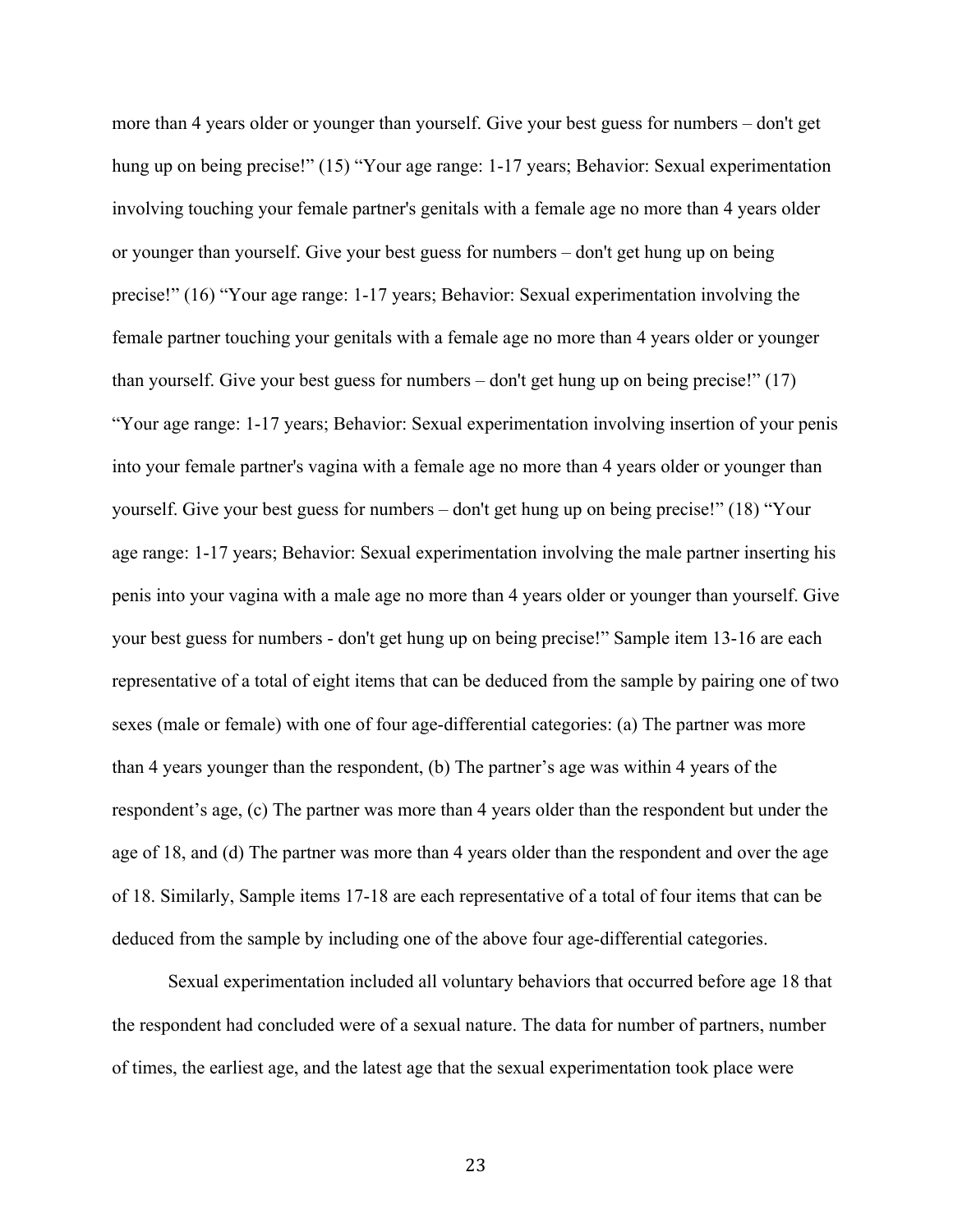recorded separately by gender of the partner and the age-differential between the respondent and the respondent's partner for four age categories (a-d): For the purposes of this report, the data from the four age-differential groups were integrated by summing the data for the number of partners and number of times and by setting earliest age to the minimum-and latest age to the maximum among the four age-differential groups within male or female partners.

Five non-sexual control items. "(1) I have had trouble with running up debts because of unwise purchases." " (2) I drink or have drunk coffee, tea, colas, or other caffeinated beverages every day for an extended period of time." " (3) I currently smoke tobacco products or use smokeless tobacco products on a daily basis (or I have in the past)." " (4) I have had trouble because I have lost larger sums gambling than I could really afford." "(5) I have had trouble with being overweight."

#### **Behavioral Sexual Orientation and Identification of Heterosexual Participants**

**Behavioral sexual orientation.** We used the number of times that the respondent reported for the female (SBAFP) and male (SBAMP) adult partner sex items (items 1 and 2, above) to define the behavioral sexual orientation variable [100 X SBAMP/(SBAMP + SBAFP), Haning, 2005; Haning, et al., 2007; Bickham et al., 2007]. Individuals reporting less than 5% of their partner-based sexual behaviors with same-gender partners were classified as behaviorally heterosexual (hereafter called heterosexual) and the rest were classified as gay or bisexual. Individuals who reported no sexual relations of any kind with either adult males or adult females were coded as "missing data," eliminating all individuals from the present study who had not ever been sexually active as adults. The set of participants in the present study was selected by computerized search from the database (with data from a total of 3,541 participants) solely using the following criteria: (1) They were heterosexual as defined above. (2) They had entered an age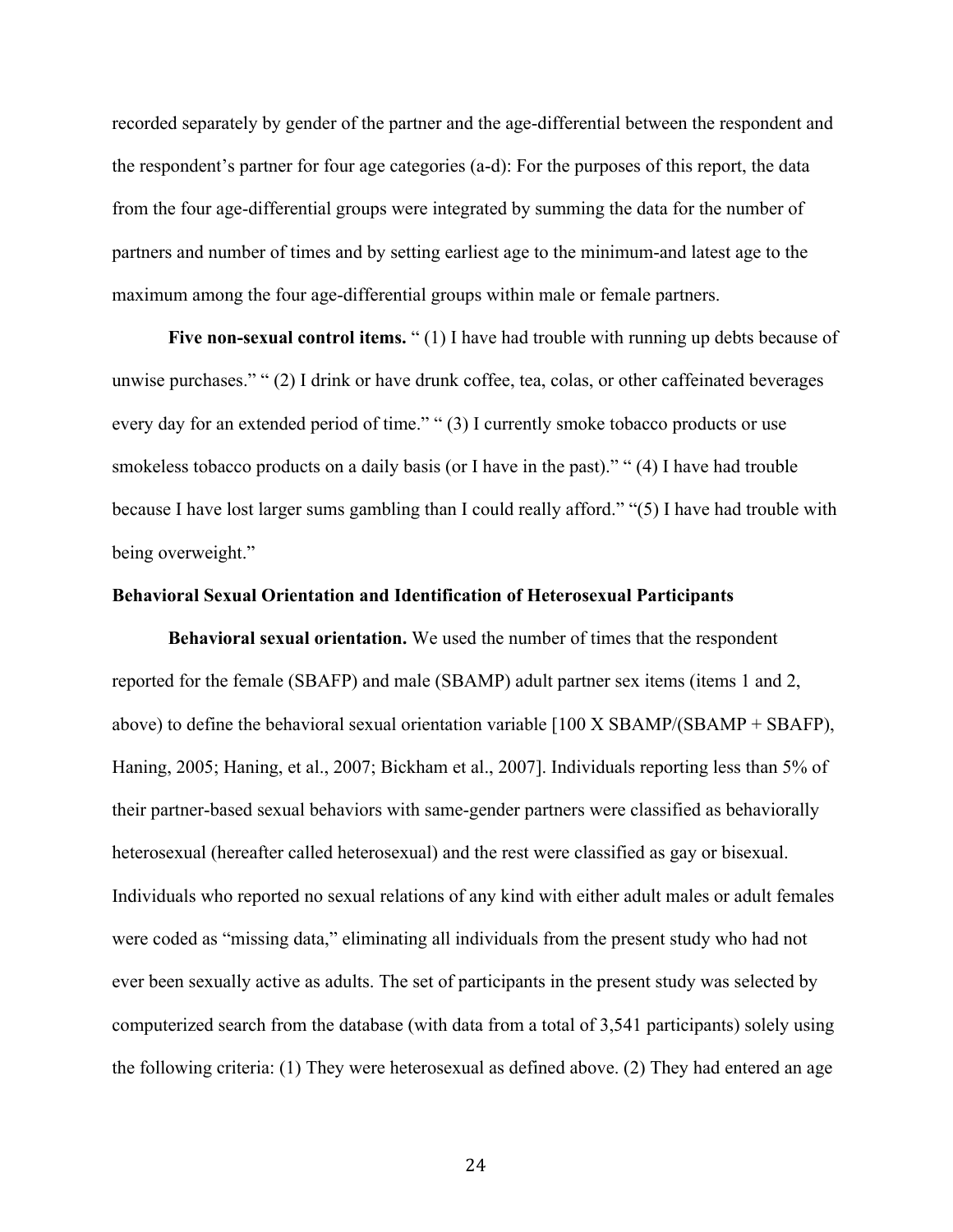other than "00" in response to the item on Age at First Orgasm. (3) They had not selected choice-1 for the Orgasm Likelihood item. (4) They had not selected choice – 5 for the Easiest Way to Reach Orgasm with a Partner item. (5) They had not entered 00 for Age at First Coitus with an opposite gender partner. (6) The selection of the control group and the group that had reached orgasm as a recipient of oral sex before age 18 was based on the Experience with Oral Sex Prior to Age 18 item. We included those who selected choice  $-3$  as controls, and we included those who selected choice – 4: "I receive oral-genital stimulation from a partner and found it enjoyable, and I reached an orgasm that way before I reached age 18" as the experimental group.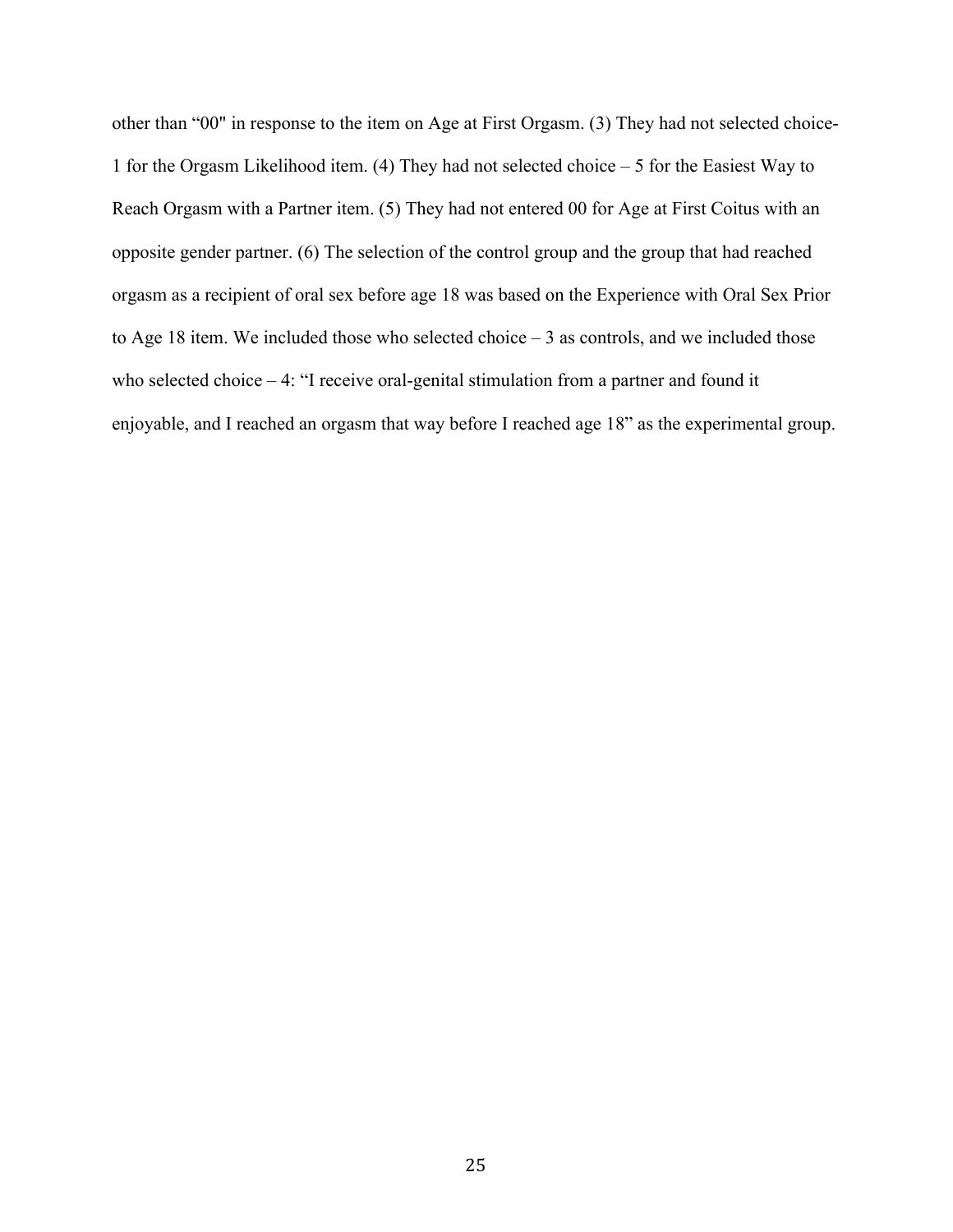#### **CHAPTER III**

#### **RESULTS**

#### **Demographics of the Participants**

The median age of both the 802 females and the 640 male participants was 21 (ranges 18- 57 and 18-62 respectively), and approximately 17% of female participants and 21% of the male participants had already obtained college degrees at the time of study participation. There were no significant differences in either age or education between the test and the control groups within genders by the non-parametric Mann-Whitney U test (see Tables 1-3).

**Hypothesis (1) Conditioning resulting from experiencing an orgasm during oral sex before age 18 will increase the probability of reaching an orgasm during oral sex after age 18**

**Female participants.** Of the 450 female participants who had experienced an orgasm during oral sex before age 18, 215 (47.8%) experienced an orgasm during oral sex with a male partner after age 18. Of the 352 participants who had enjoyed oral sex before 18 without experiencing an orgasm, 106 (30.1%) reached an orgasm with a male partner during oral sex after age 18 (see Table 4). Exponentiation of the regression coefficient from the logistic regression to obtain the odds ratio showed that female participants who had experienced an orgasm during oral sex before age 18 were approximately 2.1 times more likely to have experienced an orgasm during oral sex with a male partner after reaching age 18 than were those who had enjoyed being a recipient of oral sex without reaching an orgasm by age 18 ( $p < .001$ ), Model 1, see Table 6). Because an entry of "1" in the dependent variable indicating that the respondent had engaged in oral sex after the age of 18 also indicated that he or she had experienced an orgasm that way, logistic regression was also used to adjust for the global likelihood that the respondent was able to achieve an orgasm during sex with a good partner by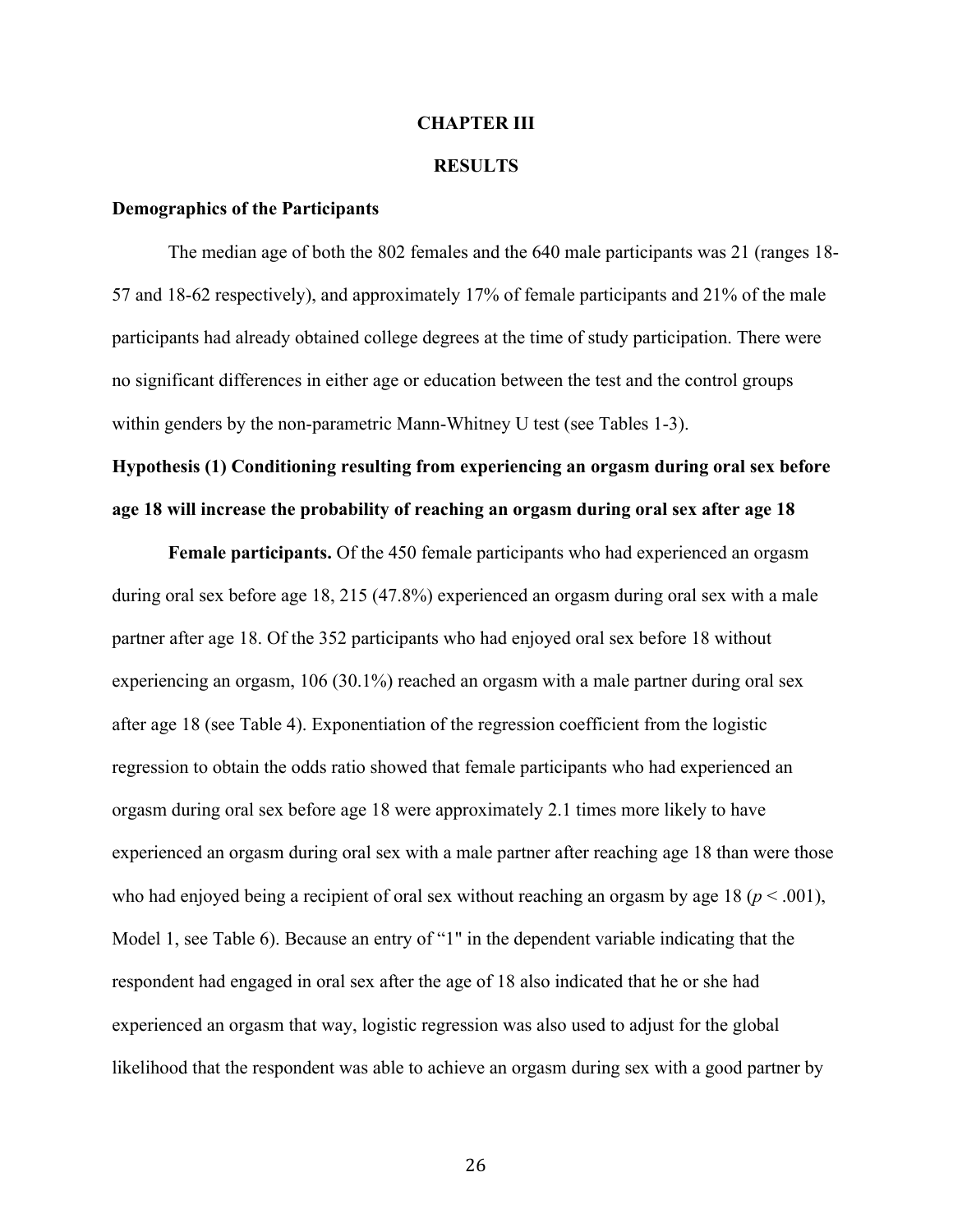any means.

First, the reported likelihood of achieving an orgasm during sex with a partner when the participants were between 18 and 40 years of age was tested in order to look for differences in the intrinsic ability to reach orgasm. The likelihoods of reaching orgasm when they were with a good partner and also between the ages of 18 and 40 years of age were significantly different  $(72.7 \pm 28.1\% \text{ vs. } 78.7 \pm 26.8\%, \text{ respectively, } p = p < .001 \text{ by the Mann-Whitney U test}$ , for those who had and had not reached orgasm when they received oral sex before age 18. However, the difference was relatively small in size, and forcing the orgasm likelihood variable into the multiple regression equation along with the dummy variable encoding the participant's experience with oral sex prior to age 18 showed only a slight change in the estimate of the above odds ratio (from 2.1 to 2.3), that orgasm likelihood was a statistically significant predictor for the dependent variable, and that the participant's experience with oral sex prior to age 18 remained significant as a predictor ( $p < .001$ , Model 2, see Table 6). These findings supported hypothesis (1) by showing that experiencing an orgasm prior to age 18 as a recipient of oral sex significantly increased the chance of reaching an orgasm as a recipient of oral sex after age 18.

We used the non-parametric Mann-Whitney test to test the difference between the two groups (those who had not and those who had reached orgasm before age 18) in the earliest age at which they reported reaching an orgasm during oral sex after age 18, the reported number of different partners with whom they had participated in the behavior, and the number of times that they engaged in the behavior. This comparison was limited to those who reported reaching orgasm at least once after age 18 during oral sex provided by an opposite sex partner. The mean age of first reaching orgasm during oral sex with a male partner after age 18 was  $18.2 \pm 1.3$  years (mean  $\pm$  SD) in the 450 who had reached orgasm during oral sex prior to age 18 and  $18.8 \pm 1.8$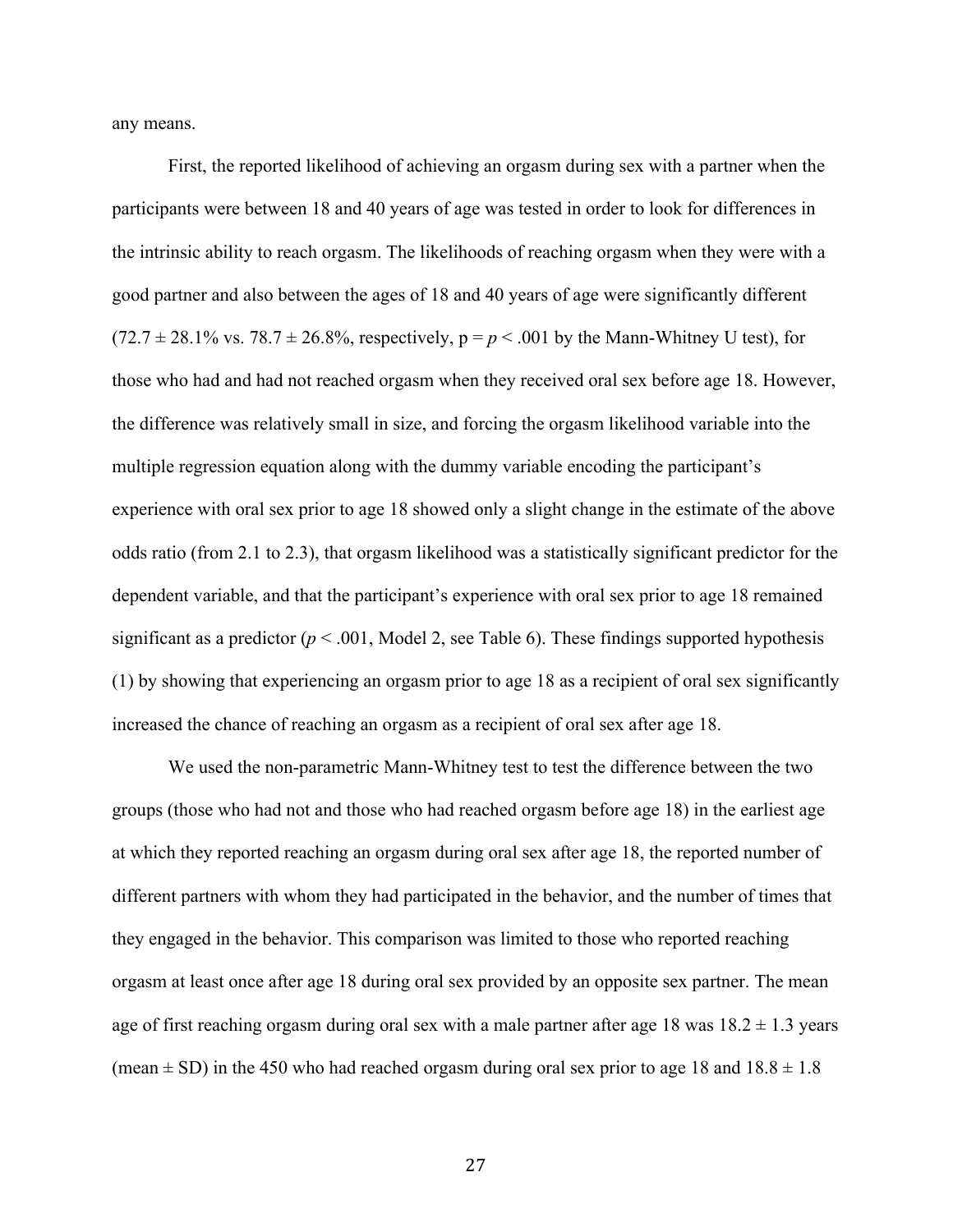years in the 352 who had not. This difference 18.2 vs. 18.8 was statistically significant by the Mann-Whitney U test ( $p < .001$ ). The mean number of times they had reached orgasm during oral sex after age 18 was  $144.2 \pm 223.94$  (mean  $\pm$  SD) in the 450 who had reached orgasm during oral sex prior to age 18 and  $116.4 \pm 204.6$  in the 352 who had not. This difference (144.2 vs. 116.4) was statistically significant by the Mann-Whitney U test ( $p = .002$ ). These findings provided ancillary support for hypothesis (1) by showing that experiencing an orgasm prior to age 18 as a recipient of oral sex significantly advanced the age of the first reaching orgasm as a recipient of oral sex after age 18 and significantly increased the number of times that the participants reached orgasm during oral sex provided by an opposite gender partner after 18. There was no significant difference in the number of partners  $(4.2 \pm 6.95 \text{ vs. } 3.4 \pm 4.97)$  with whom they engaged in the behavior.

**Male participants.** Of the 489 male participants who had experienced an orgasm during oral sex before age 18, 104 (21.3%) experienced an orgasm during oral sex with a female partner after age 18. Of the 151 participants who had enjoyed oral sex before age 18 without experiencing an orgasm, 25 (16.6%) achieved an orgasm as a recipient of oral sex with a female partner after reaching age 18 (see Table 5). The odds ratio showed that male participants who had experienced an orgasm during oral sex before age 18 were approximately 1.4 times more likely to have experienced an orgasm during oral sex with a female partner after reaching age 18 than were those who had enjoyed being a recipient of oral sex without reaching an orgasm by age 18 (*p* = .208, Model 3, see Table 6). Although the difference was in the hypothesized direction, it did not reach the .05 level of statistical significance. Because of the small odds ratio, it's likely that a significantly larger number would have to be studied before an odds ratio of this size reached statistical significance. Because an entry of "1" in the dependent variable indicating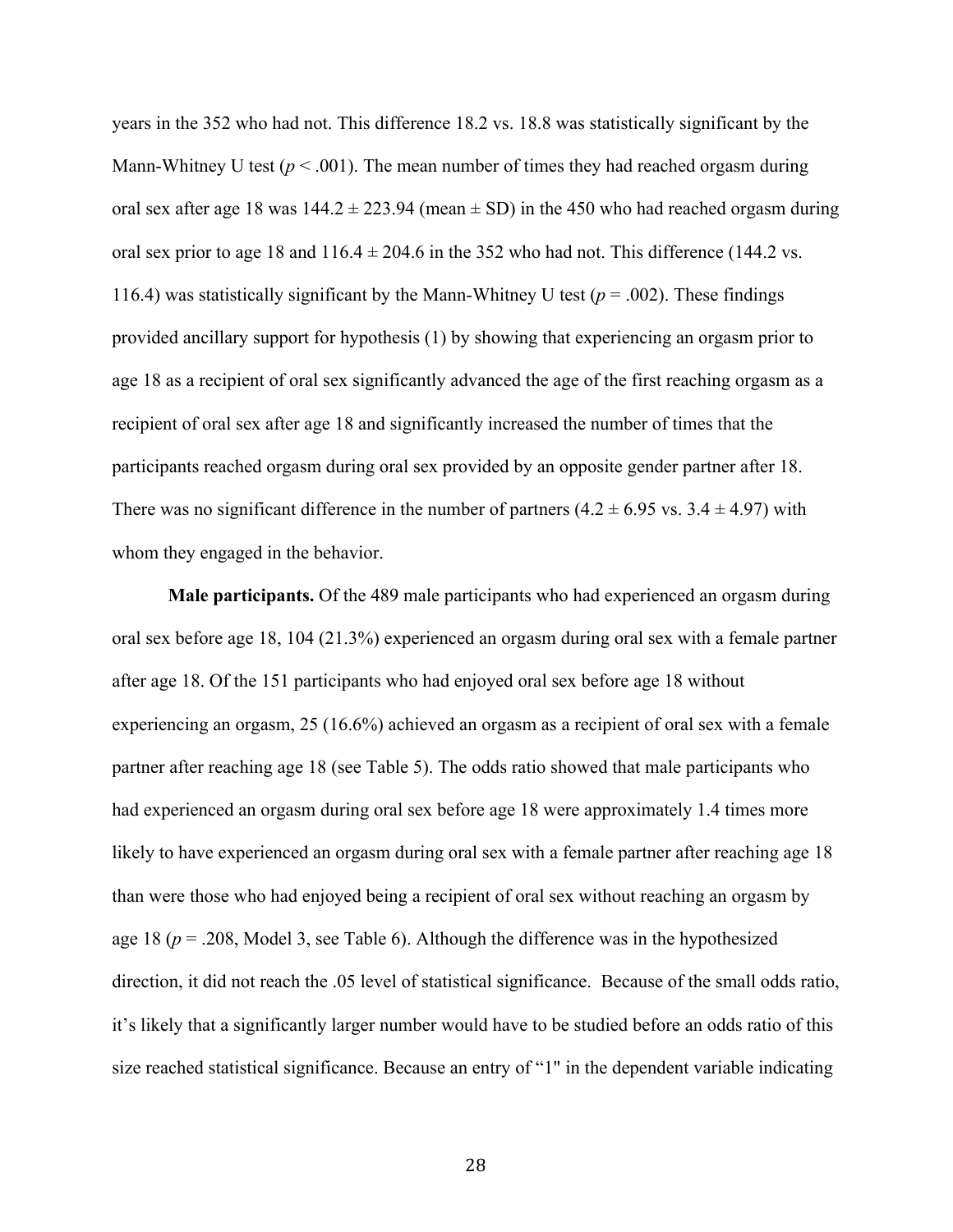that the respondent had engaged in oral sex after the age of 18 also indicated that they had experienced an orgasm that way, we also used logistic regression to adjust for the global likelihood that the respondent was able to achieve an orgasm during sex with a good partner by any means.

First, we tested the reported likelihood of achieving an orgasm during sex with a partner when the participants were between 18 and 40 years of age in order to look for differences in the intrinsic ability to reach orgasm. The likelihoods of reaching orgasm when they were with a good partner and also between the ages of 18 and 40 years of age were not significantly different  $(92.2\% \pm 17.3\% \text{ vs. } 96.3\% \pm 12.1\%$ , *ns* by the Mann-Whitney U test) for those who had and had not reached orgasm when they received oral sex before age 18. Forcing the orgasm likelihood variable into the multiple regression equation, along with the dummy variable encoding the participant's experience with oral sex prior to age 18 showed only a minimal change in the estimate of the above odds ratio (from 1.36 to 1.42) and also that the participant's experience with oral sex prior to age 18 remained a not statistically significant predictor for the dependent variable, whereas orgasm likelihood was a significant as a predictor (*p* = .002, Model 4, see Table 6).

We used the non-parametric Mann-Whitney test to test the difference between the two groups (those who had not and those who had reached orgasm during oral sex before age 18) in the earliest age at which they reported reaching an orgasm during oral sex after age 18. This comparison was limited to those who reported reaching orgasm at least once after age 18 during oral sex provided by an opposite sex partner. The mean age of first reaching orgasm during oral sex with a female partner after age 18 was  $18.09 \pm 0.47$  years (mean  $\pm$  SD) in the 104 who had reached orgasm during oral sex prior to age 18 and  $18.52 \pm 1.38$  years in the 151 who had not.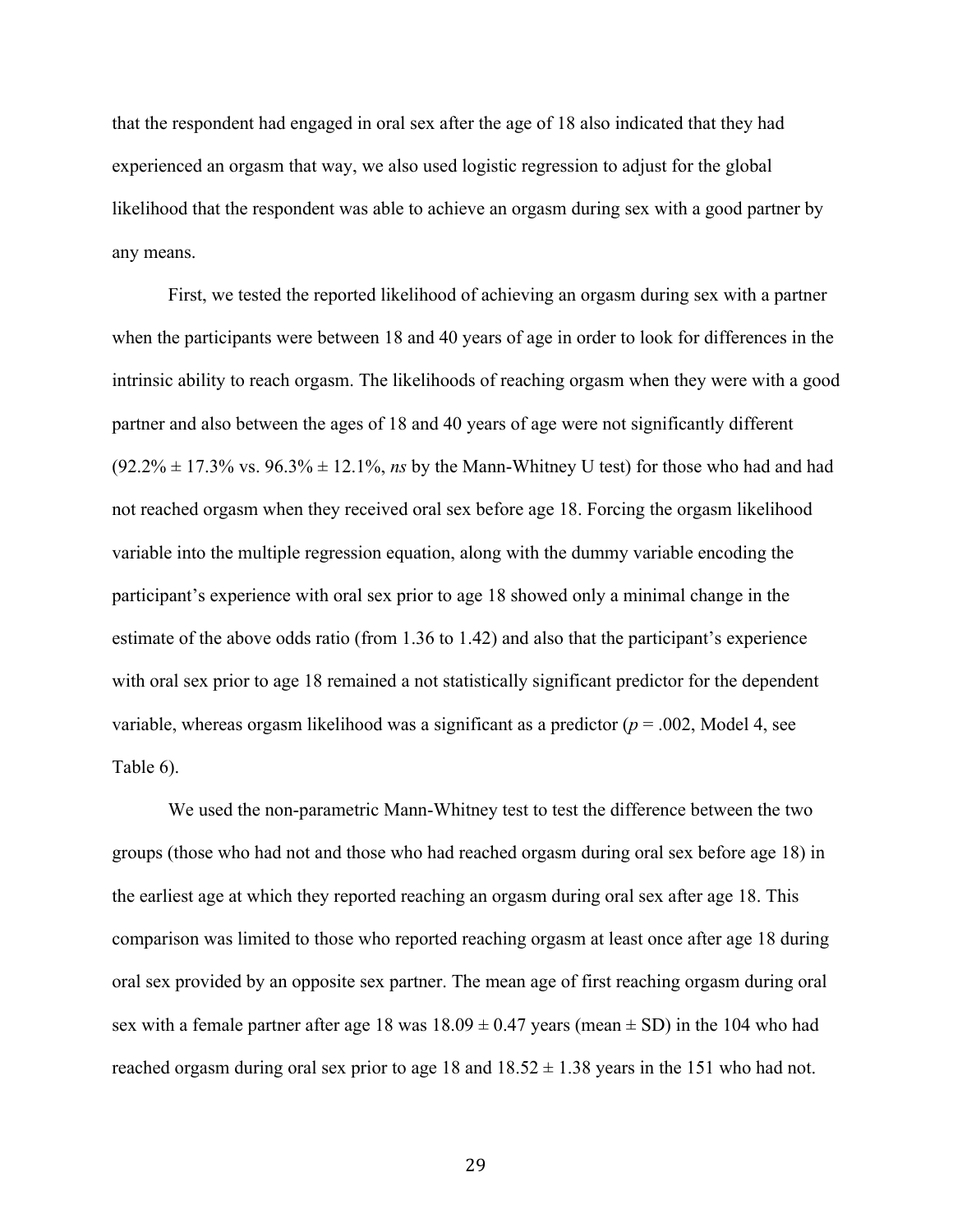This difference (18.09 vs. 18.52) was statistically significant by the Mann-Whitney U test ( $p <$ .001). These findings provided ancillary support for hypothesis (1) by showing that experiencing an orgasm prior to age 18 as a recipient of oral sex significantly advanced the age of the first reaching orgasm as a recipient of oral sex after age 18 and significantly increased the number of times that the participants reached orgasm during oral sex provided by an opposite-sex partner after 18. There was no significant difference in the number of partners (14.4  $\pm$  42.3 vs. 9.3  $\pm$ 15.8) with whom they engaged in the behavior.

**Hypothesis (2) Conditioning resulting from experiencing an orgasm during oral sex before age 18 will increase the probability that oral sex is the easiest way to reach orgasm with a partner after age 18.**

**Female participants.** The largest percentage (48.6%, *n* = 171) of the 352 women who *had not* experienced orgasm during oral sex before age 18 reported that *vaginal intercourse* was the easiest way for them to reach orgasm during sex with a favorite partner. The largest percentage (47.8%, *n* = 215) of the 450 women who *had* experienced orgasm during oral sex before age 18 reported that *oral sex* was the easiest way for them to reach orgasm during sex with a favorite partner (see Table 7). The relative predictive power of the variables was judged by the size of the score statistic at step zero of the logistic regression and also by the stepwise order of entry. Based on the odds ratio of the most powerful predictor obtained from the logistic regression, having experienced an orgasm during oral sex before age 18 increased by approximately 2.3-times the probability that the participant would report that oral sex was the easiest way for them to reach orgasm with a partner after adjustment for the two other statistically significant control variables (Model 5, see Table 6, *p* < .001). Interestingly enough, the second most powerful predictor in the logistic regression was being overweight, one of the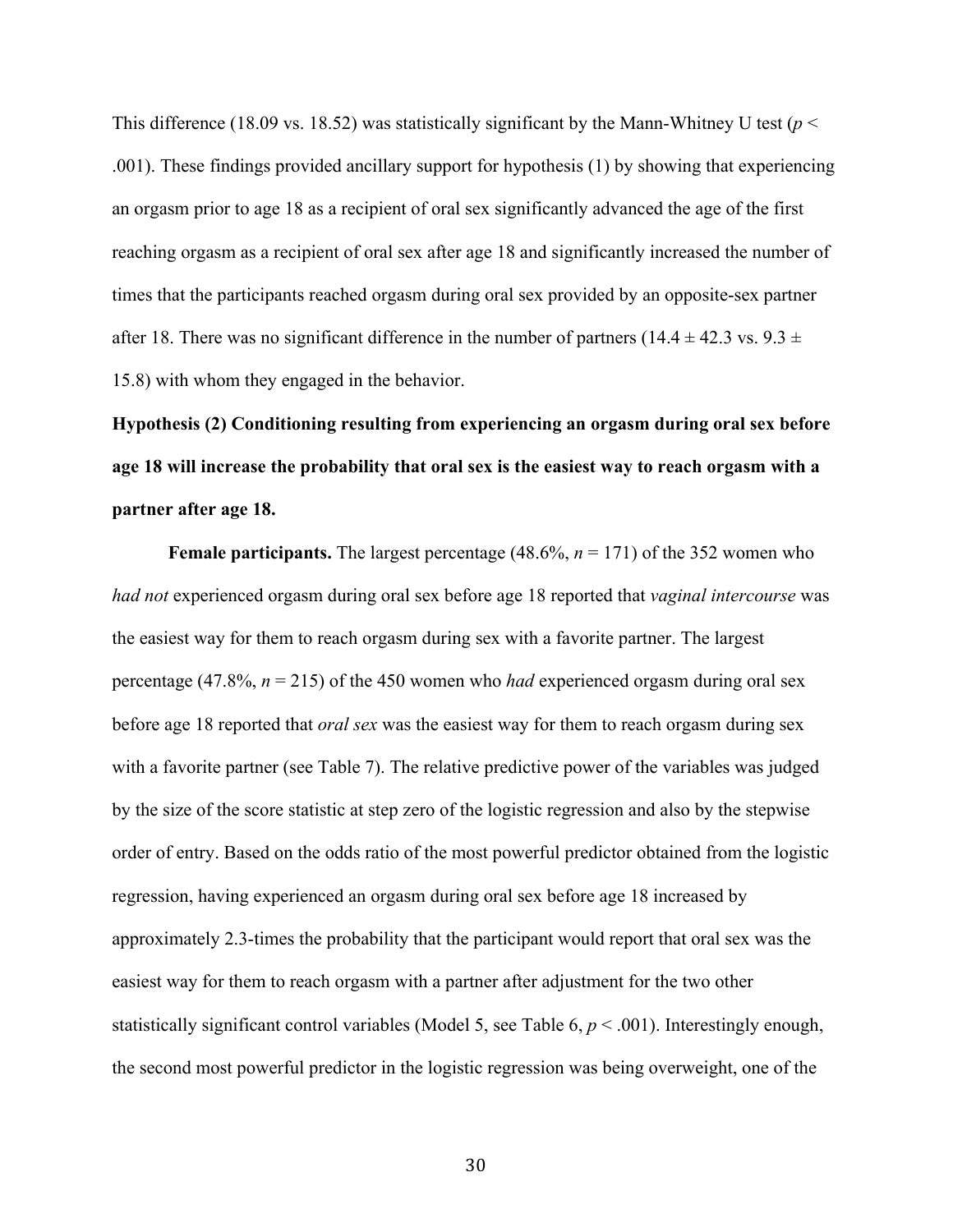control variables. It is possible that the increase in the thickness of the mons pubis and the labia majora in overweight women reduces the stimulation of the clitoris during intercourse. This is further complicated for females who are considered very obese in that the size of the abdomen may hold the male so far away that the couple is not able to achieve penile penetration at all. These results supported hypothesis 2 in females.

**Male participants.** The majority of participants in both groups found it easiest to reach orgasm with the favorite partner during vaginal intercourse (see Table 8). The logistic regression analysis showed that the only significant predictor for oral sex being the easiest way to reach orgasm as an adult was orgasm likelihood as measure of ease of reaching orgasm (Model 6, Table  $6, p < .05$ ). It was very clear that there was a large biological preparedness factor since the majority of males in both groups (75.5%,  $n = 114$  of the 151 males who had not reached orgasm during their experience with oral sex before age 18 and  $73.4\%$ ,  $n = 359$  of the 489 who had experienced an orgasm as a recipient of oral sex before age 18) found it easiest to reach orgasm during coitus with a female partner.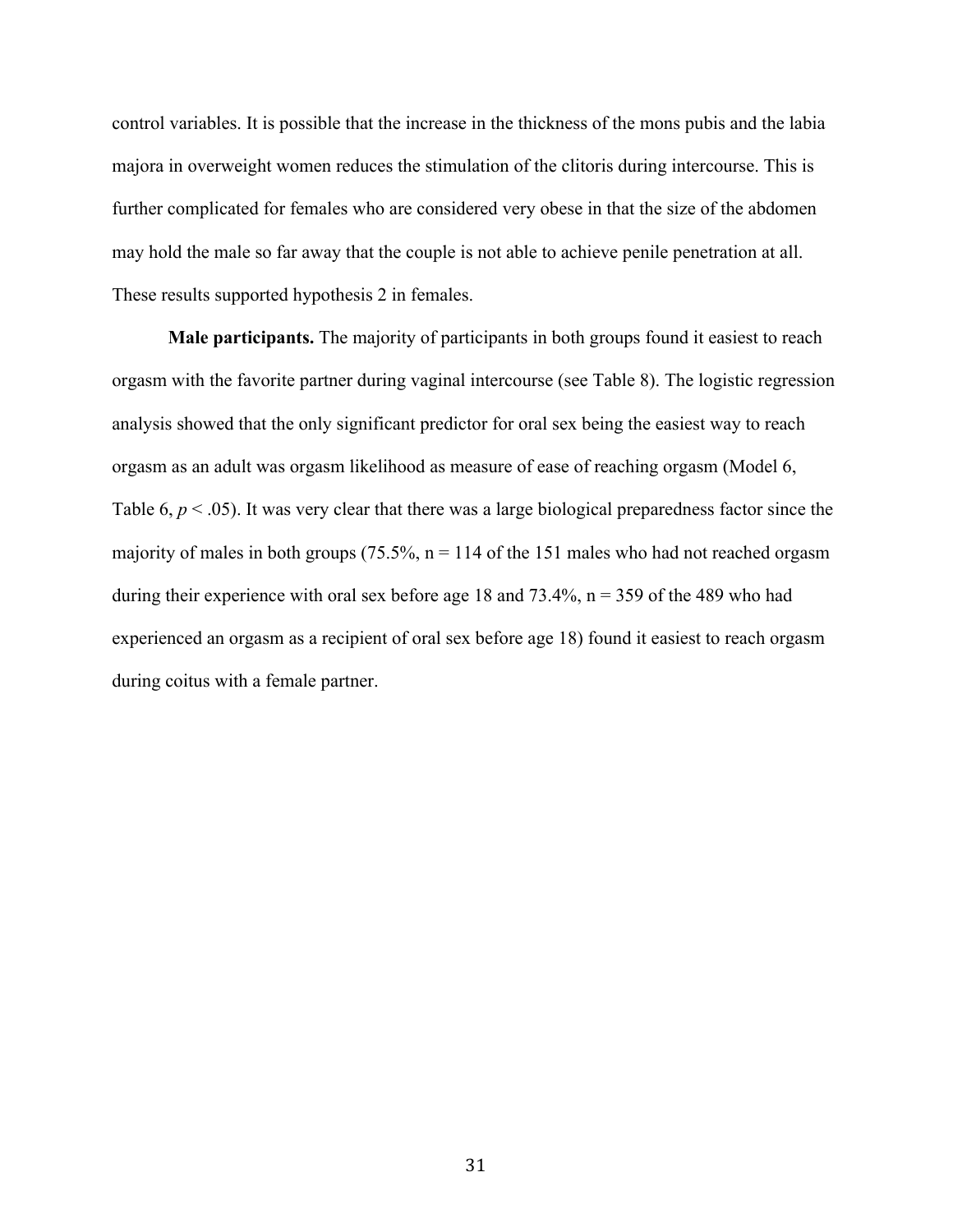#### **CHAPTER IV**

#### **DISCUSSION**

To our knowledge this is the first study to provide information on the statistical predictive relationship between reaching orgasm during oral sex before age 18 and sexual outcome variables measuring adult sexual behaviors. In the present study female participants who had experienced an orgasm as a recipient of oral sex before age 18 were significantly more likely to reach an orgasm during oral sex after the age of 18. For male participants, the difference was in the hypothesized direction, but it did not reach significance. Female participants were also significantly more likely to report that being a recipient of oral sex was the easiest way for them to reach an orgasm with a partner if they had reached orgasm that way prior to age 18.

 The results of the present study can best be explained by the operation of conditioning in the sense described by Kirsch et al., (2004), and both the roles of automatic and cognitively mediated processes have been taken into account. For example, the significant increase in the percentage of women who reported that they were able to reach orgasm most easily as a recipient of oral sex provided by their male partner is regarded as an example of the interaction between the cognitive and automatic processes. Their report in response to the item in the computerized questionnaire on the kind of stimulation that allowed them to reach orgasm most easily was obviously the result of their cognitive analysis of their sexual experience over the years with one or more partners as was their provided estimate of the number of partners and the number of times that they engaged in the various behaviors. On the other hand, reaching orgasm is not totally under voluntary control (Chivers, 2005; Motofei & Rowland, 2005; Levin, 2005), as demonstrated by the well documented difficulty that many women have reaching orgasm during coitus alone or even any way at all (Kinsey et al., 1953; Laumann et al., 1994;Masters &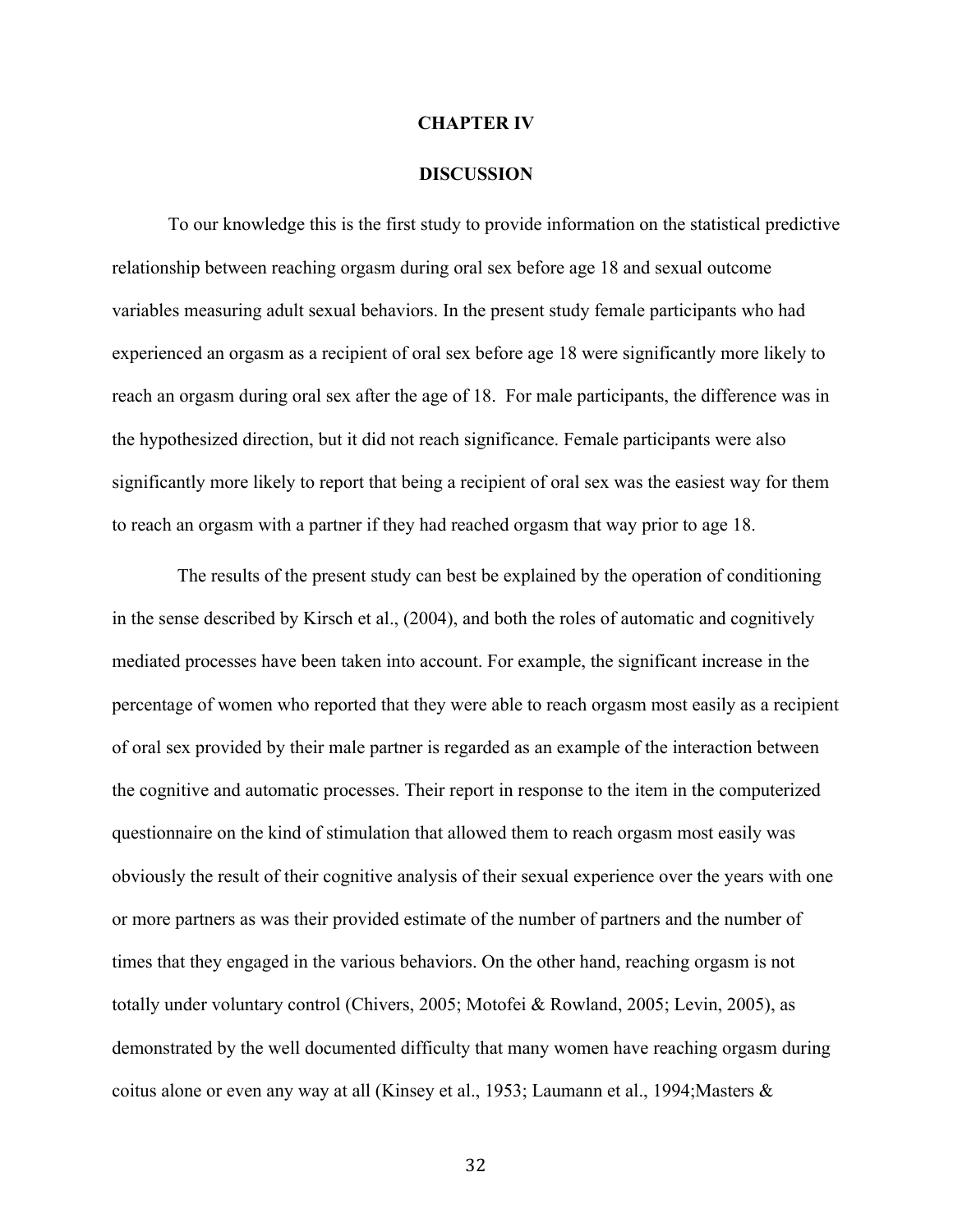Johnson, 1966, 1970). The current study suggests that Pavlovian conditioning was involved. Women reached orgasm through oral sex and it was, reinforced with each successive orgasm that allowed them to gain a modicum of control of the complex, highly integrated orgasm function even though it included CNS, spinal, and autonomic components that were not under voluntary control (Chivers, 2005; Motofei & Rowland, 2005; Levin, 2005). But the way that they gained control was to negotiate with their partner to induce their partner to provide the oral-genital stimulation that they knew (by self-observation) would allow them to reach orgasm. On the other hand, the observation, the analysis, all of the interpersonal negotiations, finding a suitable venue, attending to personal hygiene, getting undressed, etc. that they needed to go through to achieve orgasm while receiving oral sex were all cognitive functions that involved muscle systems fully under voluntary control.

Indeed, it was highly likely that at least three paradigms of learning were responsible for the observed outcomes, each supporting specific aspects of the behaviors. For example, operant conditioning would most likely be involved to engage in the behavior due to the expectancy of rewarding pleasure (Kirsch et al., 2004). Mere-repeated-exposure, would create a preference for engaging in the behavior as long as nothing bad had happened previously (Zajonc, 2001; Zajonc & Markus, 1982). Pavlovian conditioning would result in an expectancy that physiological sexual arousal ultimately leading to orgasm would occur upon exposure to stimulation provided by the mouth of a sexual partner since that had occurred previously on one or more occasions (Kirsch et al., 2004), making it all work since physiological sexual arousal is a complex, highlyintegrated response that is not under voluntary control (Chivers, 2005; Motofei & Rowland, 2005; Levin, 2005). Furthermore, receiving oral sex from a partner that was maintained until physiological sexual arousal occurred (with or without orgasm) fulfilled criteria for all three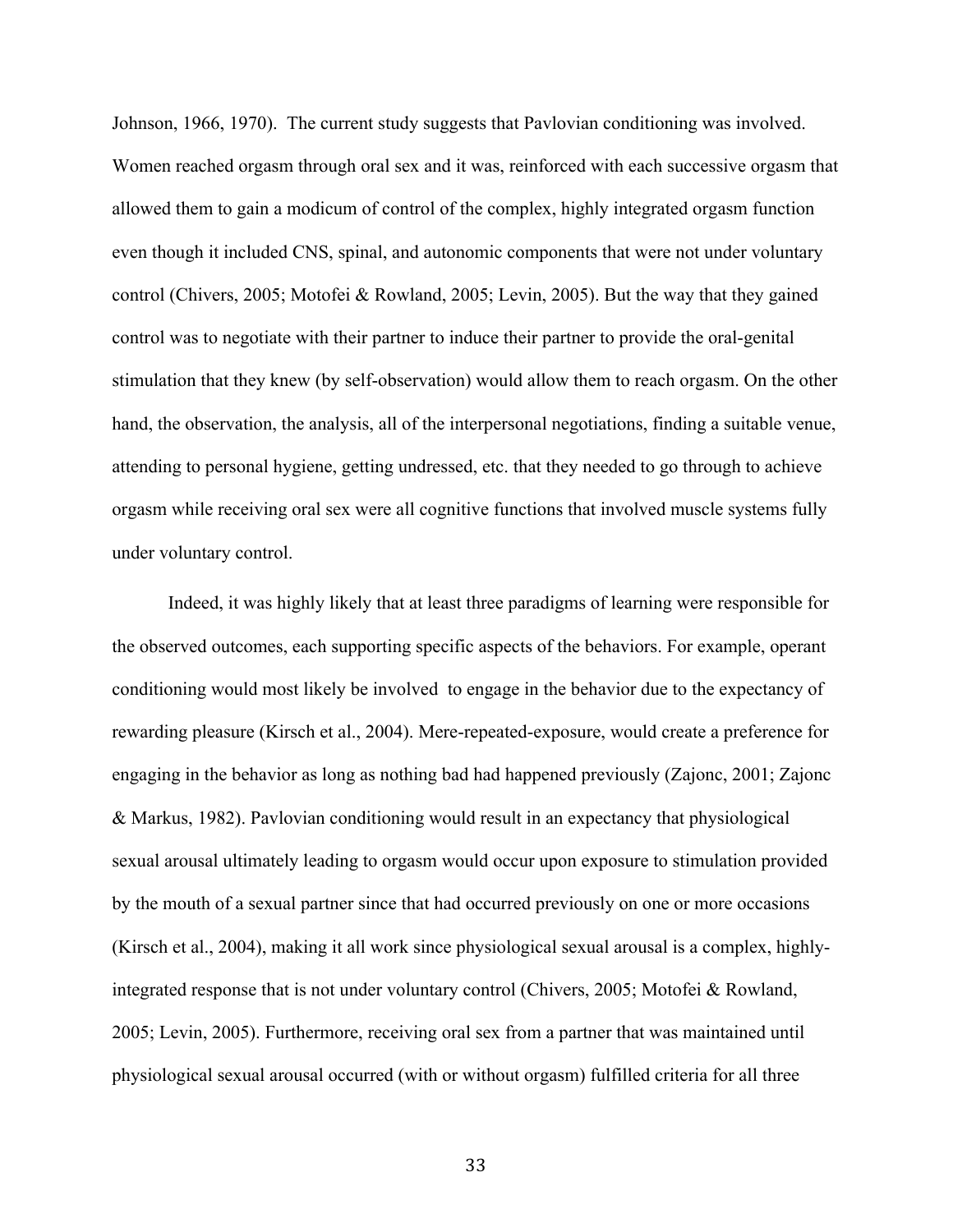paradigms as long as pleasure resulted, nothing bad happened, and the source of sexual stimulation was presented shortly before physiological sexual arousal with or without orgasm. Moreover, orgasm seems to be especially potent when it comes to producing conditioning (e.g. Kantorowitz, 1977,1978) as further evidenced by the fact that the only fundamental difference between the controls in the study and the comparison group that achieved orgasm during oral sex before reaching age 18, was that the members of the latter group had all reached orgasm before age 18 during oral sex while the controls did not, even though the controls had also received oral sex from a partner before age 18. It should be emphasized that the data also showed that women who had engaged in coitus before age 18 were not significantly more likely or less likely to report that oral sex was the easiest way to reach orgasm with a partner than those who had not engaged in coitus before age 18.

The female participants reported that they had reached orgasm after age 18 during oral sex provided by an opposite sex partner a median of 55 and 30 times (for those who had and had not reached orgasm during oral sex before age 18, respectively). Similarly, the male participants reported that they had reached orgasm that way a median of 75 and 45 times.

The conditioning process that began before age 18 was significantly more likely to be continued after age 18, started significantly earlier after age 18, and was then continued on multiple occasions after age 18. The number of conditioning trials engaged in after age 18 by respondents were more variable in number than those reported in some of the controlled laboratory studies of Pavlovian conditioning in humans [e.g. 8 trials (Kantorowitz (1977,1978), 11 trials, (Lalumière & Quinsey, 1998; Hoffmann et al., 2004) or 45 trials, (Plaud & Martini, 1999)], but the number of conditioning trials that many respondents participated in (a maximum of 999) far exceeded those used in the cited experiments.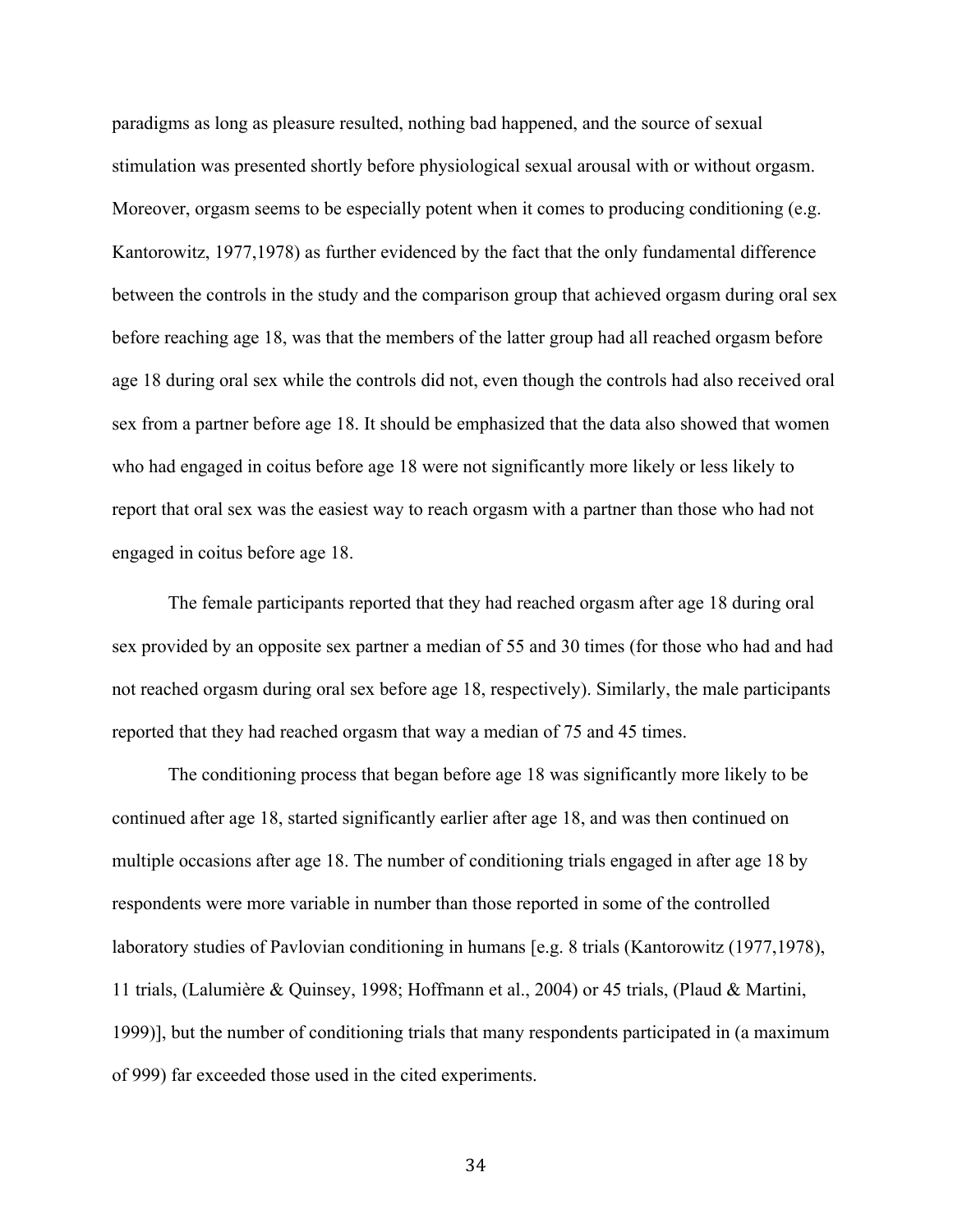As mentioned above, reaching orgasm as a recipient of oral sex prior to age 18 was a significant predictor of reporting that oral sex was the easiest way to reach orgasm in females. The fact that a similar odds ratio of 1.7 (that did not reach statistical significance) was also noted in male participants was all the more impressive given the knowledge that intravaginal ejaculation (as opposed to extravaginal ejaculation) optimizes the chance that conception will occur as a result of a given mating (Levin, 2005; Speroff, 2004). The important factors that may explain the fact that statistical significance was not achieved were the smaller Nagelkerke R Square for male participants (.025), the smaller total *n* for males than for females, and the very high rate at which males reported that vaginal coitus was the easiest way to reach orgasm with a partner, resulting in a small *n* in the group that found it easiest to reach orgasm with a partner during oral sex.

There are important biological preparedness factors that explain the observed sex difference in the reports about the easiest way to reach orgasm with a partner. The only requirement for females to optimize their chance of conception is that they permit their male partner to ejaculate intra-vaginally within a narrow window at the time of ovulation (Levin, 2005; Speroff, 2004). There is no biological necessity for women to reach orgasm during vaginal coitus or to even reach orgasm at all to become pregnant (Levin, 2005; Speroff, 2004). So there is no reason to think that women would have acquired any special biological preparation to reach orgasm in any particular way through the processes of natural selection (Levin, 2005; Speroff, 2004). Rather, the focus of any selective process on female sexual function would be to optimize her willingness to allow her male partner to ejaculate intra-vaginally (Levin, 2005; Speroff, 2004). So the observation that many women reported that the easiest way for them to reach orgasm with a partner was by manual stimulation or oral stimulation of their genital area rather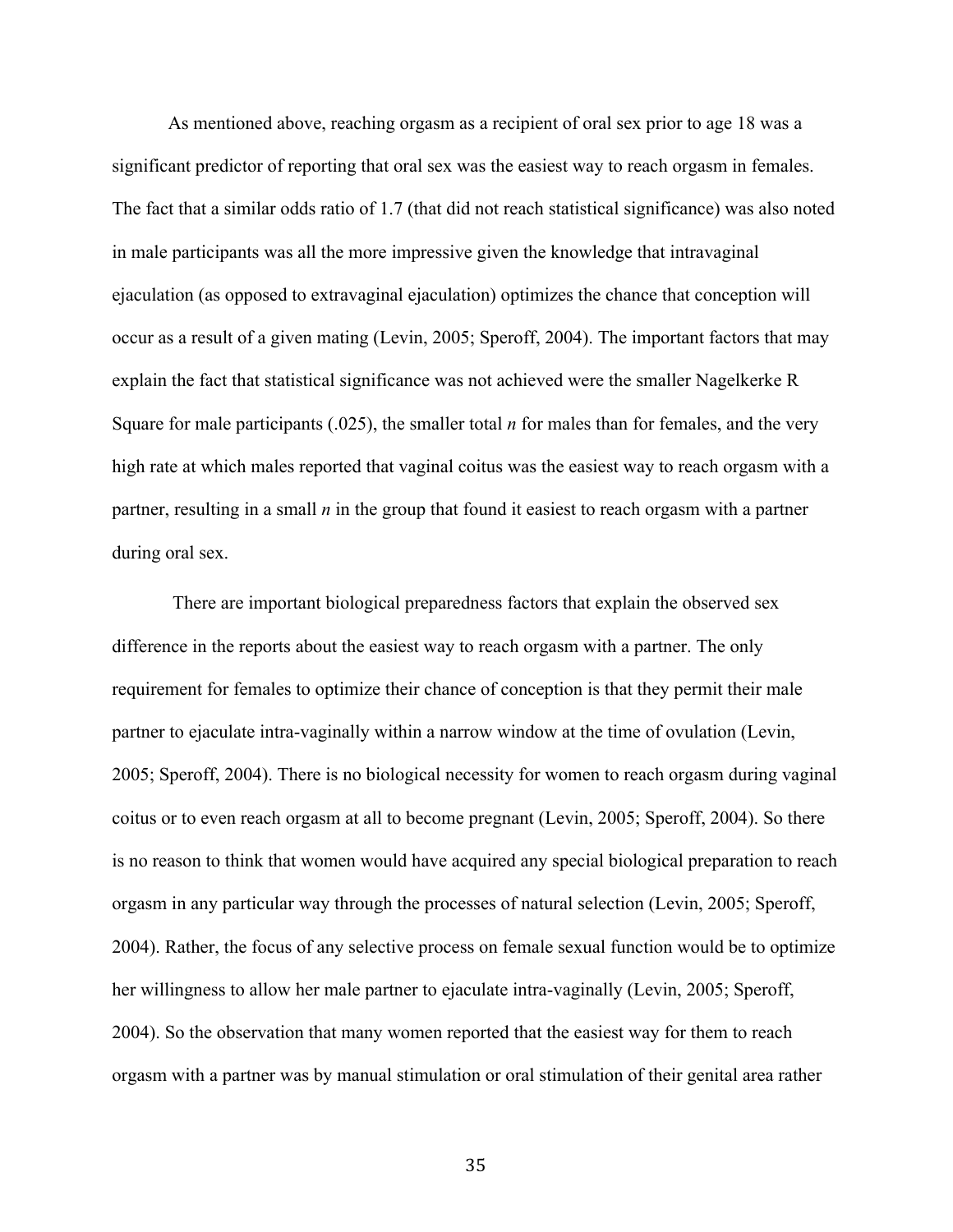than through vaginal coitus alone was consistent with these ideas about the likely effects of the process of natural selection (see Table 7). On the other hand, for males the forces of natural selection would favor males who ejaculated intra-vaginally on a regular and frequent schedule approximating the life span of their sperm in the female genital tract because under those conditions their sperm would be most likely to be present when their female partner's oocyte was available for fertilization (Levin, 2005; Speroff, 2004).

#### **Important Information for School Psychologists**

This research uncovers important findings for school psychologists. School psychologists should be aware that early sexual experiences shape later adult behavior. In particular, early positive experiences will cause these young people to seek out more partners, and at an earlier age. Without comprehensive sexual education programs, that are facilitated by educated professionals, many adolescents and young adults will often base their decisions about sex on misinformation from peers or misleading Internet sources (McClung & Perfect, 2012).

The National Association of School Psychologists' (NASP) position on sexual education is that "it should be taught in schools to help young people make healthy decisions regarding sex throughout their lives" (McClung & Perfect, 2012). School psychologists are in a unique position to help evaluate effective intervention programs and aid with curriculum development and implementation.

Perhaps the best way to accomplish this lofty goal is through consultation. By utilizing the consultation model psychologists can be indirectly involved in a school's sexual health education program. School psychologists can consult with those responsible for choosing a sexual health education program, those who will be implementing the curriculum in the classroom, and most importantly parents. One main critique of school sexual education programs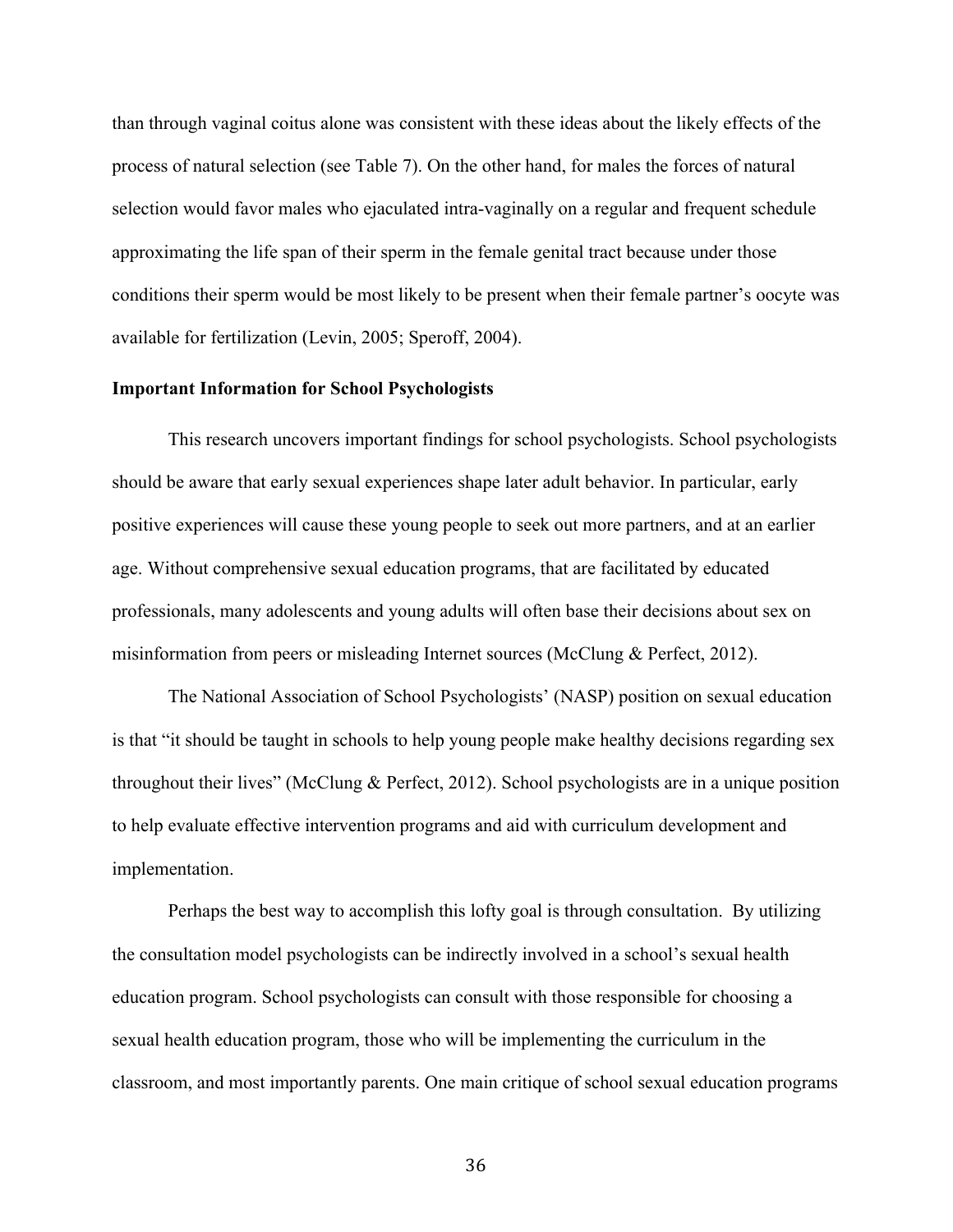is the amount of parental resistance. School psychologists can help school personnel in a variety of ways. Effective communication with parents prior to implementation is one way to combat this issue. More importantly, research shows that talking with adolescents about sexual health is critical, and often delays the first sexual encounter. School psychologists should help facilitate parent workshops on how to set clear limits, show nonjudgmental communication, and how to place developmentally appropriate limits on teens (Liace, Nunez, & Luckner, 2011).

#### **Study Limitations**

Some limitations must be taken into consideration when interpreting the results of this study. This was an epidemiological, self-selected, cohort study based on a convenience sample, not an experimental study. While our results for males were in the hypothesized direction, they did not reach a level of significant. Perhaps with a larger male sample the results would reach the .05 level of statistical significance, and collecting additional data is a suggestion for future research.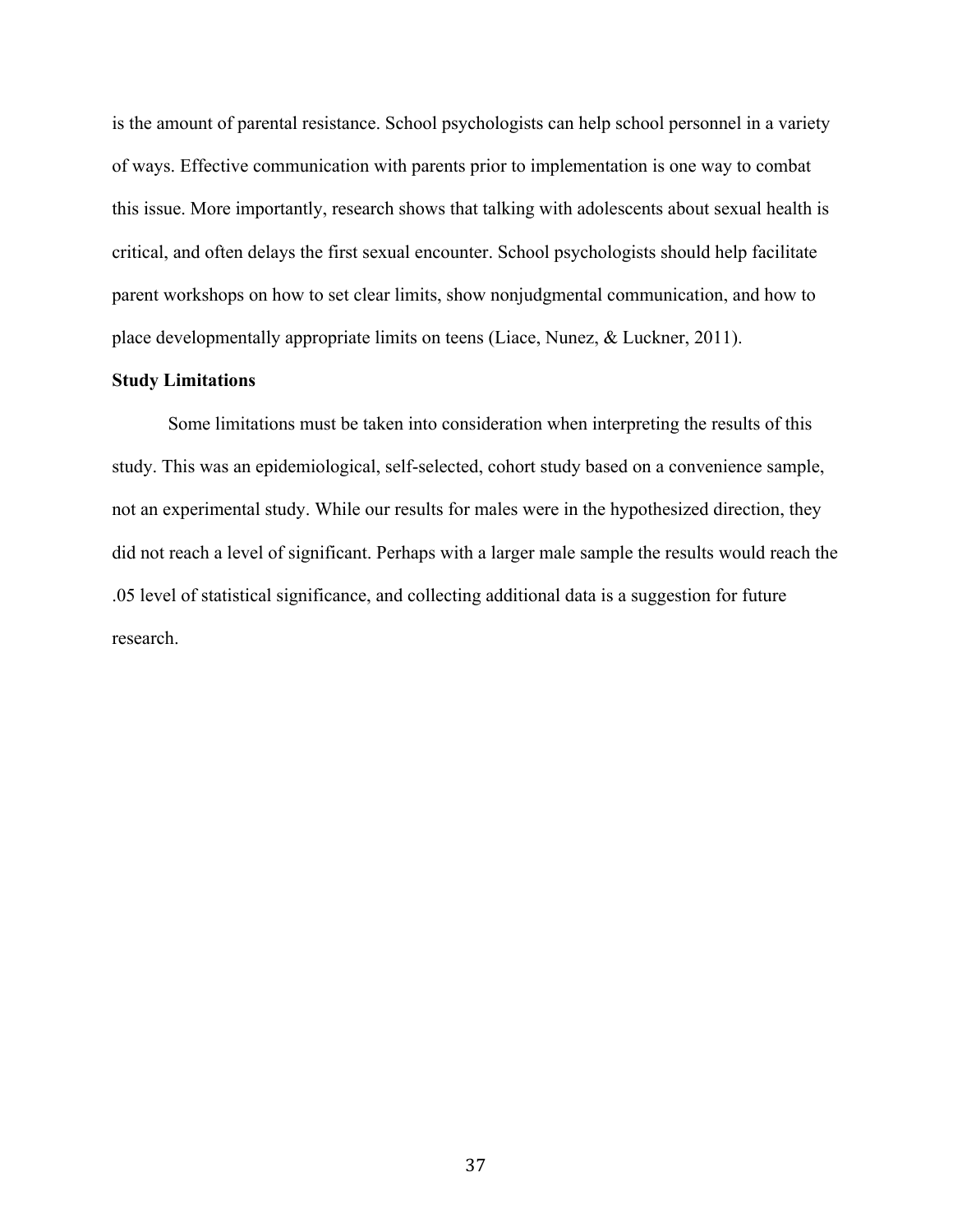#### **REFERENCES**

- Akins, C. K. (2004). The Role of Pavlovian Conditioning in Sexual Behavior: A Comparative Analysis of Human and Nonhuman Animals. *International Journal Of Comparative Psychology*, *17*(2/3), 241-262.
- Bandura, A. (1986). *Social Foundations of thought and action, a social cognitive theory*. Englewood Cliffs, NJ: Prentice Hall.
- Bereczkei, T., Gyuris, P., & Weisfeld, G. E. (2004). Sexual imprinting in human mate choice. *Proceedings. Biological Sciences / The Royal Society*, *271*(1544), 1129-1134.
- Bickham, P.J., O'Keefe, S. L., Baker, E., Berhie, G., Kommor, M. J., & Harper-Dorton, K. V. (2007). Correlates of Early Overt and Covert Sexual Behaviors in Heterosexual Women. Archives of Sexual Behavior, 36, 724-740.
- Chivers, M. L. (2005). A brief review and discussion of sexual differences in the specificity of sexual arousal. *Sexual and Relationship Therapy*, *20*, 377-390.
- Constantine, L. L. & Martinson F. M. (Eds.). (1981). *Children and sex: New findings, new perspectives*. Boston: Little, Brown, and Company.
- Eisenman, R., & Kristsonis, W. (1995). How children learn to become sex offenders. *Psychology: A Journal Of Human Behavior*, *32*(1), 25-29.
- Enquist, M., Aronsson, H., Ghirlanda, S., Jansson, L., & Jannini, E. A. (2011). Exposure to mother's pregnancy and lactation in infancy is associated with sexual attraction to pregnancy and lactation in adulthood. *Journal Of Sexual Medicine*, *8*(1), 140-147. doi:10.1111/j.1743-6109.2010.02065.x

Finkelhor, D. (1980). Sex among siblings: a survey on prevalence, variety, and effects. Archives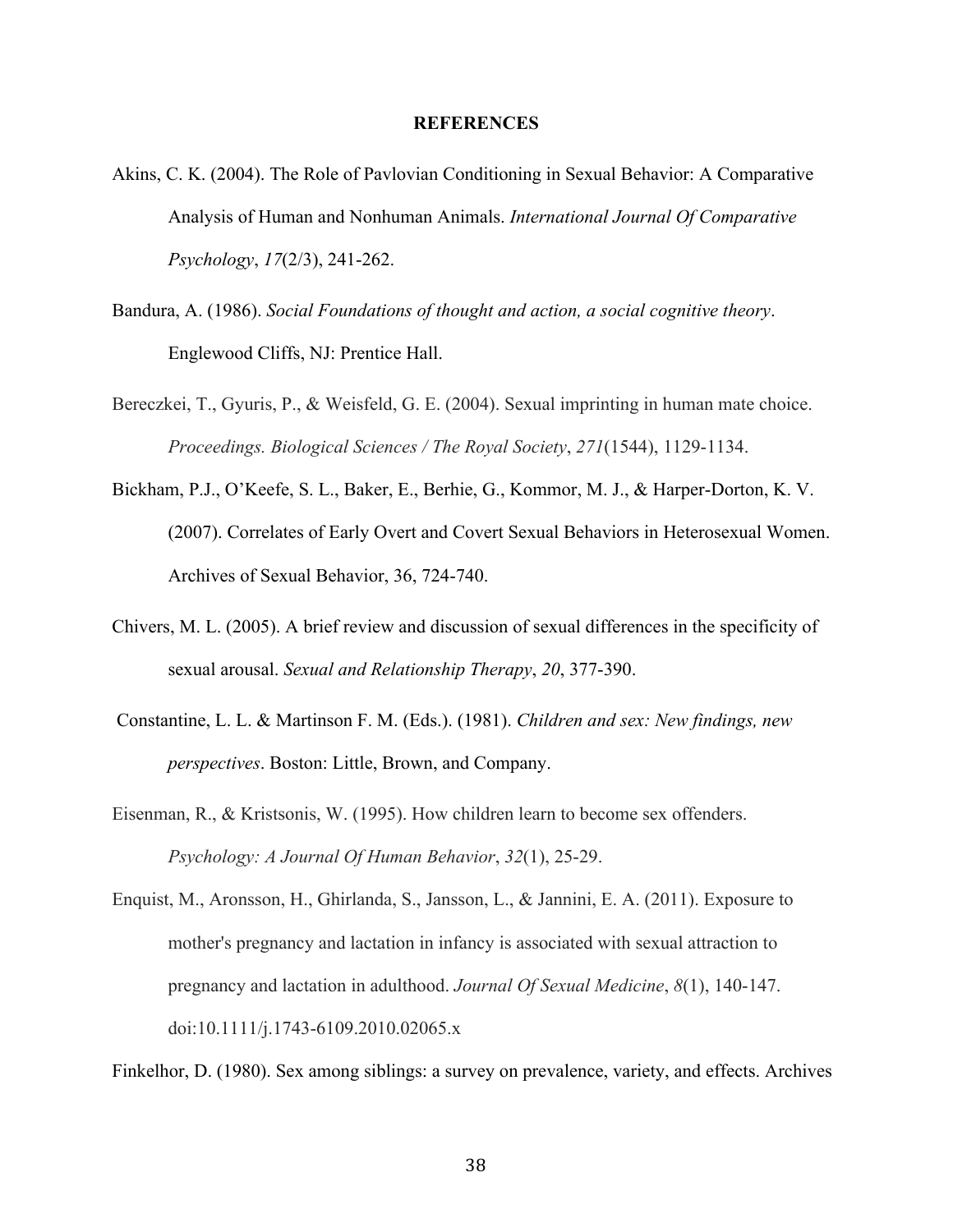of Sexual Behavior, 9, 171-194.

Finkelhor, D. (1984). Child Sexual Abuse, New York, NY, Free Press.

- Finkelhor, D. (1994). The international epidemiology of child sexual abuse. Child Abuse and Neglect, 18, 409-417.
- Fox, N. A., & Rutter, M. (2010). Introduction to the Special Section on The Effects of Early Experience on Development. *Child Development*, *81*(1), 23-27. doi:10.1111/j.1467- 8624.2009.01379.x
- Fox, S. E., Levitt, P., & Nelson, C. I. (2010). How the Timing and Quality of Early Experiences Influence the Development of Brain Architecture. *Child Development*, *81*(1), 28-40.
- Gribble, J. N., Miller, H. G., Rogers, S. M., Turner, C. F. (1999). Interview mode and measurement of sexual behaviors: methodological issues. *The Journal of Sex Research*, *36*, 16-24.
- Griffee, K., O'Keefe, S. L., Beard, K. W., Young, D. H., Kommor, M. J., & Linz, T. D. (2014a). Human Sexual Development is Subject to Critical-Period Learning: Paradigm-Shifting Implications for Sexual Therapy and for Child-Rearing. *International Journal Of Sexual Health*, *26*(4), 295-313. doi:10.1080/19317611.2014.898725
- Griffee, K., O'Keefe, S. L., Beard, K. W., Young, D. H., Kommor, M. J., Linz, T. D., & Stroebel, S. S. (2014b). Human Sexual Development is Subject to Critical Period Learning: Implications for Sexual Addiction, Sexual Therapy, and for Child Rearing. *Sexual Addiction & Compulsivity*, *21*(2), 114-169. doi:10.1080/10720162.2014.906012
- Haning, R. V. (2005). Intimacy, orgasm likelihood of both partners, conflict, and partner response predict sexual satisfaction in heterosexual male and female respondents (Masters thesis, Marshall University, 2005). Retrieved July 25, 2007, from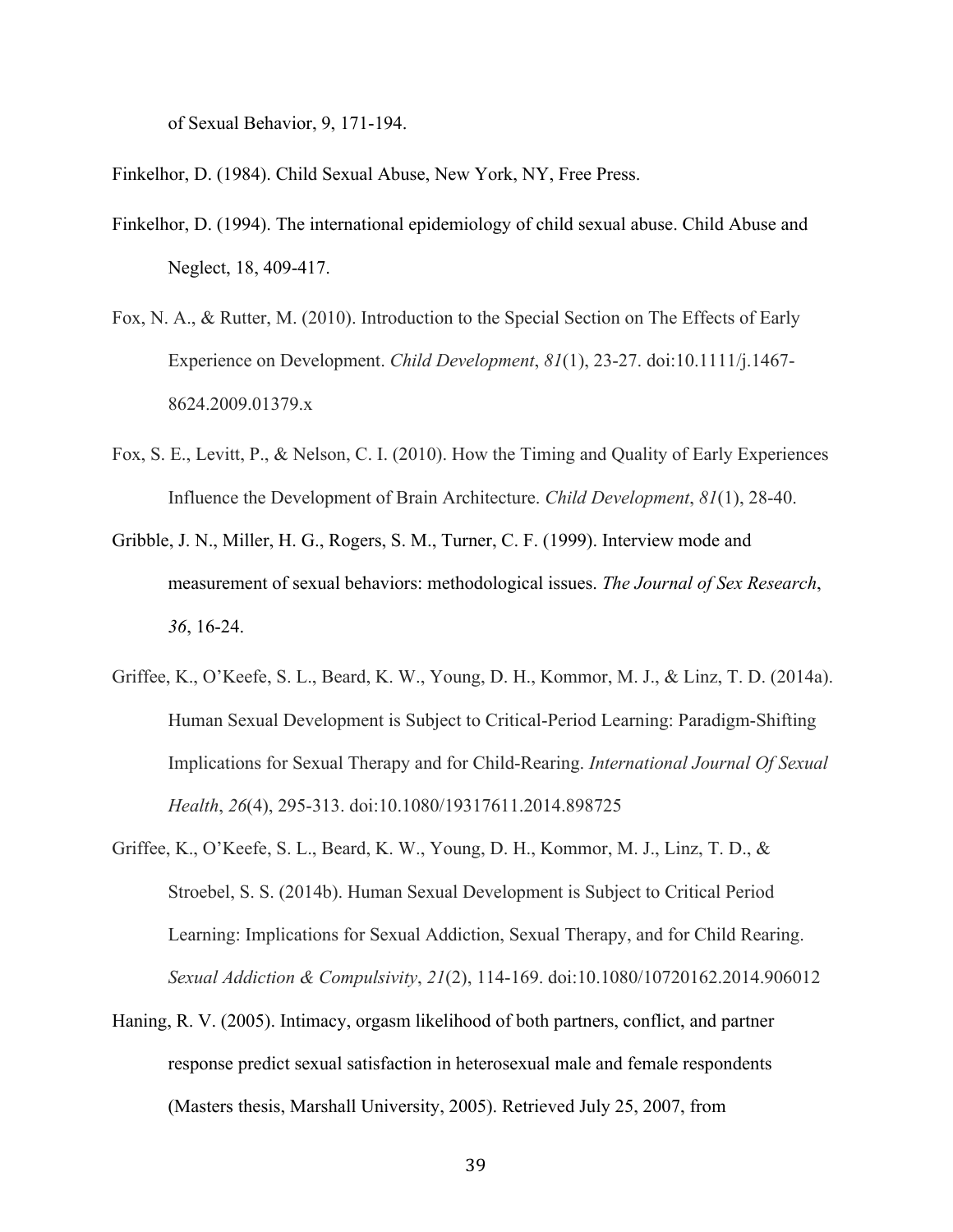http://www.marshall.edu/etd/masters/haning-r-vernon-2005-ma.pdf

- Haning, R.V., O'Keefe, S.L., Randall, E.J., Kommor, M.J., Baker, E., & Wilson, R. (2007). Intimacy, orgasm likelihood, and conflict predict sexual satisfaction, in heterosexual male and female respondents. *Journal of Sex and Marital Therapy, 33, 93-113.*
- Hoffmann, H. (2012). Considering the Role of Conditioning in Sexual Orientation. *Archives Of Sexual Behavior*, *41*(1), 63-71. doi:10.1007/s10508-012-9915-9
- Hoffmann, H., Janssen, E., & Turner, S. L. (2004). Classical conditioning of sexual arousal in women and men: Effects of varying awareness and biological relevance of the conditioned stimulus. *Archives of Sexual Behavior*, *33*, 43-53.
- Hollis, K. L. (1997). Contemporary research on Pavlovian conditioning: A "new" functional analysis. *American Psychologist, 52*, 956-965.
- Immelmann, K. (1975). Ecological Significance of Imprinting and Early Learning. *Annual Review Of Ecology & Systematics*, *6*15-37.
- Kantorowitz, D. A. (1978a). An investigation of pre-orgasmic reconditioning and post-orgasmic deconditioning. *Journal of Applied Behavior Analysis*, *11*, 23-34.
- Kantorowitz, D. A. (1978b). Personality and conditioning of tumescence and detumescence. *Behavior Research & Therapy*, *16*, 117-123.
- Kirsch, I., Lynn, S. J., Bigorito, M, Miller, R. R. (2004). The role of cognition in classical and operant conditioning. *Journal of Clinical Psychology*, *60*, 369-392.
- Kinsey A. C., Pomeroy, W. B., Martin, C. E. (1948). *Sexual behavior in the human male. Philadelphia*, PA: W. B. Saunders.

Kinsey A. C., Pomeroy, W. B., Martin, C. E., & Gebhard, P. H. (1953). *Sexual behavior in the*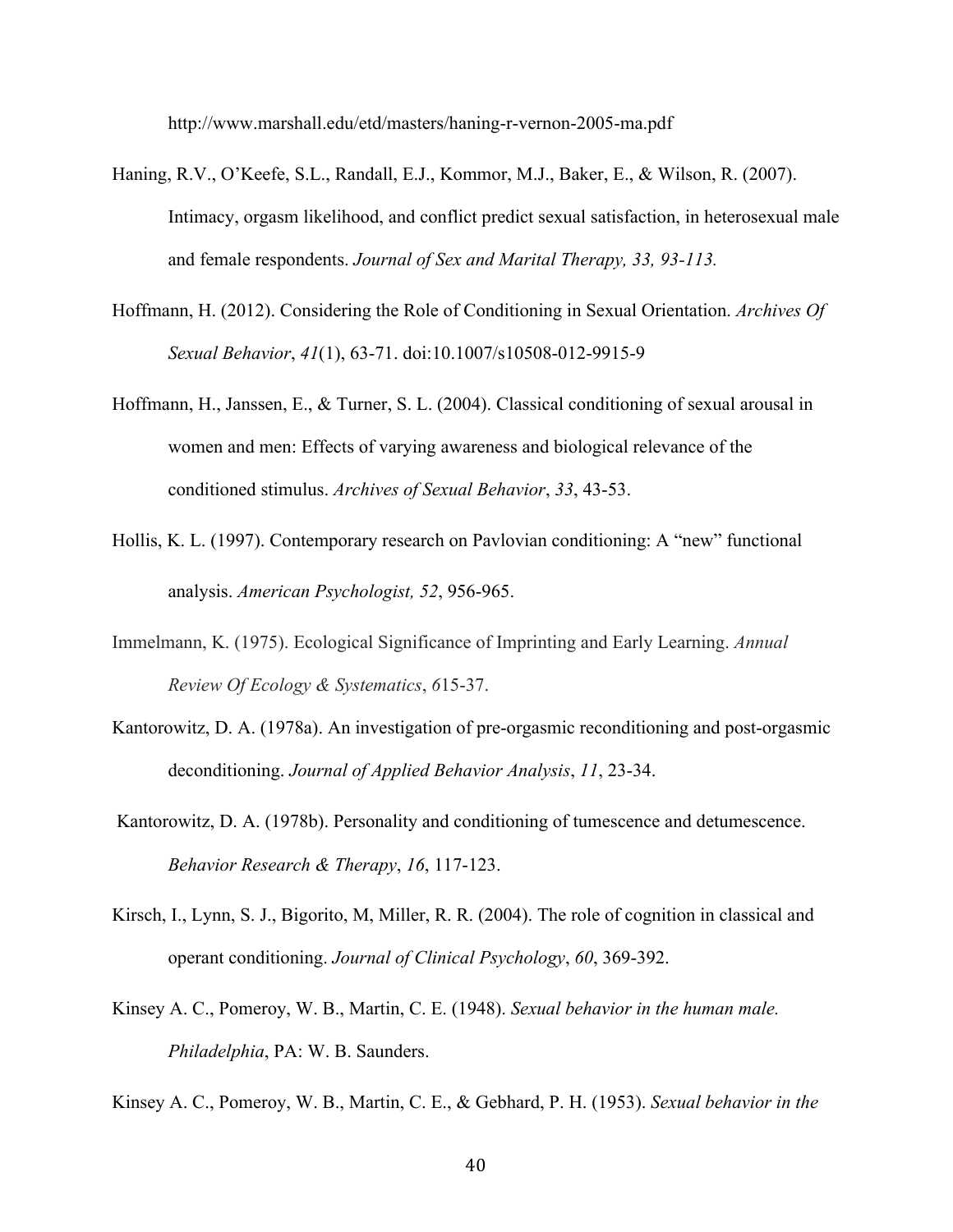*human female*. Philadelphia: W. B Saunders.

- Kippin, T. E., Samaha, A., Sotiropoulos, V., & Pfaus, J. G. (2001). The development of olfactory conditioned ejaculatory preferences in the male rat II. Parametric manipulation of conditioning session number and duration. *Physiology & Behavior*, *73*, 471-485.
- Kunjukrishnan, R., Pawlak, A., & Varan, L. R. (1988). The clinical and forensic psychiatric issues of retifism. *The Canadian Journal Of Psychiatry / La Revue Canadienne De Psychiatrie*, *33*(9), 819-825.
- Lalumière, M. L., & Quinsey, V. L. (1998). Pavlovian conditioning of sexual interests in human males. *Archives of Sexual Behavior*, *27*, 241-252.
- Laumann, J. H., Gagnon, J. H., Michael, R. T., & Michaels, S. (1994). *The social organization of sexuality: Sexual practices in the United States*. Chicago: The University of Chicago Press.
- Laws, D. R., & Marshall, W. L. (1990). A conditioning theory of the etiology and maintenance of deviant sexual preference and behavior. In W. L. Marshall, D. R. Laws, & H. E. Barbaree (Eds.), *Handbook of sexual assault: Issues, theories, and treatment of the offender* (pp. 209-229). New York: Plenum Press.
- Letourneau, E. J. & O'Donohue, W. (1997). Classical conditioning of female sexual arousal. *Archives of Sexual Behavior*, *26*, 63-78.
- Levin, R. J. (2005). Sexual arousal its physiological roles in human reproduction. Annual *Review of Sex Research*, *16*, 154-189.
- Levine, C., Faden, R., Grady, C., Hammerschmidt, D., Eckenwilere, L., & Sugarman, J. (2004). The Limitations of "vulnerability" as a protection for human research participants. *The*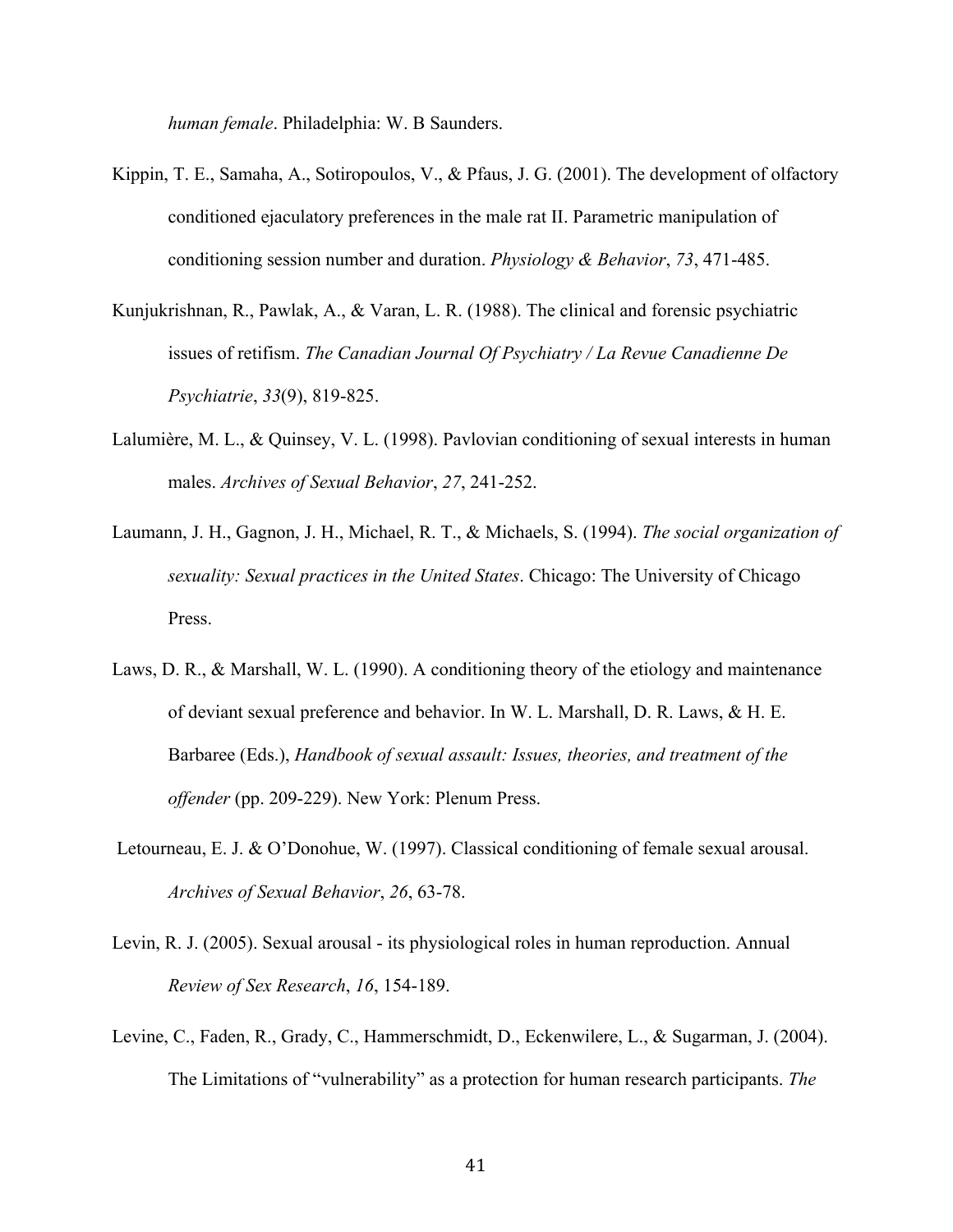*American Journal of Bioethics*, *4*, 44-49.

- Marshall, W. L & Eccles, A. (1993). Pavlovian conditioning processes in adolescent sex offenders. In H. E. Barbaree, W. L. Marshall, & S. M. Hudson (eds.) *The Juvenile Sex offender* (pp. 118 - 142). New York: The Guilford Press.
- Masters, W. H. & Johnson, V. E. (1966). *Human Sexual Response*. Boston: MA, Little Brown & Company.
- Masters, W. H. & Johnson, V. E. (1970). *Human Sexual Inadequacy*. Boston: MA, Little Brown & Company.
- Masters, W. H., Johnson, V. E., & Kolodny, R. C. (1985). *Masters and Johnson on sex and human loving (Rev. ed.)*. Boston: MA Little Brown & Company.
- McGuire, R. J., Carlisle, J. M., & Young, B. G. (1965). Sexual deviations as conditioned behavior: A hypothesis. *Behaviour Research and Therapy*, *2*, 185-190.
- Money, J. (1987). *Sin, sickness, or status? Homosexual gender identity and psychoneuroendocrinology*. American Psychologist, 42, 384-399.
- Mosher, W. D. , Chandra, A., & Jones, J. (2005). Advance Data From Vital and Health Statistics; no. 362. Hyattsville, MD: National Center for Health Statistics. Retrieved July 25, 2007, from http://www.cdc.gov/nchs/data/ad/ad362.pdf
- Motofei, I. G. & Rowland, D. L. (2005). Neurophysiology of the ejaculatory process: Developing perspectives, *B J U International*, *96*, 1333-1338.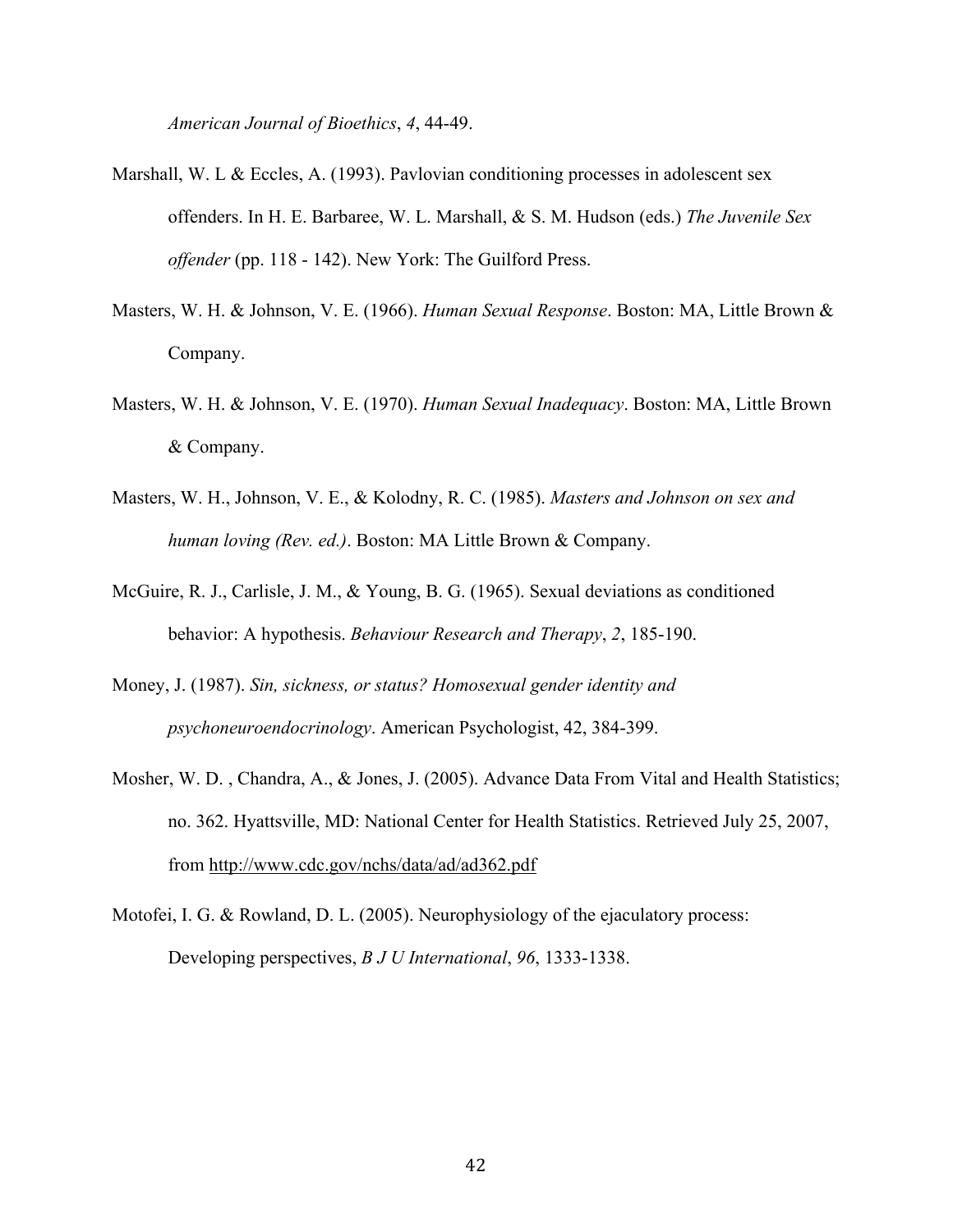- O'Donohue, W., & Plaud, J. J. (1994). The conditioning of human sexual arousal. *Archives of Sexual Behavior*, *23*, 321-344.
- O'Keefe, S., Beard, K., Stroebel, S., Berhie, G., Bickham, P., & Robinett, S. (2009). Correlates of inserted object-assisted sexual behaviors in women: a model for development of paraphilic and non-paraphilic urges. *Sexual Addiction & Compulsivity*, *16*(2), 101-130.
- O'Keefe, S. L., Beard, K. W., Swindell, S., Stroebel, S. S., Griffee, K., & Young, D. H. (2014). Sister-brother Incest: Data from Anonymous Computer Assisted Self Interviews. *Sexual Addiction & Compulsivity*, *21*(1), 1-38. doi:10.1080/10720162.2013.877410
- Oswalt, A. (2008, January 17). Sensitive Periods in Child Development. Retrieved January 12, 2015, from http://www.mentalhelp.net/poc/view\_doc.php?type=doc&id=7923&cn=28

Pavlov, I. P. (1927). *Conditioned Reflexes.* London: Oxford University Press.

- Pfaus, J., Kippin, T., Coria-Avila, G., Gelez, H., Afonso, V., Ismail, N., & Parada, M. (n.d.). Who, What, Where, When (and Maybe Even Why)? How the Experience of Sexual Reward Connects Sexual Desire, Preference, and Performance. *Archives of Sexual Behavior,* 31-62.
- Pfaus, J. G., Kippin, T. E., & Soraya, C. (2001). Conditioning and sexual behavior: A review. *Hormones and Behavior*, *40*, 291-321.
- Plaud, J. J. & Martini, J. R. (1999). The respondent conditioning of male sexual arousal. *Behavior Modification*, *23*, 254-268.
- Purves, D., Augustine, G., Fitzpatrick, D., Katz, L., LaMantia, A., McNamara, J., & Williams, M. The Development of Language: A Critical Period in Humans. In *Neuroscience* (2nd ed.). Sunderland (MA): Sinauer Associates.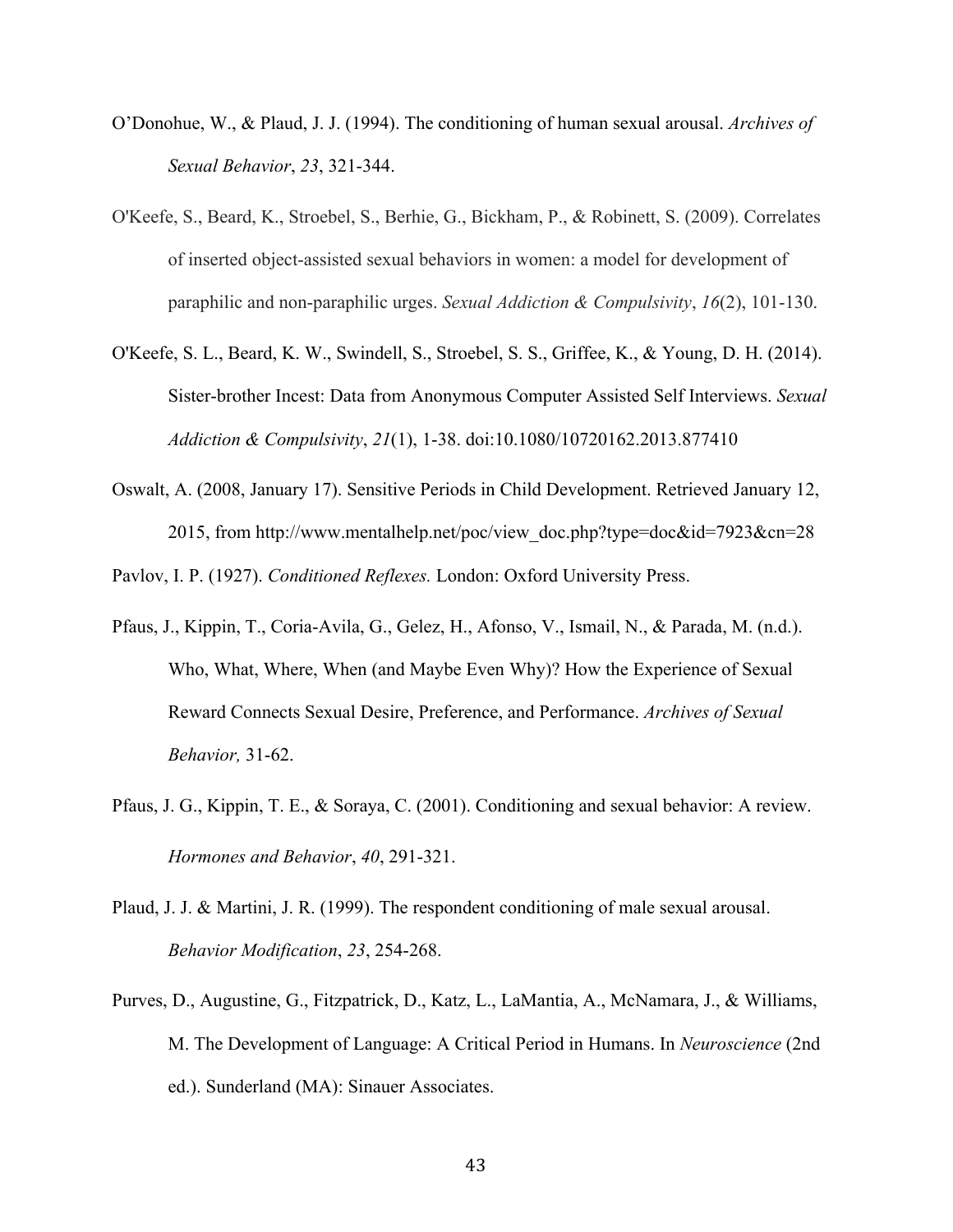- Rachman, S. (1966). Sexual fetishism: An experimental analogue. *The Psychological Record, 16*, 293-296.
- Rachman, S. & Hodgson, R. J. (1968). Experimentally-induced "sexual fetishism": replication and development. *The Psychological Record, 18*, 25-27.
- Simon, W., & Gagnon, J. (1998). Psychosexual development. *Society*, *35*, 60-67.
- Speroff, L. & Fritz, M. A. (2004). *Clinical Gynecologic Endocrinology and Infertility* (7<sup>th</sup> ed.,) Baltimore: Lippincott Williams & Wilkins.
- Stroebel, S., O'Keefe, S., Beard, K., Robinett, S., Kommor, M., & Swindell, S. (2010). Correlates of inserted object-assisted sexual behaviors in men: a model for development of paraphilic and non-paraphilic urges. *Sexual Addiction & Compulsivity*, *17*(2), 127-153. doi:10.1080/10720161003795943
- Swindell, S., Stroebel, S. S., O'Keefe, S. L., Beard, K. W., Robinett, S. R., & Kommor, M. J. (2011). Correlates of Exhibition-like Experiences in Childhood and Adolescence: A Model for Development of Exhibitionism in Heterosexual Males. *Sexual Addiction & Compulsivity*, *18*(3), 135-156. doi:10.1080/10720162.2011.593432
- Syrjänen, S. (2007). Human papillomaviruses in head and neck carcinomas. *The New England Journal of Medicine*, *356*, 1993-1995.
- Yan, E. G., & Munir, K. M. (2004). Regulatory and ethical principles in research involving children and individuals with developmental disabilities. *Ethics and Behavior*, *14*, 31-49.
- Zajonc, R. B. & Markus, H. (1982). Affective and cognitive factors in preferences. *Journal of Consumer Research*, *9*, 123-131.

Zajonc, R. B. (2001). Mere exposure: A gateway to the subliminal. *Current Directions in*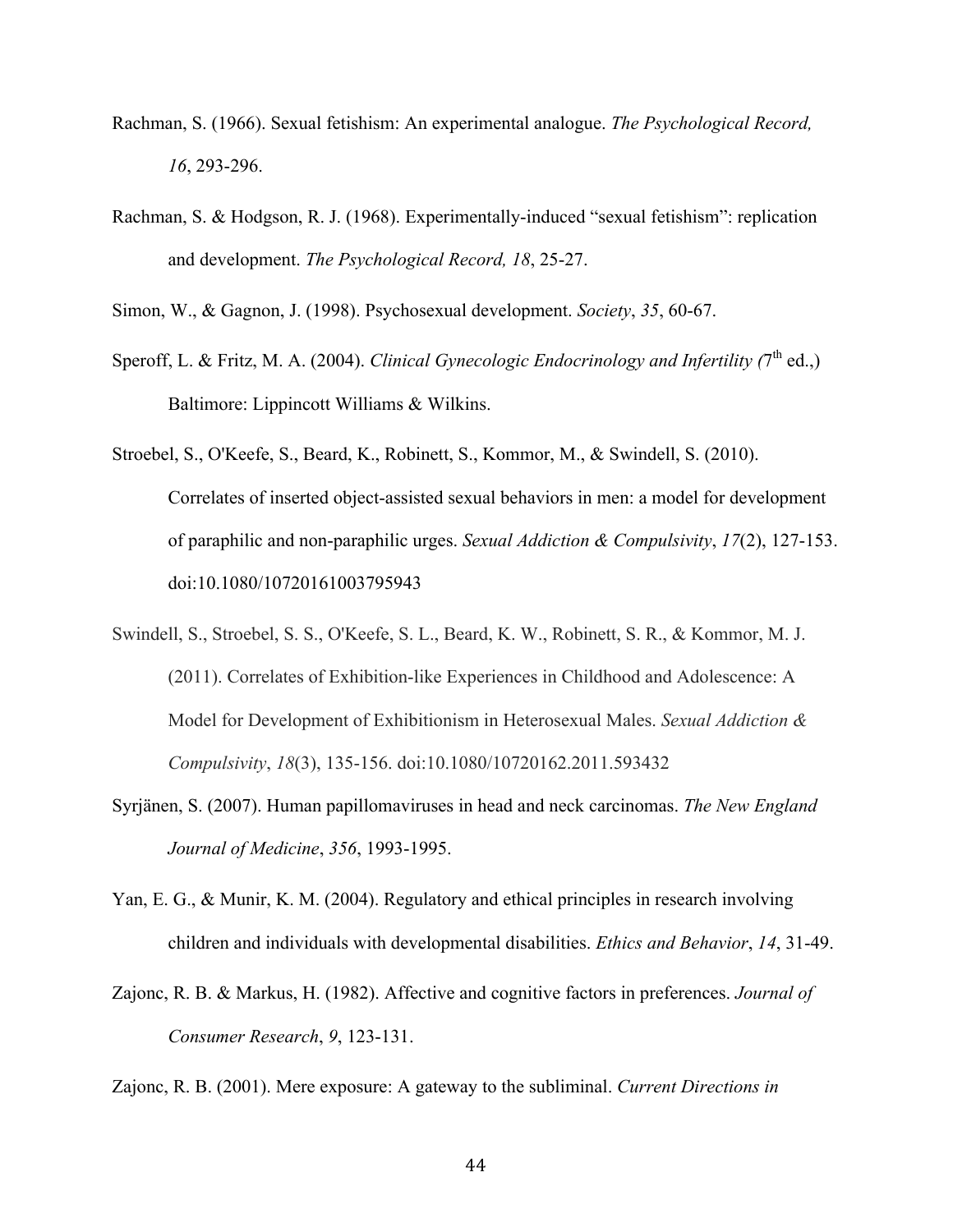*Psychological Science*, *10*, 224-228.

Zeiss, A. M., Rosen, G. M., Zeiss, R. A. (1977). Orgasm during intercourse: A treatment strategy for women. *Journal of Consulting and Clinical Psychology*, *45*, 891-895.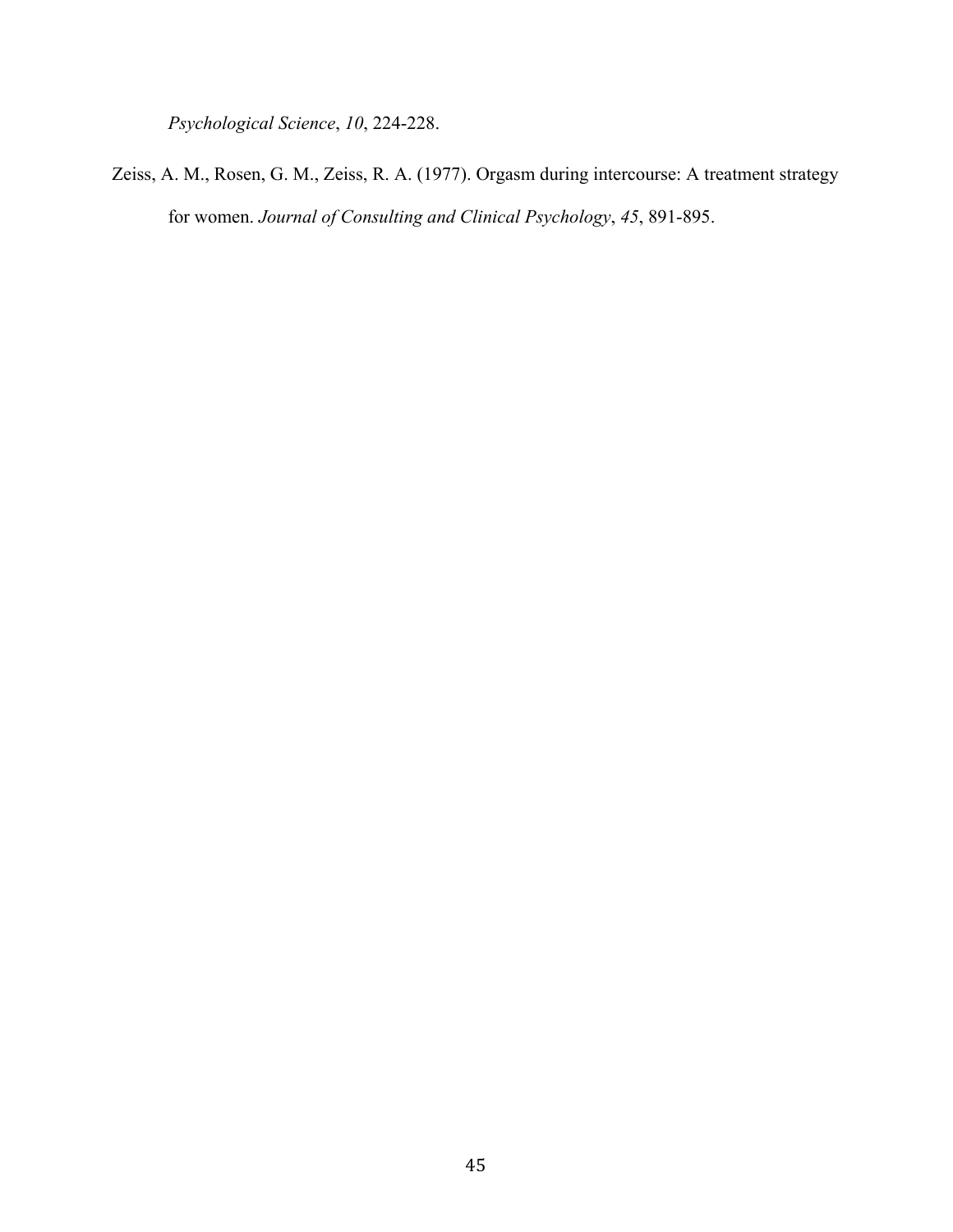## **Table 1 Age of Female Participants**

|                                                                                 | N                                              | Mean   | Std. Deviation                                  |          | Median                                     |
|---------------------------------------------------------------------------------|------------------------------------------------|--------|-------------------------------------------------|----------|--------------------------------------------|
| Female Control<br>Group                                                         | 352                                            | 22.778 | 5.8336                                          |          | 20.959                                     |
| <b>Female Test</b><br>Group                                                     | 450                                            | 22.638 | 5.928                                           |          | 20.747                                     |
| <b>Table 2</b><br><b>Age of Male Participants</b>                               |                                                |        |                                                 |          |                                            |
|                                                                                 | N                                              | Mean   | Std. Deviation                                  |          | Median                                     |
| Male Control<br>Group                                                           | 151                                            | 24.358 | 7.8054                                          |          | 20.862                                     |
| Male Test<br>Group                                                              | 489                                            | 23.399 | 7.6541                                          |          | 20.969                                     |
| Table 3<br><b>Percentage of Highest Educational Level Obtained</b>              |                                                |        |                                                 |          |                                            |
| <b>High School</b><br>Enrolled in College<br>Bachelor's<br>Master's<br>Doctoral | Male<br>6.6%<br>76.1%<br>13.6%<br>2.3%<br>1.4% |        | Female<br>2.5%<br>76.7%<br>17.1%<br>3.1%<br>.6% |          |                                            |
| Table 4<br><b>Female Orgasm</b>                                                 |                                                |        | Enjoyed oral sex<br>before age 18 but           |          | Experienced orgasm<br>before age 18 during |
|                                                                                 |                                                |        | without orgasm                                  | oral sex |                                            |
| Oral sex after age                                                              | Count                                          | 246    |                                                 | 235      |                                            |
| 18 without orgasm                                                               | Percentage                                     | 69.9%  |                                                 | 52.2%    |                                            |
| Oral sex after age                                                              | Count                                          | 106    |                                                 | 215      |                                            |
| 18 with orgasm                                                                  | Percentage                                     | 30.1%  |                                                 | 47.8%    |                                            |

**Table 5**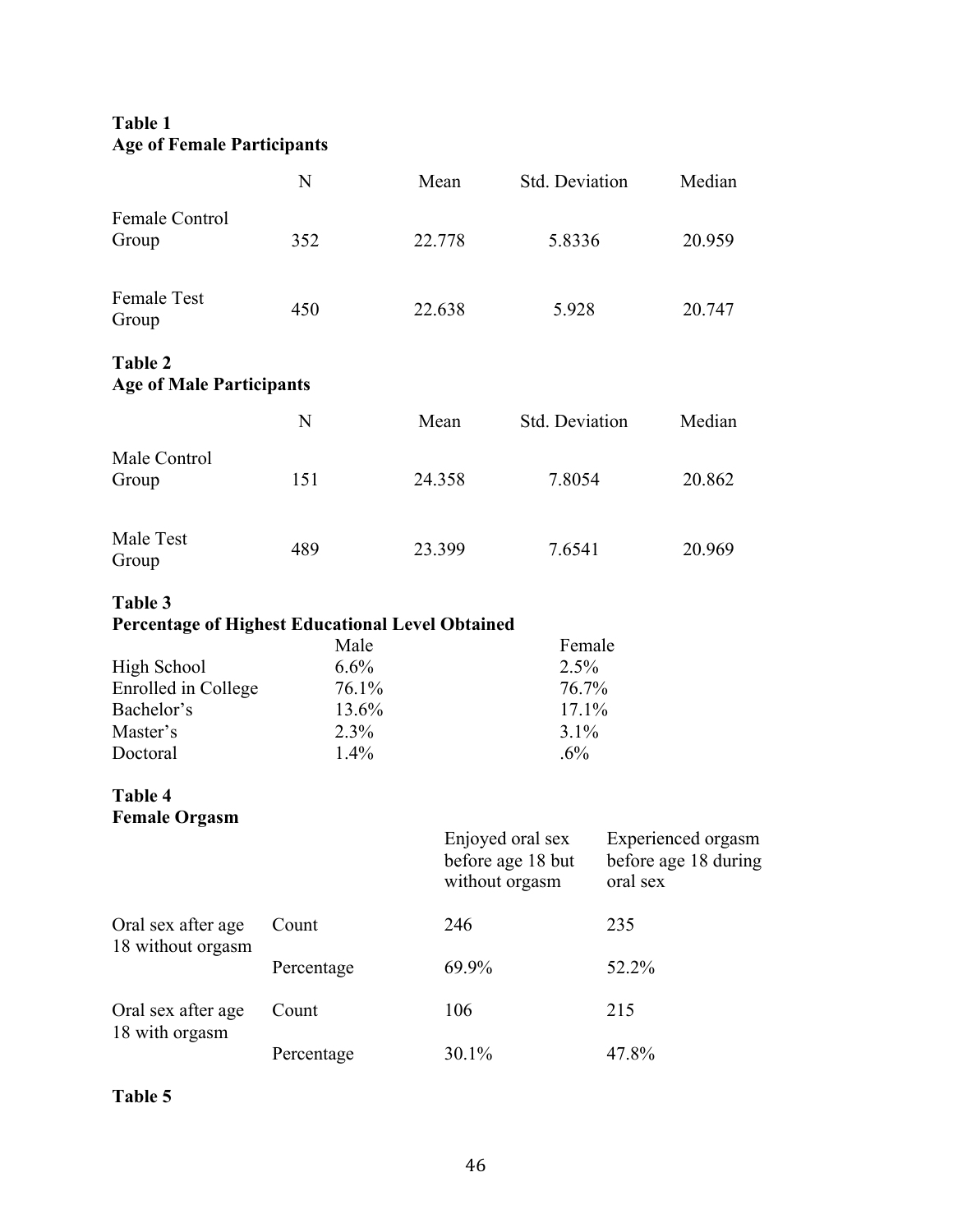| <b>Male Orgasm</b>                                                                                 |                                                                                                  |       |                                                         |       |                                                        |                  |        |
|----------------------------------------------------------------------------------------------------|--------------------------------------------------------------------------------------------------|-------|---------------------------------------------------------|-------|--------------------------------------------------------|------------------|--------|
|                                                                                                    |                                                                                                  |       | Enjoyed oral sex<br>before age 18 but<br>without orgasm |       | Experienced<br>orgasm before age<br>18 during oral sex |                  |        |
| Oral sex after age<br>18 without orgasm                                                            | Count                                                                                            | 126   |                                                         |       | 385                                                    |                  |        |
|                                                                                                    | Percentage                                                                                       | 83.4% |                                                         |       | 78.7%                                                  |                  |        |
| Oral sex after age<br>18 with orgasm                                                               | Count                                                                                            | 25    |                                                         |       | 104                                                    |                  |        |
|                                                                                                    | Percentage                                                                                       | 16.6% |                                                         |       | 21.3%                                                  |                  |        |
| Table 6                                                                                            | <b>Logistic Regression Models Based on Using Choice-3 as a Control</b>                           |       |                                                         |       |                                                        |                  |        |
| Variable                                                                                           | <b>Statistical Model Number and Dependent</b>                                                    |       | $\boldsymbol{B}$                                        | SE    | Wald                                                   | $\boldsymbol{p}$ | Exp(B) |
|                                                                                                    | Independent Variables (Predictors)                                                               |       |                                                         |       |                                                        |                  |        |
| Females: $n = 802$                                                                                 | Model 1: Orgasm during oral sex with a male<br>partner after age 18 (Nagelkerke R Square = .043) |       |                                                         |       |                                                        |                  |        |
|                                                                                                    | Orgasm during oral sex before age 18                                                             |       | 0.753                                                   | 0.150 | 25.3                                                   | < 0.001          | 2.123  |
| Constant                                                                                           |                                                                                                  |       | $-0.842$                                                | 0.116 | 52.5                                                   | < 0.001          |        |
| Females: $n = 802$                                                                                 | Model 2: Orgasm during oral sex with a male<br>partner after age 18 (Nagelkerke R Square = .067) |       |                                                         |       |                                                        |                  |        |
|                                                                                                    | Orgasm during oral sex before age 18                                                             |       | 0.846                                                   | 0.154 | 31.2                                                   | < 0.001          | 2.329  |
| Orgasm likelihood                                                                                  |                                                                                                  |       | $-0.010$                                                | 0.003 | 14.5                                                   | < 0.001          | 0.990  |
| Constant                                                                                           |                                                                                                  |       | $-0.113$                                                | 0.221 | 0.259                                                  | ns               |        |
| Model 3: Orgasm during oral sex with a female<br>partner after age 18 (Nagelkerke R Square = .004) |                                                                                                  |       |                                                         |       |                                                        |                  |        |

Males:  $n = 640$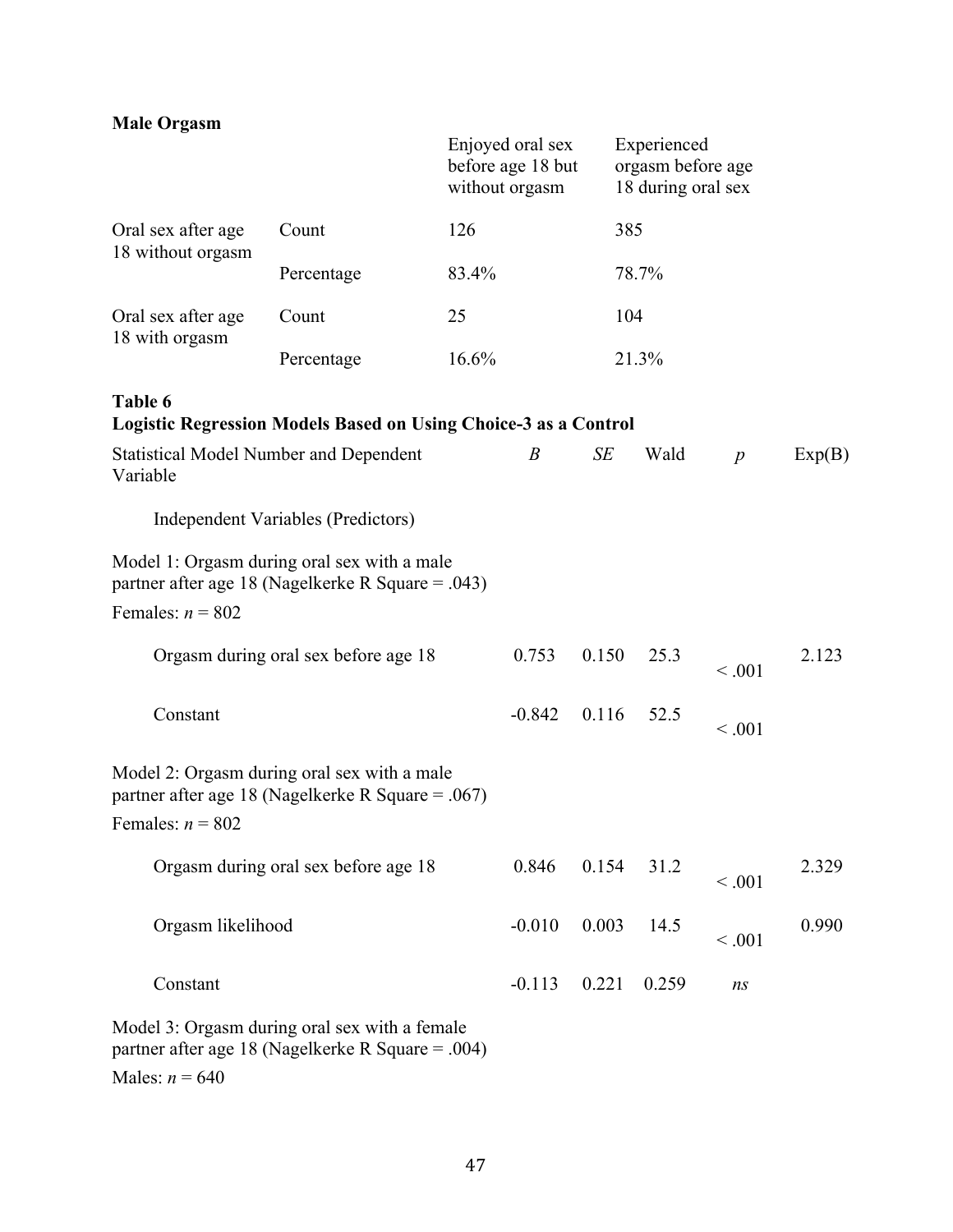| Orgasm during oral sex before age 18                                                                                   | 0.309    | 0.245 | 1.58  | ns      | 1.361 |
|------------------------------------------------------------------------------------------------------------------------|----------|-------|-------|---------|-------|
| Constant                                                                                                               | $-1.617$ | 0.219 | 54.57 | < 0.001 |       |
| Model 4: Orgasm during oral sex with a female<br>partner after age 18 (Nagelkerke R Square = .025)<br>Males: $n = 640$ |          |       |       |         |       |
| Orgasm during oral sex before age 18                                                                                   | 0.351    | 0.248 | 2.01  | ns      | 1.421 |
| Orgasm likelihood                                                                                                      | $-0.019$ | 0.006 | 9.14  | .002    | 0.981 |
| Constant                                                                                                               | 0.157    | 1.619 | 0.064 | ns      |       |
| Model 5: Oral sex was the easiest way to reach<br>orgasm with a partner (Nagelkerke R Square =<br>.075)                |          |       |       |         |       |
| Females: $n = 802$                                                                                                     |          |       |       |         |       |
| Orgasm during oral sex before age 18                                                                                   | .854     | .154  | 30.55 | < 0.001 | 2.35  |
| Being overweight                                                                                                       | .356     | .161  | 4.923 | .027    | 1.43  |
| Orgasm likelihood                                                                                                      | $-.010$  | .003  | 14.71 | < 0.001 | .990  |
| Constant                                                                                                               | $-217$   | .227  | .918  | ns      |       |
| Model 6: Oral sex was the easiest way to reach<br>orgasm with a partner (Nagelkerke R Square =<br>.020)                |          |       |       |         |       |
| Males: $n = 640$                                                                                                       |          |       |       |         |       |
| Orgasm likelihood                                                                                                      | $-019$   | .006  | 8.67  | .003    | .982  |
| Constant                                                                                                               | .374     | .598  | .392  | ns      |       |
| Model 7: Oral sex was the easiest way to reach<br>orgasm with a partner (Nagelkerke R Square =                         |          |       |       |         |       |

.051)

Females:  $n = 802$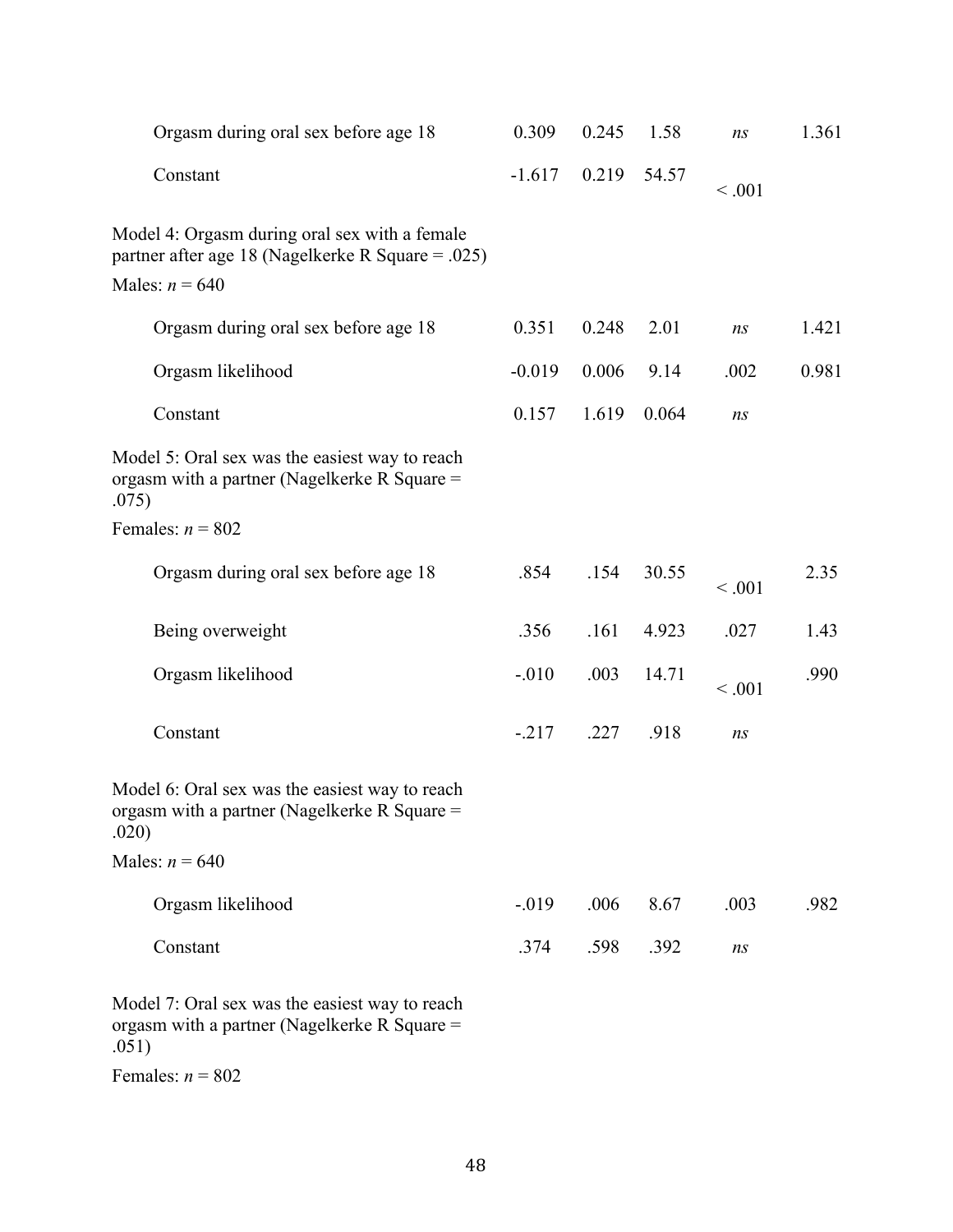| Orgasm during oral sex before age 18 | .759 | $.150 \quad 25.56$  | < 0.001 | 2.14 |
|--------------------------------------|------|---------------------|---------|------|
| Being overweight                     | .344 | $.159$ 4.68         | .030    | 1.41 |
| Constant                             |      | $-0.950$ .128 55.39 | < 0.001 |      |

## **Table 7**

## **Easiest way for a female to reach orgasm**

|                                                      |            | Enjoyed oral sex before<br>age 18 but without<br>orgasm | Experienced orgasm<br>before age 18 during<br>oral sex |
|------------------------------------------------------|------------|---------------------------------------------------------|--------------------------------------------------------|
| Partner stimulates<br>genital area with his<br>mouth | Count      | 106                                                     | 215                                                    |
|                                                      | Percentage | 30.1%                                                   | 47.8%                                                  |
| Partner stimulates<br>genital area with his<br>hand  | Count      | 73                                                      | 68                                                     |
|                                                      | Percentage | 20.7%                                                   | 15.1%                                                  |
| Intravaginal intercourse                             | Count      | 171                                                     | 165                                                    |
|                                                      | Percentage | 48.6%                                                   | 36.7%                                                  |
| Rectal intercourse                                   | Count      | $\overline{2}$                                          | $\overline{2}$                                         |
|                                                      | Percentage | 0.6%                                                    | 0.4%                                                   |
|                                                      |            |                                                         |                                                        |

## **Table 8**

## **Easiest way for a male to reach orgasm**

| Enjoyed oral sex before Experienced orgasm |                      |
|--------------------------------------------|----------------------|
| age 18 but without                         | before age 18 during |
| orgasm                                     | oral sex             |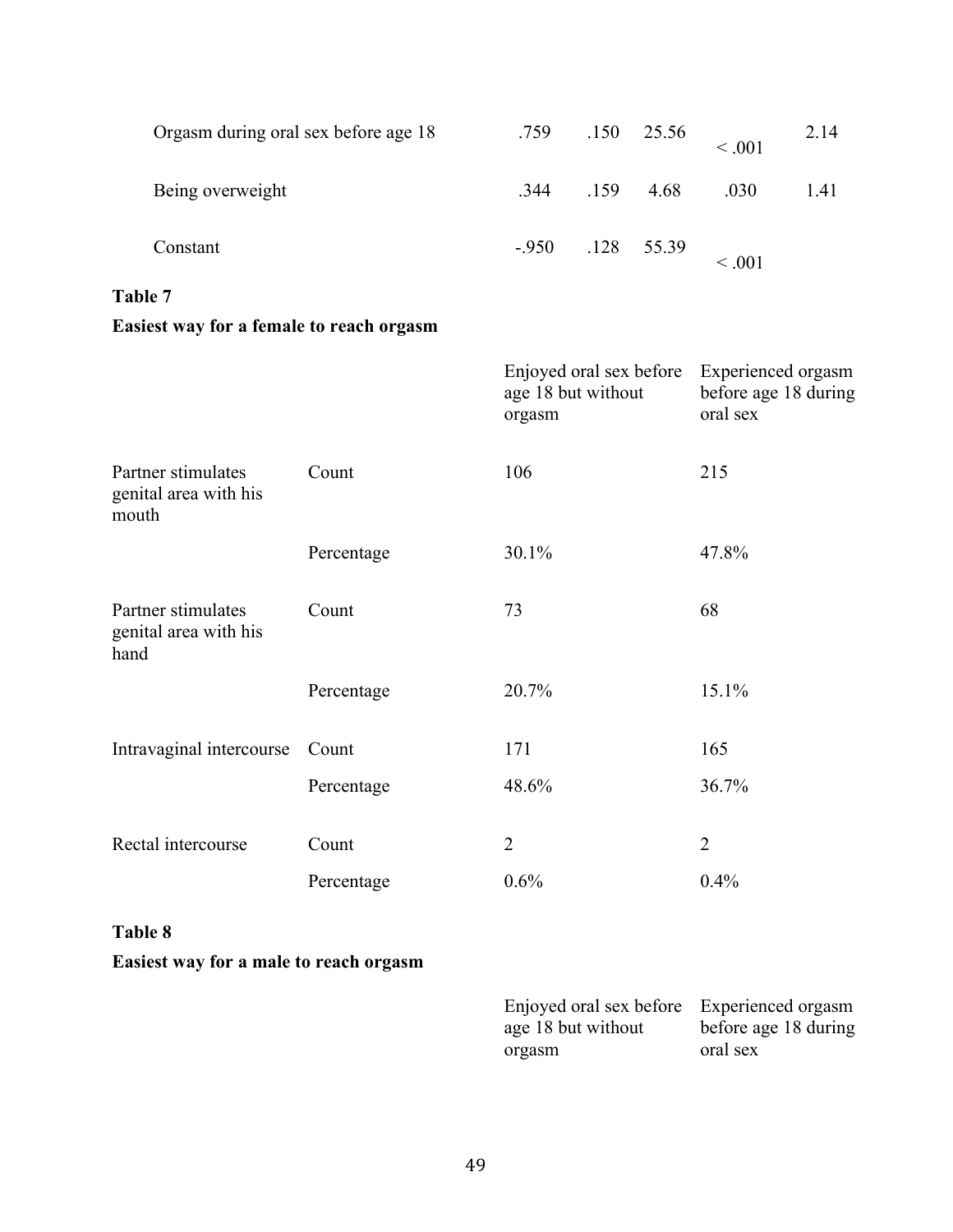| Partner stimulates<br>genital area with his<br>mouth | Count      | 25    | 104   |
|------------------------------------------------------|------------|-------|-------|
|                                                      | Percentage | 16.6% | 21.3% |
| Partner stimulates<br>genital area with his<br>hand  | Count      | 4     | 16    |
|                                                      | Percentage | 2.6%  | 3.3%  |
| Intravaginal intercourse                             | Count      | 114   | 359   |
|                                                      | Percentage | 75.5% | 73.4% |
| Rectal intercourse                                   | Count      | 8     | 10    |
|                                                      | Percentage | 5.3%  | 2.0%  |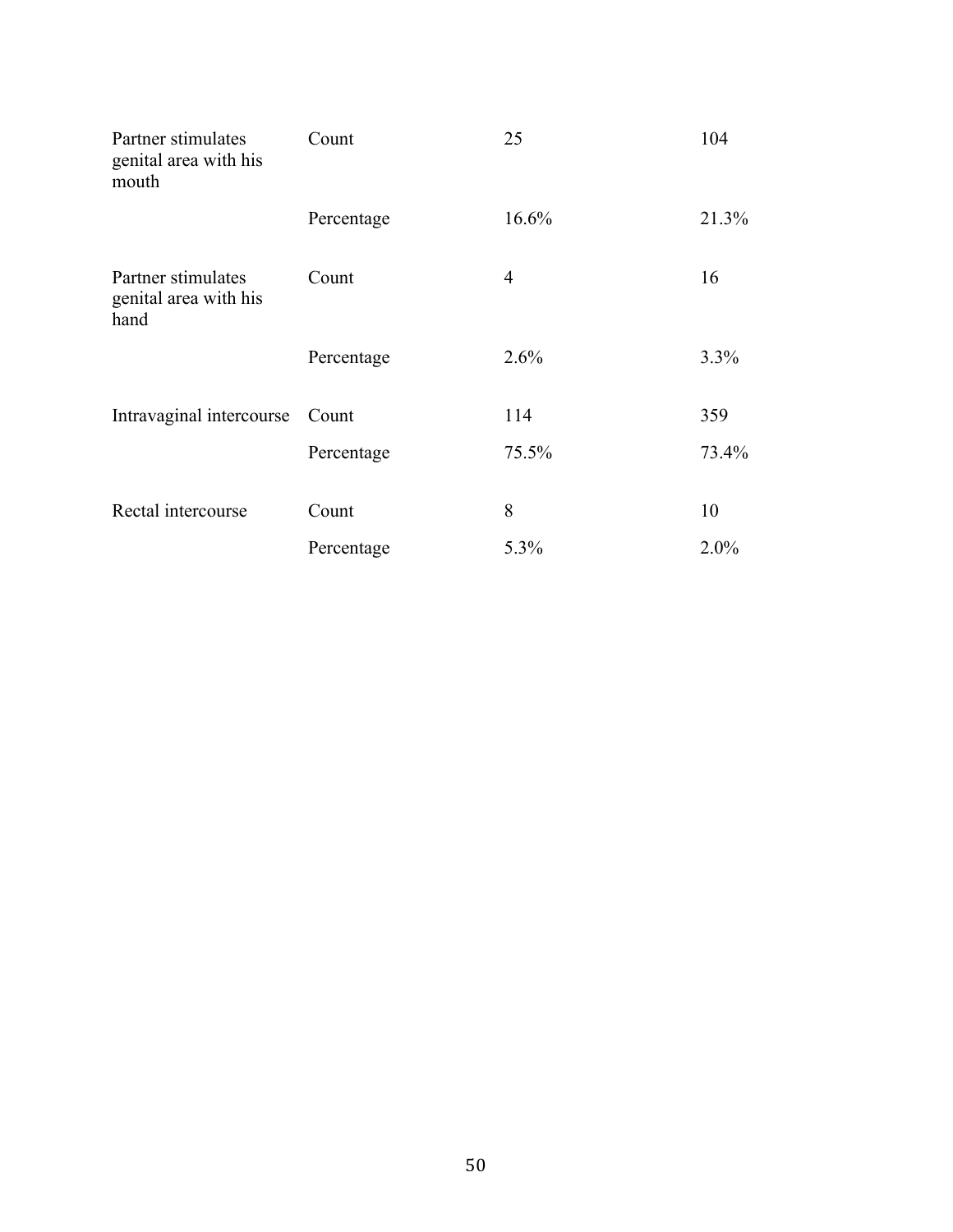

**Office of Research Integrity** Institutional Review Board 401 11th St., Suite 1300 Huntington, WV 25701

FWA 00002704

IRB1 #00002205 IRB2 #00003206

July 23, 2014

Stephen O'Keefe, Ph.D. Psychology Department

RE: IRBNet ID# 127810-7 At: Marshall University Institutional Review Board #2 (Social/Behavioral)

Dear Dr. O'Keefe:

| <b>Protocol Title:</b>  | [127810-7] Effects of Recalled Family Attitudes and Childhood Sexual<br>Experiences on Adult Sexual Attitudes and Adjustment |          |  |
|-------------------------|------------------------------------------------------------------------------------------------------------------------------|----------|--|
| <b>Expiration Date:</b> | July 20, 2015                                                                                                                |          |  |
| <b>Site Location:</b>   | MUGC - 1083                                                                                                                  |          |  |
| <b>Submission Type:</b> | <b>Continuing Review/Progress</b><br>Report                                                                                  | APPROVED |  |
| <b>Review Type:</b>     | <b>Expedited Review</b>                                                                                                      |          |  |
|                         |                                                                                                                              |          |  |

The above study and informed consent were approved for an additional 12 months by the Marshall University Institutional Review Board #2 (Social/Behavioral) Chair. The approval will expire July 20, 2015. Continuing review materials should be submitted no later than 30 days prior to the expiration date.

If you have any questions, please contact the Marshall University Institutional Review Board #2 (Social/ Behavioral) Coordinator Bruce Day, ThD, CIP at 304-696-4303 or day50@marshall.edu. Please include your study title and reference number in all correspondence with this office.

- 1 - Generated on IRBNet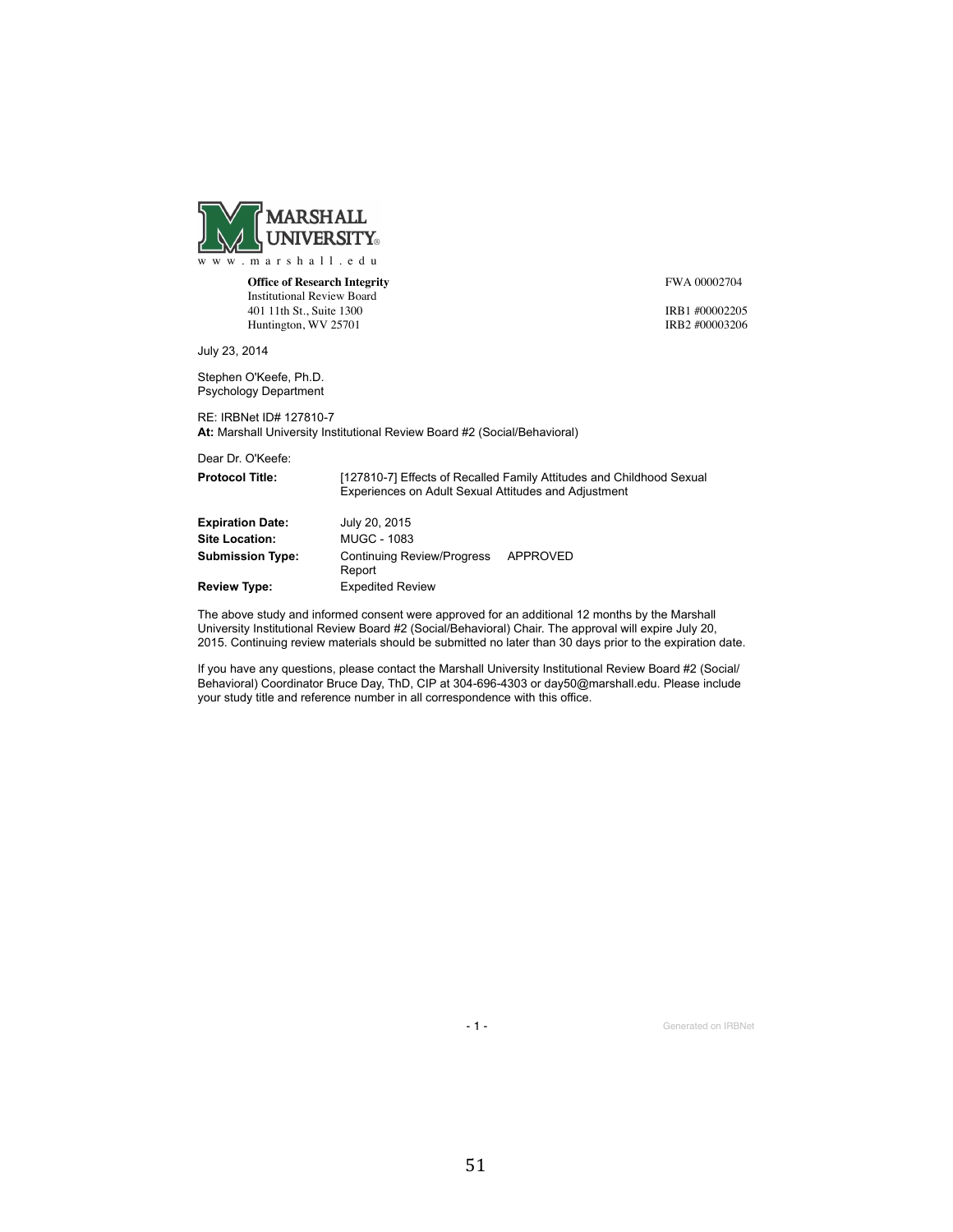## **Kristy Woods**

1097 Locust Drive A Huntington, WV 25705 woods133@marshall.edu 304-942-2237

#### **Education: Education Specialist Degree in School Psychology**

Marshall University, Huntington, WV NASP-approved Thesis: Critical Period Conditioning by Orgasm During Heterosexual Oral Sex Thesis Chair: Sandra S. Stroebel, Ph.D., NCSP Expected May 2015

#### **Master of Arts Degree in Psychology with School Psychology Emphasis**

Marshall University, Huntington, WV *Summa Cum Laude* December 2013

#### **Bachelor of Arts Degree in Psychology**

Minor in Political Science Cleveland State University, Cleveland, OH December 2010

**Professional Licensed School Psychologist,** Ohio Department of Education (OH3198958) **Credentials:** Expected July 2015

> **Nationally Certified School Psychologist,** Praxis Score as of 06/27/2014: School Psychologist - 183; Expected July 2015

#### **Professional Intern School Psychologist, South Central Ohio Educational Service Experience: Center,** 2014 – Present

Washington-Nile Elementary, Middle, and High School; Vern Riffe School; Scioto County Career Technical Center

Marlene Henderson, EdS, Supervising School Psychologist

- Complete initial psychoeducational evaluations. At present, 22 students have been evaluated for services.
- § Complete triennial psychoeducational evaluations. At present, 12 students have been re-evaluated for services.
- At present, chaired 29 initial/re-evaluation meetings.
- Competent in numerous assessment instruments, including cognitive, achievement, behavioral-social-emotional, and projective tests.
- Assisted in conducting curriculum-based measurement benchmarking at Washington-Nile Elementary, ongoing progress monitoring and input into AIMSweb data management system.
- Maintain an individual counseling caseload.
- Plan and facilitate a  $2^{nd}$  grade girls counseling group once a week for 12 weeks.
- Competent in numerous counseling techniques, including Play Therapy, Solution-Focused Brief Therapy, Cognitive-Behavioral Therapy, and Eclectic Approaches.
- Co-facilitate Middle School Grade Level Team meetings every other Thursday.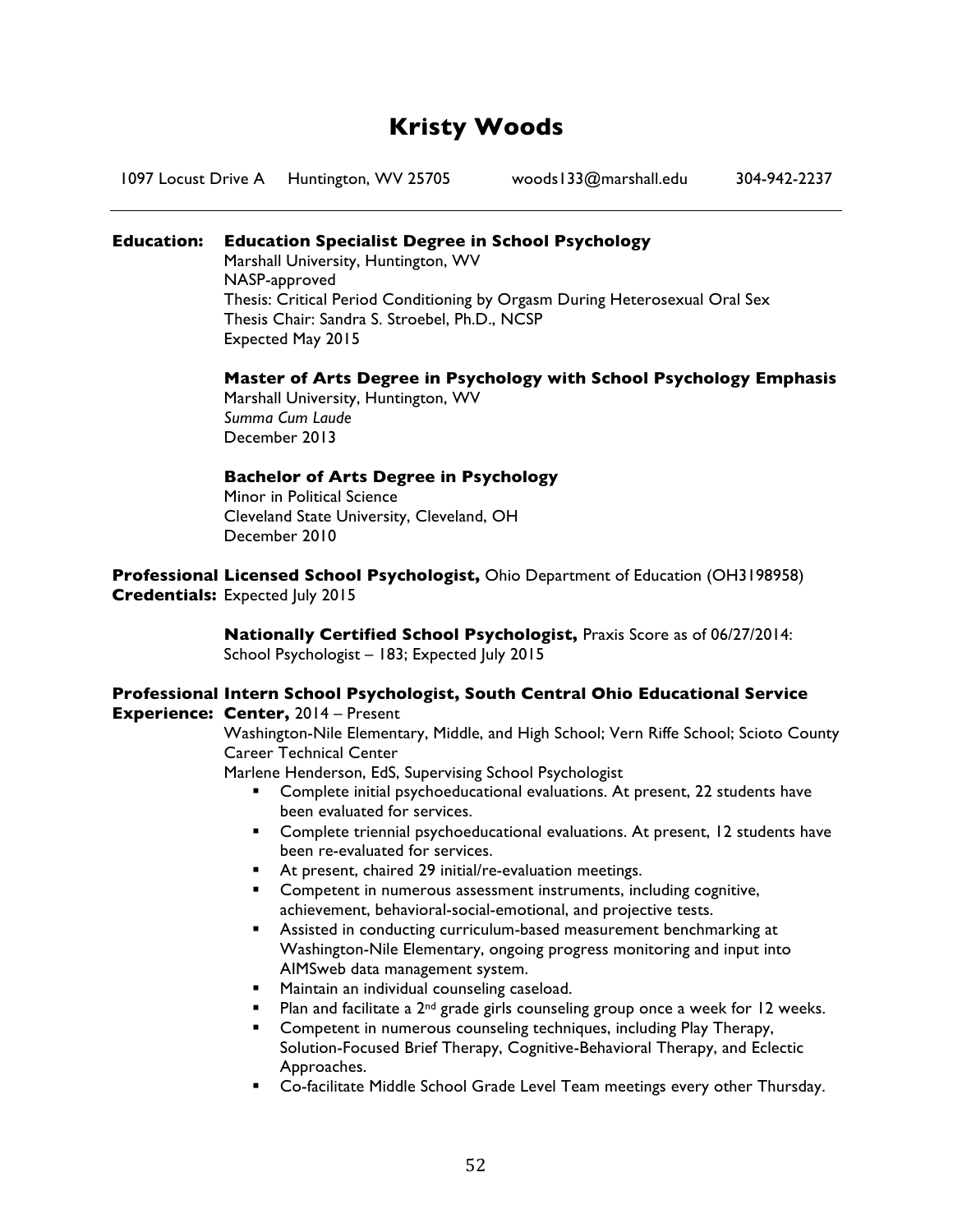- Active member in Intervention Assistance Team meetings, using a Response-To-Intervention (RTI) model to meet the needs of students struggling academically and/or behaviorally. At present, 50 meetings have been attended.
- Led multiple professional development workshops at Washington-Nile Elementary, Middle, and High School on Specially Designed Instruction.
- Led a professional development workshop at Washington-Nile Middle School on the areas of processing deficit and their link to areas of academic achievement.
- Contribute to Individualized Education Program (IEP) development for children with learning, language, and socio-emotional disabilities.
- Engage in the problem-solving process at an individuals and systems level to resolve various academic and behavioral issues for students.
- § Observed crisis intervention and threat assessment, assist when appropriate.

#### **Practicum Student, Marshall University Summer K-12 Enrichment Program,** Summer 2014

Completed a clinical field-based experience, which was six weeks, four days per week. The practicum provided opportunities for practice, under supervision, the application of knowledge and specific skills in the resolution of individual, group, and system-level problems within a multi-age classroom.

- Developed and maintained positive and collaborative relationships with educators from a variety of disciplines and effectively functioned as a multidisciplinary team member.
- Conducted curriculum based assessments, functional behavioral analyses, and psychoeducational assessments. Psychoeducational assessments were completed at different grade levels, one of which was a preschooler. In addition, one crossbattery assessment was completed.
- § Used a variety of behavior management techniques and strategies to assist the team in developing an appropriate classroom management plan, as well as helping to develop individual behavior management plans for students as needed.
- Used a variety of assessment techniques and strategies to assist the team planning and evaluating the learning of the entire class as well as individual assessments (testing, report writing, and interpretation) of students as needed.
- Used a variety of instructional techniques and strategies to provide whole class guidance and instruction as a primary prevention strategy.
- Development and use of consultation skills to teachers and parents.

#### **Practicum Student, West Hamlin Elementary,** 2013-2014

Conrae Lucas-Adkins, EdS, PsyD, Supervising School Psychologist

- § Completed classroom observations.
- Completed Curriculum Based Assessments (CBA's) for reading, math, spelling, and written language.
- § Tutored a child for 8 weeks. Monitored progress giving periodic CBA's.
- Designed and implemented interventions for children with academic and behavioral difficulties.
- Attended Student Assistance Team and Eligibility meetings.
- **Completed Functional Behavioral Assessments.**
- Counseled a child for ten weeks. Videotaped sessions were critiqued.
- Performed consultative services, both indirect and direct. Audio taped sessions were critiqued.
- **•** Provided a process based counseling group for six weeks.